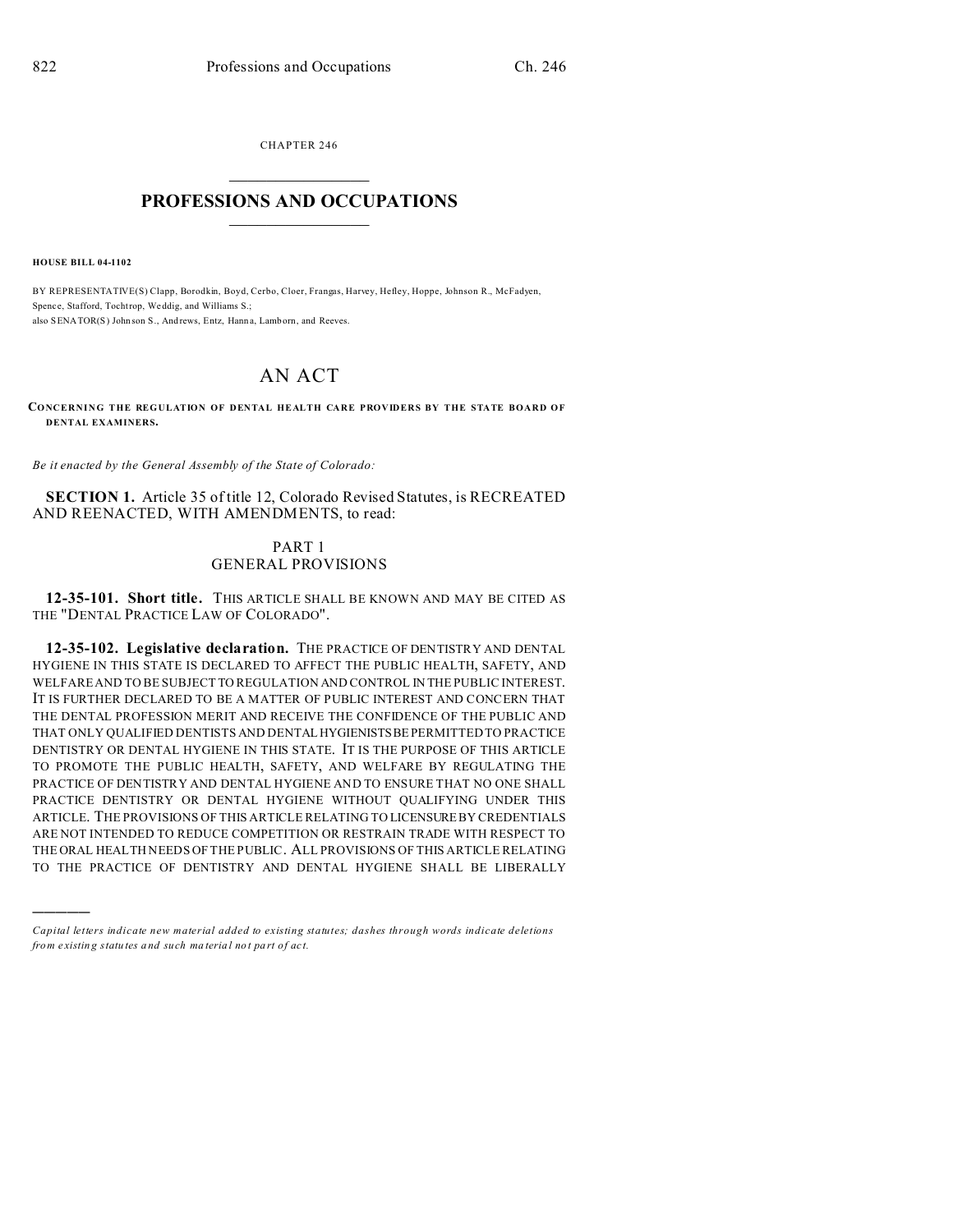CONSTRUED TO CARRY OUT THESE OBJECTS AND PURPOSES.

**12-35-103. Definitions.** AS USED IN THIS ARTICLE, UNLESS THE CONTEXT OTHERWISE REQUIRES:

(1) "ACCREDITED" MEANS A PROGRAM THAT IS NATIONALLY RECOGNIZED FOR SPECIALIZED ACCREDITING FOR DENTAL, DENTAL HYGIENE, AND DENTAL AUXILIARY PROGRAMS BY THE UNITED STATES DEPARTMENT OF EDUCATION.

(2) "BOARD" MEANS THE STATE BOARD OF DENTAL EXAMINERS, CREATED IN SECTION 12-35-104.

(3) "DENTAL ASSISTANT" MEANS ANY PERSON NOT A DENTIST OR DENTAL HYGIENIST LICENSED IN COLORADO WHO MAY BE ASSIGNED OR DELEGATED TO PERFORM DENTAL TASKS OR PROCEDURES AS AUTHORIZED BY THIS ARTICLE OR BY RULES OF THE BOARD.

(4) "DENTAL HYGIENE" MEANS THE DELIVERY OF PREVENTIVE, EDUCATIONAL, AND CLINICAL SERVICES SUPPORTING TOTAL HEALTH FOR THE CONTROL OF ORAL DISEASE AND THE PROMOTION OF ORAL HEALTH PROVIDED BY A DENTAL HYGIENIST WITHIN THE SCOPE OF HIS OR HER EDUCATION, TRAINING, AND EXPERIENCE AND IN ACCORDANCE WITH APPLICABLE LAW.

(5) "DENTISTRY" MEANS THE EVALUATION, DIAGNOSIS, PREVENTION, OR TREATMENT, INCLUDING NONSURGICAL, SURGICAL, OR RELATED PROCEDURES, OF DISEASES, DISORDERS, OR CONDITIONS OF THE ORAL CAVITY, MAXILLOFACIAL AREA, OR THE ADJACENT AND ASSOCIATED STRUCTURES AND THE IMPACT OF THE DISEASE, DISORDER, OR CONDITION ON THE HUMAN BODY SO LONG AS A DENTIST IS PRACTICING WITHIN THE SCOPE OF HIS OR HER EDUCATION, TRAINING, AND EXPERIENCE AND IN ACCORDANCE WITH APPLICABLE LAW.

(6) (a) "DIRECT SUPERVISION"MEANS THE SUPERVISION OF THOSE TASKS OR PROCEDURES THAT DO NOT REQUIRE THE PRESENCE OF THE DENTIST IN THE ROOM WHERE PERFORMED BUT REQUIRE THE DENTIST'S PRESENCE ON THE PREMISES AND AVAILABILITY FOR PROMPT CONSULTATION AND TREATMENT.

(b) FOR PURPOSES OF THIS SUBSECTION (6) ONLY, "PREMISES" MEANS WITHIN THE SAME BUILDING, DENTAL OFFICE, OR TREATMENT FACILITY AND WITHIN CLOSE ENOUGH PROXIMITY TO RESPOND IN A TIMELY MANNER TO AN EMERGENCY OR THE NEED FOR ASSISTANCE.

(7) "EXAMINATION PROCTOR" MEANS A LICENSED DENTIST OR DENTAL HYGIENIST, WHO SHALL HAVE AT LEAST FIVE YEARS' CLINICAL EXPERIENCE AND WHO IS APPOINTED BY THE BOARD TO SUPERVISE AND ADMINISTER WRITTEN AND CLINICAL EXAMINATIONS IN THE FIELD IN WHICH THE DENTIST OR DENTAL HYGIENIST IS LICENSED TO PRACTICE UNDER THIS ARTICLE.

(8) "INACTIVE LICENSE" MEANS A STATUS GRANTED TO A PERSON PURSUANT TO SECTION 12-35-122.

(9) "INDEPENDENT ADVERTISING OR MARKETING AGENT" MEANS A PERSON, FIRM,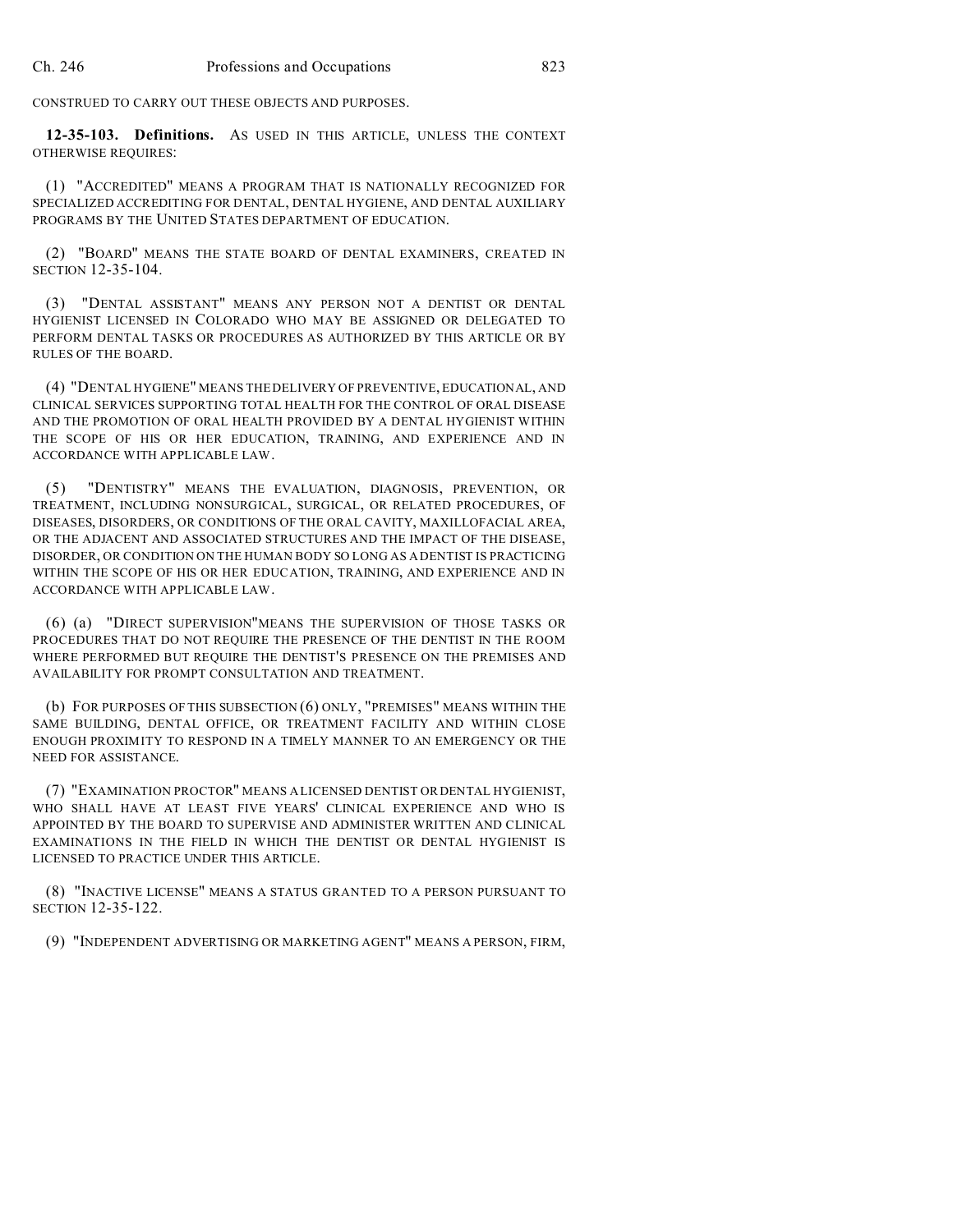ASSOCIATION, ORCORPORATION THAT PERFORMS ADVERTISING OR OTHER MARKETING SERVICES ON BEHALF OF LICENSED DENTISTS, INCLUDING REFERRALS OF PATIENTS TO LICENSEES RESULTING FROMPATIENT-INITIATED RESPONSES TO SUCH ADVERTISING OR MARKETING SERVICES.

(10) (a) "INDIRECT SUPERVISION" MEANS THE SUPERVISION OF THOSE TASKS OR PROCEDURES THAT DO NOT REQUIRE THE PRESENCE OF THE DENTIST IN THE OFFICE OR ON THE PREMISES AT THE TIME SUCH TASKS OR PROCEDURES ARE BEING PERFORMED, BUT DO REQUIRE THAT THE TASKS BE PERFORMED WITH THE PRIOR KNOWLEDGE AND CONSENT OF THE DENTIST.

(b) FOR PURPOSES OF THIS SUBSECTION (10) ONLY, "PREMISES" MEANS WITHIN THE SAME BUILDING, DENTAL OFFICE, OR TREATMENT FACILITY AND WITHIN CLOSE ENOUGH PROXIMITY TO RESPOND IN A TIMELY MANNER TO AN EMERGENCY OR THE NEED FOR ASSISTANCE.

(11) "LABORATORY WORK ORDER" MEANS THE WRITTEN INSTRUCTIONS OF A DENTIST LICENSED IN COLORADO AUTHORIZING ANOTHER PERSON TO CONSTRUCT, REPRODUCE, OR REPAIR ANY PROSTHETIC DENTURE, BRIDGE, APPLIANCE, OR OTHER STRUCTURE TO FUNCTION IN THE ORAL CAVITY, MAXILLOFACIAL AREA, OR ADJACENT AND ASSOCIATED REGIONS.

(12) "LICENSE" MEANS THE GRANT OF AUTHORITY BY THE BOARD TO ANY PERSON TO ENGAGE IN THE PRACTICE OF DENTISTRY OR DENTAL HYGIENE. SUCH LICENSE SHALL BE A PRIVILEGE PERSONAL TO THE LICENSEE AND MAY BE REVOKED, SUSPENDED, OR SUBJECTED TO DISCIPLINARY CONDITIONS BY THE BOARD FOR VIOLATION OF ANY OF THE PROVISIONS OF THIS ARTICLE AND SHALL BE NULL AND VOID UPON THE FAILURE OF THE LICENSEE TO FILE AN APPLICATION FOR RENEWAL AND TO PAY THE FEE AS REQUIRED BY SECTION 12-35-121.

(13) "LICENSE CERTIFICATE" MEANS THE DOCUMENTARY EVIDENCE THAT THE BOARD HAS GRANTED AUTHORITY TO THE LICENSEE TO PRACTICE DENTISTRY OR DENTAL HYGIENE IN THIS STATE.

(14) "PROPRIETOR" INCLUDES ANY PERSON WHO:

(a) EMPLOYS DENTISTS, DENTAL HYGIENISTS, OR DENTAL ASSISTANTS IN THE OPERATION OF A DENTAL OFFICE, EXCEPT AS PROVIDED IN SECTIONS 12-35-113 AND 12-35-128;

(b) PLACES IN POSSESSION OF A DENTIST, DENTAL HYGIENIST, DENTAL ASSISTANT, OR OTHER AGENT SUCH DENTAL MATERIAL OR EQUIPMENT AS MAY BE NECESSARY FOR THE MANAGEMENT OF A DENTAL OFFICE ON THE BASIS OF A LEASE OR ANY OTHER AGREEMENT FOR COMPENSATION FOR THE USE OF SUCH MATERIAL, EQUIPMENT, OR OFFICES; OR

(c) RETAINS THE OWNERSHIP OR CONTROL OF DENTAL EQUIPMENT OR MATERIAL OR A DENTAL OFFICE AND MAKES THE SAME AVAILABLE IN ANY MANNER FOR USE BY DENTISTS, DENTAL HYGIENISTS, DENTAL ASSISTANTS, OR OTHER AGENTS; EXCEPT THAT NOTHING IN THIS PARAGRAPH (c) SHALL APPLY TO BONA FIDE SALES OF DENTAL EQUIPMENT OR MATERIAL SECURED BY A CHATTEL MORTGAGE OR RETAIN-TITLE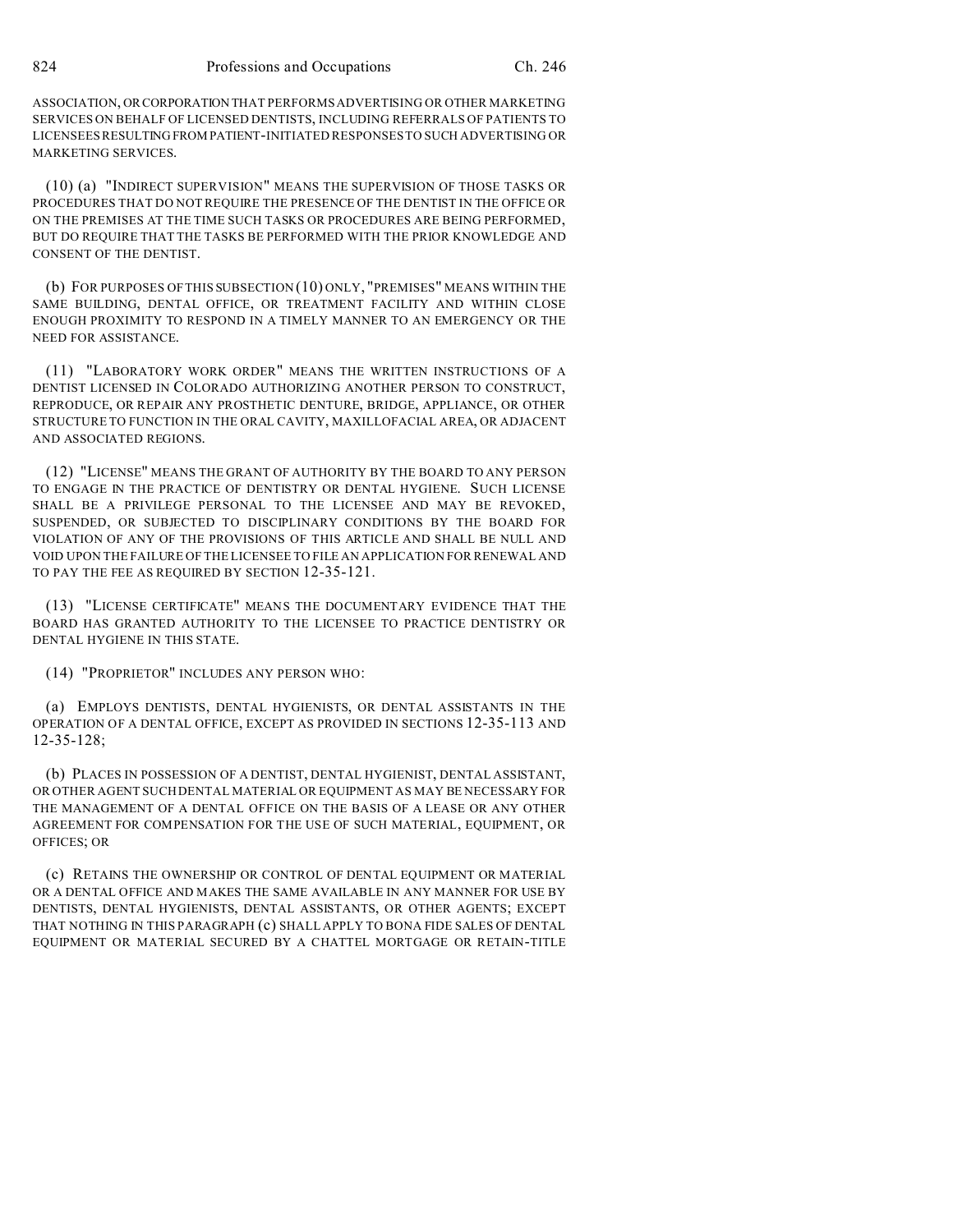AGREEMENT OR TO THE LOAN OF ARTICULATORS.

(15) "RENEWAL CERTIFICATE" MEANS THE DOCUMENTARY EVIDENCE THAT THE BOARD HAS RENEWED THE AUTHORITY OF THE LICENSEE TO PRACTICE DENTISTRY OR DENTAL HYGIENE IN THIS STATE.

**12-35-104. State board of dental examiners - subject to termination immunity - repeal of article.** (1) (a) THE STATE BOARD OF DENTAL EXAMINERS IS HEREBY CREATED AS THE AGENCY OF THIS STATE FOR THE REGULATION OF THE PRACTICE OF DENTISTRY IN THIS STATE AND TO CARRY OUT THE PURPOSES OF THIS ARTICLE. THE BOARD SHALL BE UNDER THE SUPERVISION AND CONTROL OF THE DIVISION OF REGISTRATIONS AS PROVIDED BY SECTION 24-34-102,C.R.S. THE BOARD SHALL CONSIST OF FIVE DENTIST MEMBERS, TWO DENTAL HYGIENIST MEMBERS, AND THREE MEMBERS FROM THE PUBLIC AT LARGE, EACH MEMBER TO BE APPOINTED BY THE GOVERNOR FOR A TERM OF FOUR YEARS AND TO HAVE THE QUALIFICATIONS PROVIDED IN THIS ARTICLE. NO MEMBER SHALL SERVE MORE THAN TWO CONSECUTIVE TERMS OF FOUR YEARS. DUE CONSIDERATION SHALL BE GIVEN TO HAVING A GEOGRAPHICAL, POLITICAL, URBAN, AND RURAL BALANCE AMONG THE BOARD MEMBERS. SHOULD A VACANCY OCCUR IN ANY BOARD MEMBERSHIP BEFORE THE EXPIRATION OF THE TERM THEREOF, THE GOVERNOR SHALL FILL SUCH VACANCY BY APPOINTMENT FOR THE REMAINDER OF SUCH TERM IN THE SAME MANNER AS IN THE CASE OF ORIGINAL APPOINTMENTS. ANY MEMBER OF THE BOARD MAY BE REMOVED BY THE GOVERNOR FOR MISCONDUCT, INCOMPETENCE, OR NEGLECT OF DUTY.

(b) NOTWITHSTANDING THE JULY 1, 2004, RECREATION AND REENACTMENT OF THIS ARTICLE, MEMBERS OF THE BOARD WHO WERE SERVING AS OF JUNE 30, 2004, SHALL CONTINUE TO SERVE EXCEPT AS OTHERWISE PROVIDED IN THIS ARTICLE, AND THEIR SERVICE SHALL BE DEEMED TO HAVE BEEN CONTINUOUS. ON AND AFTER JANUARY 1, 2005, THE BOARD SHALL CONSIST OF SEVEN DENTIST MEMBERS, THREE DENTAL HYGIENIST MEMBERS, AND THREE MEMBERS FROM THE PUBLIC AT LARGE, EACH MEMBER TO BE APPOINTED BY THE GOVERNOR FOR A TERM OF FOUR YEARS AND TO HAVE THE QUALIFICATIONS PROVIDED IN THIS ARTICLE.

(2) THE BOARD SHALL ORGANIZE ANNUALLY BY ELECTING ONE OF ITS MEMBERS AS CHAIRPERSON AND ONE AS VICE-CHAIRPERSON. IT MAY ADOPT SUCH RULES FOR ITS GOVERNMENT AS IT MAY DEEM PROPER. THE BOARD SHALL MEET AT LEAST QUARTERLY, AND MORE OFTEN IF NECESSARY, AT SUCH TIMES AND PLACES AS IT MAY FROM TIME TO TIME DESIGNATE.

(3) THE BOARD MAY EMPLOY EXAMINATION PROCTORS WHEN NECESSARY.

(4) (a) THE PROVISIONS OF SECTION 24-34-104, C.R.S., CONCERNING THE TERMINATION SCHEDULE FOR REGULATORY BODIES OF THE STATE UNLESS EXTENDED AS PROVIDED IN THAT SECTION, ARE APPLICABLE TO THE BOARD. AT THE TIME OF SUNSET REVIEW BY THE APPROPRIATE LEGISLATIVE COMMITTEE, ALL FUNCTIONS OF THE BOARD, INCLUDING THE ISSUING OF PERMITS FOR ADMINISTERING ANESTHESIA AND THE REGULATION OF SUCH ADMINISTRATION OF ANESTHESIA, SHALL BE REVIEWED.

(b) THIS ARTICLE IS REPEALED, EFFECTIVE JULY 1, 2014.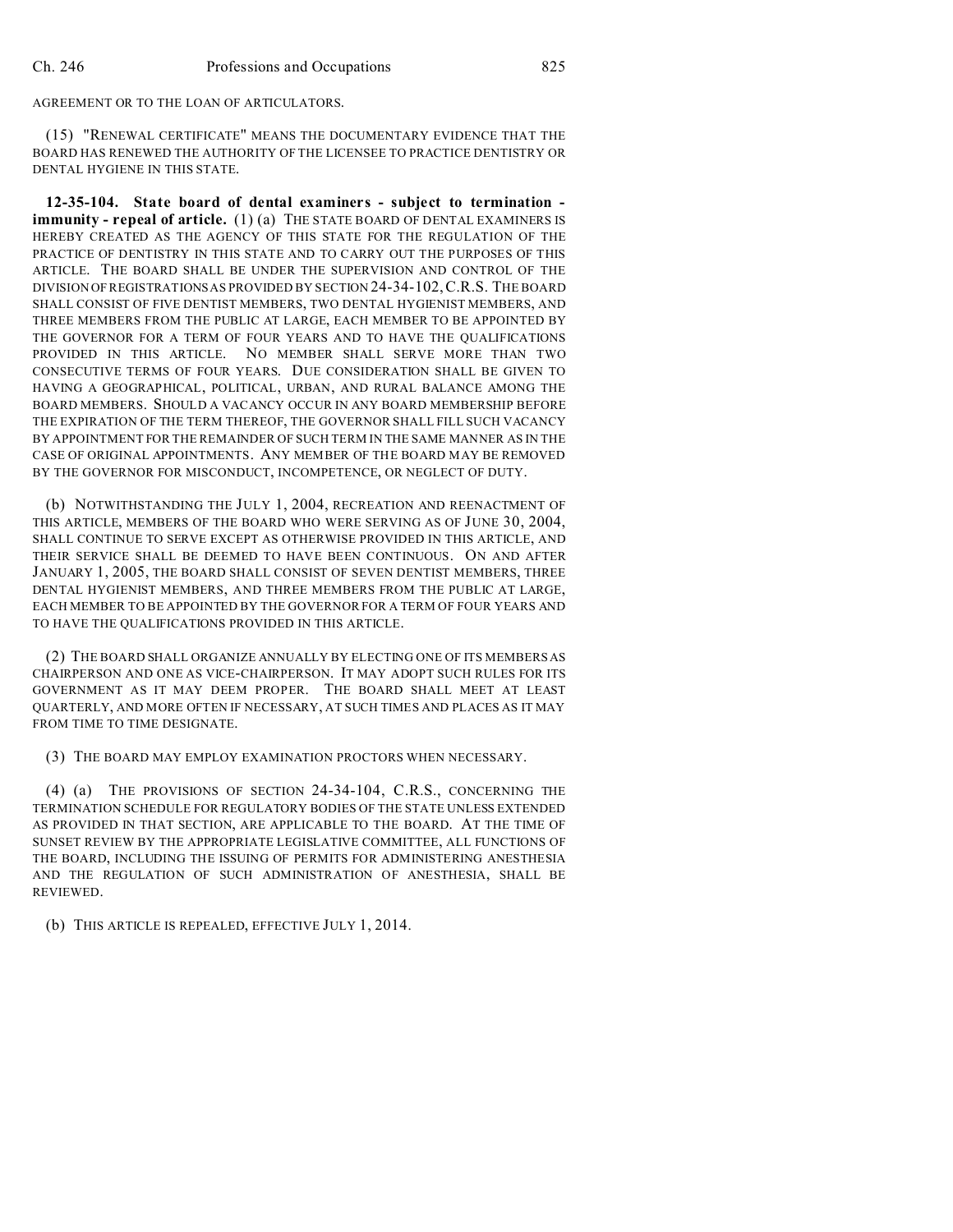**12-35-105. Qualifications of board members.** (1) A PERSON SHALL BE QUALIFIED TO BE APPOINTED TO THE BOARD IF SUCH PERSON IS:

(a) A LEGAL RESIDENT OF COLORADO;

(b) CURRENTLY LICENSED AS A DENTIST OR DENTAL HYGIENIST, IF FULFILLING THAT POSITION ON THE BOARD; AND

(c) HAS BEEN ACTIVELY ENGAGED IN A CLINICAL PRACTICE IN THIS STATE FOR AT LEAST FIVE YEARS IMMEDIATELY PRECEDING THE APPOINTMENT, IF FULFILLING THE POSITION OF DENTIST OR DENTAL HYGIENIST ON THE BOARD.

(2) NOTWITHSTANDING SUBSECTION (1) OF THIS SECTION OR SECTION 24-5-101, C.R.S., A PERSON CONVICTED OF A FELONY IN COLORADO OR ANY OTHER STATE OR OF VIOLATING THIS ARTICLE OR ANY LAW GOVERNING THE PRACTICE OF DENTISTRY SHALL NOT BE APPOINTED TO OR SERVE ON THE BOARD.

**12-35-106. Quorum of board - panel.** A MAJORITY OF THE MEMBERS OF THE BOARD SHALL CONSTITUTE A QUORUM FOR THE TRANSACTION OF BUSINESS, BUT IF LESS THAN A QUORUM IS PRESENT ON THE DAY APPOINTED FOR A MEETING, THOSE PRESENT MAY ADJOURN UNTIL A QUORUM IS PRESENT. ANY ACTION TAKEN BY A QUORUM OF THE ASSIGNED PANEL SHALL CONSTITUTE ACTION BY THE BOARD; EXCEPT THAT, FOR DISCIPLINARY MATTERS CONCERNING A DENTIST, A MAJORITY OF DENTIST MEMBERS IS REQUIRED FOR A QUORUM.

**12-35-107. Powers and duties of board.** (1) THE BOARD SHALL EXERCISE, SUBJECT TO THE PROVISIONS OF THIS ARTICLE, THE FOLLOWING POWERS AND DUTIES:

(a) CONDUCT EXAMINATIONS TO ASCERTAIN THE QUALIFICATIONS AND FITNESS OF APPLICANTS FOR LICENSURE TO PRACTICE DENTISTRY AND DENTAL HYGIENE. TO ASSIST WITH SUCH EXAMINATIONS:

(I) ONLY PROCTORS OR LICENSED DENTISTS MAY PARTICIPATE IN THE EXAMINATION OF CANDIDATES FOR DENTAL LICENSURE; AND

(II) ONLY LICENSED DENTISTS, LICENSED DENTAL HYGIENISTS, OR PROCTORS MAY PARTICIPATE IN THE EXAMINATION OF CANDIDATES FOR DENTAL HYGIENELICENSURE.

(b) MAKE, PUBLISH, DECLARE, AND PERIODICALLY REVIEW SUCH REASONABLE RULES AS MAY BE NECESSARY TO CARRY OUT AND MAKE EFFECTIVE THE POWERS AND DUTIES OF THE BOARD AS VESTED IN IT BY THIS ARTICLE. RULES OF THE BOARD MAY INCLUDE BUT SHALL NOT BE LIMITED TO:

(I) THE EXAMINATION OF APPLICANTS FOR LICENSING AS DENTISTS AND DENTAL HYGIENISTS;

(II) THE PRACTICES OF DENTISTRY AND DENTAL HYGIENE;

(III) THE TASKS AND PROCEDURES THAT MAY BE ASSIGNED TO DENTAL ASSISTANTS AND DENTAL HYGIENISTS; AND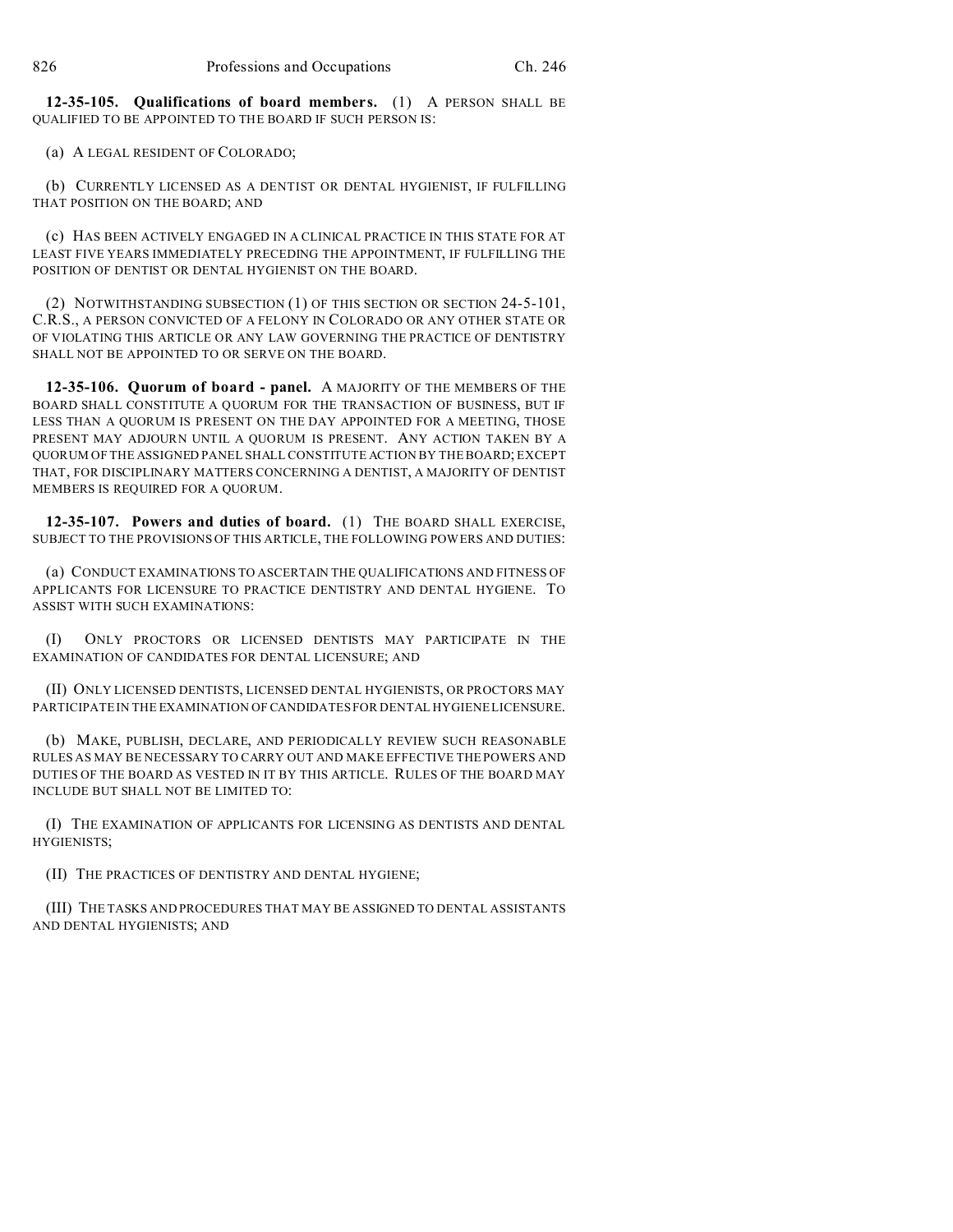(IV) THE SPECIFICATION OF ESSENTIAL INSTRUCTIONS TO BE INCLUDED IN A LABORATORY WORK ORDER.

(c) CONDUCT HEARINGS TO REVOKE, SUSPEND, OR DENY THE ISSUANCE OF A LICENSE OR RENEWAL LICENSE GRANTED UNDER THE AUTHORITY OF THIS ARTICLE OR OF PREVIOUS LAWS, ISSUE A CONFIDENTIAL LETTER OF CONCERN, ISSUE A LETTER OF ADMONITION, OR REPRIMAND, CENSURE, OR PLACE ON PROBATION A LICENSEE WHEN EVIDENCE HAS BEEN PRESENTED SHOWING VIOLATION OF ANY OF THE PROVISIONS OF THIS ARTICLE BY A HOLDER OF OR AN APPLICANT FOR A LICENSE. THE BOARD MAY ELECT TO HEAR THE MATTER ITSELF PURSUANT TO THE PROVISIONS OF SECTION 12-35-129, OR IT MAY ELECT TO HEAR THE MATTER WITH THE ASSISTANCE OF AN ADMINISTRATIVE LAW JUDGE OR AN ADVISORY ATTORNEY FROM THE OFFICE OF THE ATTORNEY GENERAL, AND, IN SUCH CASE, THE ADVISOR OR ADMINISTRATIVE LAW JUDGE SHALL ADVISE THE BOARD ON LEGAL AND PROCEDURAL MATTERS AND RULE ON EVIDENCE AND OTHERWISE CONDUCT THE COURSE OF THE HEARING.

(d) CONDUCT INVESTIGATIONS AND INSPECTIONS FOR COMPLIANCE WITH THE PROVISIONS OF THIS ARTICLE;

(e) GRANT AND ISSUE LICENSES AND RENEWAL CERTIFICATES IN CONFORMITY WITH THIS ARTICLE TO SUCH APPLICANTS AS HAVE BEEN FOUND QUALIFIED. THE BOARD MAY ALSO GRANT AND ISSUETEMPORARY LICENSES. THE BOARD SHALL PROMULGATE RULES CONCERNING THE GRANTING OF TEMPORARY LICENSES, WHICH RULES SHALL INCLUDE, BUT NOT BE LIMITED TO, RESTRICTIONS WITH RESPECT TO EFFECTIVE DATES, AREAS OF PRACTICE THAT MAY BE PERFORMED, AND LICENSING FEES THAT MAY BE CHARGED TO THE APPLICANT.

(f) MAKE SUCH REASONABLE RULES AS MAY BE NECESSARY TO CARRY OUT AND MAKE EFFECTIVE THE POWERS AND DUTIES OF THE BOARD AS VESTED IN IT BY THE PROVISIONS OF THIS ARTICLE; EXCEPT THAT ALL RULES ADOPTED OR AMENDED BY THE BOARD ON OR AFTER JULY 1, 1979, SHALL BE SUBJECT TO SECTIONS 24-4-103 (8) (c) AND (8) (d) AND 24-34-104 (9) (b) (II), C.R.S. SUCH RULES MAY INCLUDE, BUT SHALL NOT BE LIMITED TO, MINIMUM TRAINING AND EQUIPMENT REQUIREMENTS FOR THE ADMINISTRATION OF LOCAL ANESTHETICS, GENERAL ANESTHESIA, CONSCIOUS SEDATION, AND NITROUS OXIDE/OXYGEN INHALATION SEDATION, INCLUDING PROCEDURES THAT MAY BE USED BY AND MINIMUM TRAINING REQUIREMENTS FOR DENTISTS, DENTAL HYGIENISTS, AND DENTAL ASSISTANTS. THE GENERAL ASSEMBLY DECLARES THAT RULES RELATING TO ANESTHESIA ARE NOT INTENDED TO PERMIT ADMINISTRATION OF LOCAL ANESTHETICS, GENERAL ANESTHESIA, OR CONSCIOUS SEDATION, BY DENTAL ASSISTANTS NOR TO REDUCE COMPETITION ORRESTRAIN TRADE WITH RESPECT TO DENTISTRY NEEDS OF THE PUBLIC.

(g) THROUGH THE DEPARTMENT OF REGULATORY AGENCIES AND SUBJECT TO APPROPRIATIONS MADE TO THE DEPARTMENT OF REGULATORY AGENCIES, EMPLOY HEARING OFFICERS OR ADMINISTRATIVE LAW JUDGES ON A FULL-TIME OR PART-TIME BASIS TO CONDUCT ANY HEARINGS REQUIRED BY THIS ARTICLE. THE HEARING OFFICERSANDADMINISTRATIVE LAW JUDGES SHALL BE APPOINTED PURSUANT TO PART 10 OF ARTICLE 30 OF TITLE 24, C.R.S.

(h) (I) ISSUE ANESTHESIA PERMITS TO LICENSED DENTISTS AND SET AND COLLECT A FEE FOR SUCH ISSUANCE.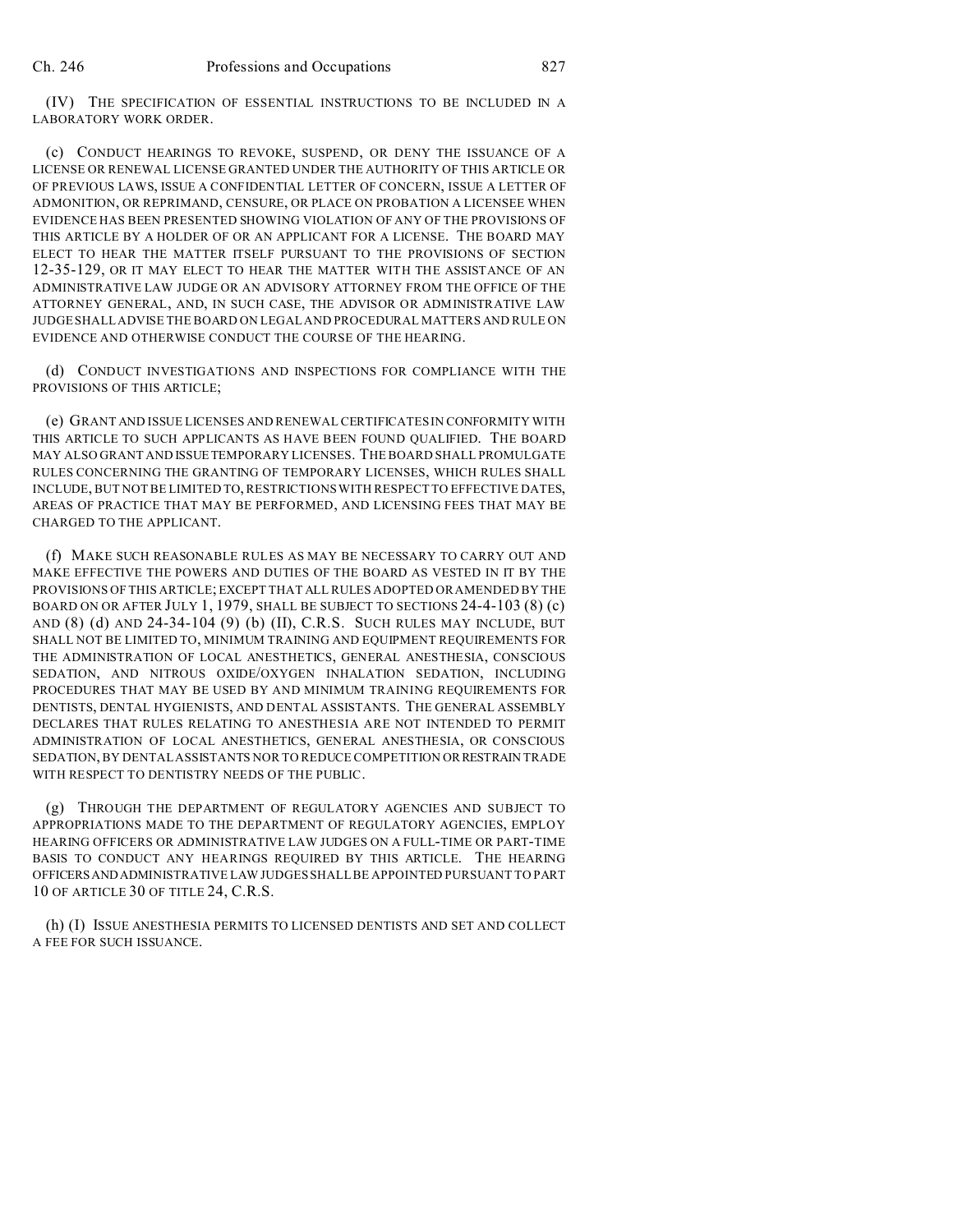(II) ANESTHESIA PERMITS SHALL BE VALID FOR A PERIOD OF FIVE YEARS AND SHALL ALLOW PERMIT-HOLDING LICENSEES TO ADMINISTER DEEP CONSCIOUS SEDATION OR BOTH GENERAL ANESTHESIA AND DEEP CONSCIOUS SEDATION.

(i) DEVELOP CRITERIA AND PROCEDURES FOR AN OFFICE INSPECTION PROGRAM INCLUDING, BUT NOT LIMITED TO:

(I) DESIGNATING QUALIFIED INSPECTORS WHO ARE EXPERTS IN DENTAL OUTPATIENT GENERAL ANESTHESIA AND DEEP CONSCIOUS SEDATION;

(II) REQUIRING EACH LICENSEE INSPECTED TO BEAR THE COST OF INSPECTION BY ALLOWING DESIGNATED INSPECTORS TO CHARGE A REASONABLE FEE AS ESTABLISHED BY THE BOARD;

(III) REQUIRING AN INSPECTOR TO NOTIFY THE BOARD IN WRITING OF THE RESULTS OF AN INSPECTION.

(2) THE BOARD MAY RECOGNIZE THOSE DENTAL SPECIALTIES DEFINED BY THE AMERICAN DENTAL ASSOCIATION.

(3) TO FACILITATE THE LICENSURE OF QUALIFIED APPLICANTS, THE BOARD MAY, IN ITS DISCRETION, ESTABLISH A SUBCOMMITTEE OF AT LEAST SIX BOARD MEMBERS TO PERFORM LICENSING FUNCTIONS IN ACCORDANCE WITH THIS ARTICLE. FOUR SUBCOMMITTEE MEMBERS SHALL CONSTITUTE A QUORUM OF THE SUBCOMMITTEE. THE CHAIRPERSON OF THE BOARD MAY SERVE ON A SUBCOMMITTEE AS DEEMED NECESSARY BY THE CHAIRPERSON. ANY ACTION TAKEN BY A QUORUM OF THE SUBCOMMITTEE SHALL CONSTITUTE ACTION BY THE BOARD.

**12-35-108. [Formerly 12-35-107.5] Limitation on authority.** THE AUTHORITY GRANTED THE BOARD UNDER THE PROVISIONS OF THIS ARTICLE SHALL NOT BE CONSTRUED TO AUTHORIZE THE BOARD TO ARBITRATE OR ADJUDICATE FEE DISPUTES BETWEEN LICENSEES OR BETWEEN A LICENSEE AND ANY OTHER PARTY.

**12-35-109. [Formerly 12-35-108] Power of board to administer oaths - issue subpoenas - service - penalty for refusing to obey subpoena.** (1) THE BOARD OR AN ADMINISTRATIVE LAW JUDGE SHALL HAVE THE POWER TO ADMINISTER OATHS, TAKE AFFIRMATIONS OF WITNESSES, AND ISSUE SUBPOENAS TO COMPEL THE ATTENDANCE OF WITNESSES AND THE PRODUCTION OF ALL RELEVANT PAPERS, BOOKS, RECORDS, DOCUMENTARY EVIDENCE, AND MATERIALS IN ANY HEARING, INVESTIGATION, ACCUSATION, OR OTHER MATTER COMING BEFORE THE BOARD. THE BOARD MAY APPOINT AN ADMINISTRATIVE LAW JUDGE PURSUANT TO PART 10 OF ARTICLE 30 OF TITLE 24, C.R.S., TO TAKE EVIDENCE AND TO MAKE FINDINGS AND REPORT THEM TO THE BOARD.

(2) UPON FAILURE OF ANY WITNESS TO COMPLY WITH SUCH SUBPOENA OR PROCESS, THE BOARD MAY PETITION THE DISTRICT COURT IN THE COUNTY IN WHICH THE PROCEEDING IS PENDING SETTING FORTH THAT DUE NOTICE HAS BEEN GIVEN OF THE TIME AND PLACE OF ATTENDANCE OF THE WITNESS AND THE SERVICE OF THE SUBPOENA, IN WHICH EVENT, THE DISTRICT COURT, AFTER HEARING EVIDENCE IN SUPPORT OF OR CONTRARY TO THE PETITION, MAY ENTER AN ORDER AS IN OTHER CIVIL ACTIONS COMPELLING THE WITNESS TO ATTEND AND TESTIFY OR PRODUCE BOOKS,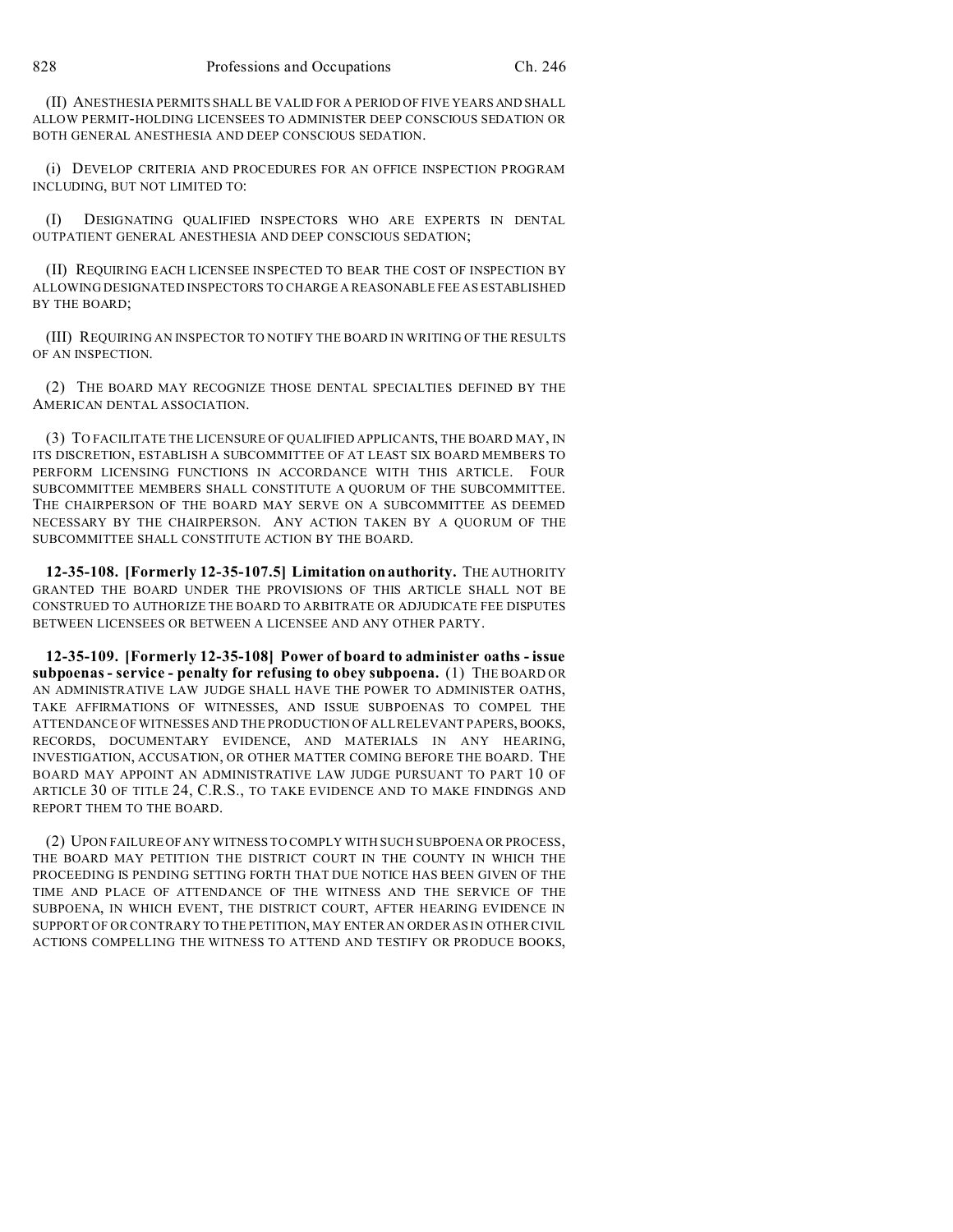RECORDS, OR OTHER EVIDENCE.

(3) ANY MEMBER OF THE BOARD, ANY MEMBER OF THE BOARD'S STAFF, ANY PERSON ACTING AS A WITNESS OR CONSULTANT TO THE BOARD, ANY WITNESS TESTIFYING IN A PROCEEDING AUTHORIZED UNDER THIS PART 1, AND ANY PERSON WHO LODGES A COMPLAINT PURSUANT TO THIS PART 1 SHALL BE IMMUNE FROM LIABILITY IN ANY CIVIL ACTION BROUGHT AGAINST HIM OR HER FOR ACTS OCCURRING WHILE ACTING IN HIS OR HER CAPACITY AS BOARD MEMBER, STAFF, CONSULTANT, OR WITNESS, RESPECTIVELY, IF SUCH INDIVIDUALWAS ACTING IN GOOD FAITH WITHIN THE SCOPE OF HIS OR HER RESPECTIVE CAPACITY, MADE A REASONABLE EFFORT TO OBTAIN THE FACTS OF THE MATTER AS TO WHICH HE OR SHE ACTED, AND ACTED IN THE REASONABLE BELIEF THAT THE ACTION TAKEN BY HIM OR HER WAS WARRANTED BY THE FACTS. ANY PERSON PARTICIPATING IN GOOD FAITH IN LODGING A COMPLAINT OR PARTICIPATING IN ANY INVESTIGATIVE OR ADMINISTRATIVE PROCEEDING PURSUANT TO THIS PART 1 SHALL BE IMMUNE FROM ANY CIVIL OR CRIMINAL LIABILITY THAT MAY RESULT FROM SUCH PARTICIPATION.

**12-35-110. [Formerly 12-35-121] Disposition of fees.** (1) THE BOARD SHALL NOT HAVE THE POWER TO CREATE ANY INDEBTEDNESS ON BEHALF OF THE STATE. ALL EXAMINATION AND OTHER FEES UNDER THIS ARTICLE SHALL BE COLLECTED BY THE BOARD AND TRANSMITTED TO THE STATE TREASURER, WHO SHALL CREDIT THE SAME PURSUANT TO SECTION 24-34-105,C.R.S., AND THE GENERAL ASSEMBLY SHALLMAKE ANNUAL APPROPRIATIONS PURSUANT TO SAID SECTION FOR THE USES AND PURPOSES OF THIS ARTICLE. EXPENDITURES FROM SUCH APPROPRIATIONS SHALL BE MADE UPON VOUCHERS AND WARRANTS DRAWN PURSUANT TO LAW.

(2) APPROPRIATIONS MADE TO THE BOARD SHALL BE APPLIED ONLY TO THE PAYMENT OF THE NECESSARY TRAVELING, HOTEL, AND CLERICAL EXPENSES OF THE MEMBERS OF THE BOARD IN THE PERFORMANCE OF THEIR DUTIES; THE PAYMENT OF DUES FOR MEMBERSHIP IN THE AMERICAN ASSOCIATION OF DENTAL EXAMINERS AND THE EXPENSE OF SENDING DELEGATES TO THE CONVENTION OF SUCH ASSOCIATION; AND THE PAYMENT OF ALL SUCH OTHER EXPENDITURES AS MAY BE NECESSARY OR PROPER TO CARRY OUT AND EXECUTE THE POWERS AND DUTIES OF THE BOARD AND THE PROVISIONS OF THIS ARTICLE.

(3) PUBLICATIONS OF THE BOARD CIRCULATED IN QUANTITY OUTSIDE THE EXECUTIVE BRANCH SHALL BE ISSUED IN ACCORDANCE WITH THE PROVISIONS OF SECTION 24-1-136, C.R.S.

**12-35-111. [Formerly 12-35-119] Change of address - duplicate licenses and certificates.** (1) EVERY PERSON LICENSED UNDER THIS ARTICLE, UPON CHANGING THE LICENSEE'S PLACE OF BUSINESS, SHALL FURNISH TO THE BOARD THE LICENSEE'S NEW MAILING ADDRESS WITHIN THIRTY DAYS.

(2) THE BOARD MAY ISSUE A DUPLICATE OF ANY LICENSE UPON ATTESTATION BY THE LICENSEE OF LOSS OR DESTRUCTION AND SHALL CHARGE A FEE ESTABLISHED PURSUANT TO SECTION 24-34-105, C.R.S., FOR A DUPLICATE.

**12-35-112. [Formerly 12-35-109] Persons entitled to practice dentistry or dental hygiene.** (1) IT IS UNLAWFUL FOR ANY PERSON TO PRACTICE DENTISTRY OR DENTAL HYGIENE IN THIS STATE EXCEPT THOSE: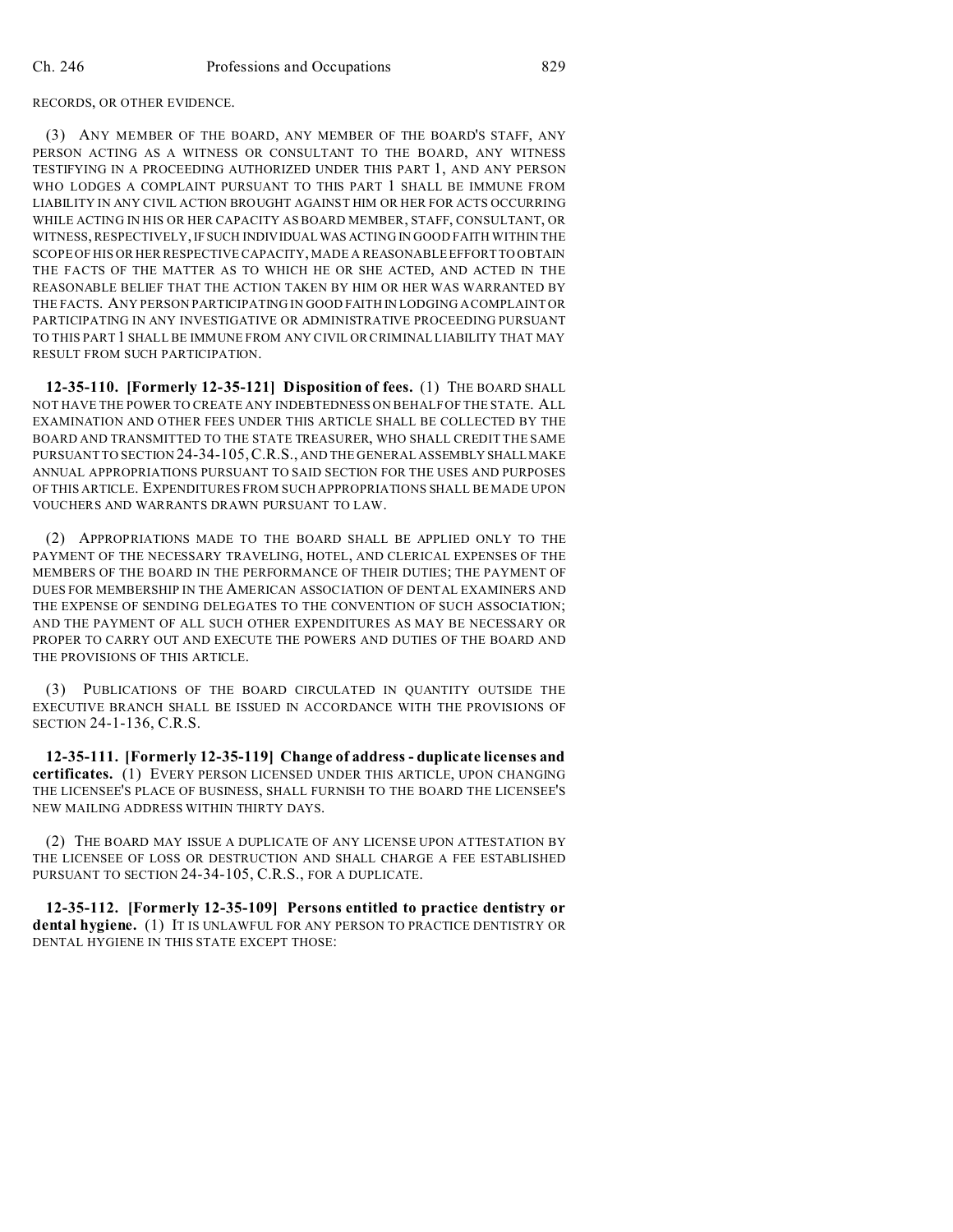(a) WHO ARE DULY LICENSED AS DENTISTS OR DENTAL HYGIENISTS PURSUANT TO THIS ARTICLE:

(b) WHO ARE DESIGNATED BY THIS ARTICLE AS DENTAL ASSISTANTS, BUT ONLY TO THE EXTENT OF THE PROCEDURES AUTHORIZED BY THIS ARTICLE AND THE RULES ADOPTED BY THE BOARD.

**12-35-113. [Formerly 12-35-110] What constitutes practicing dentistry.** (1) A PERSON SHALL BE DEEMED TO BE PRACTICING DENTISTRY IF SUCH PERSON:

(a) PERFORMS, OR ATTEMPTS ORPROFESSES TO PERFORM, ANY DENTAL OPERATION, ORAL SURGERY, OR DENTAL DIAGNOSTIC OR THERAPEUTIC SERVICES OF ANY KIND; EXCEPT THAT NOTHING IN THIS PARAGRAPH (a) SHALL BE CONSTRUED TO PROHIBIT A DENTAL HYGIENIST OR DENTAL ASSISTANT FROM PROVIDING PREVENTIVE DENTAL OR NUTRITIONAL COUNSELING, EDUCATION, OR INSTRUCTION SERVICES;

(b) IS A PROPRIETOR OF A PLACE WHERE DENTAL OPERATION, ORAL SURGERY, OR DENTAL DIAGNOSTIC OR THERAPEUTIC SERVICES ARE PERFORMED; EXCEPT THAT NOTHING IN THIS PARAGRAPH (b) SHALL BE CONSTRUED TO PROHIBIT A DENTAL HYGIENISTOR DENTAL ASSISTANT FROM PERFORMING THOSE TASKS AND PROCEDURES CONSISTENT WITH SECTION 12-35-128;

(c) DIRECTLY OR INDIRECTLY, BY ANY MEANS OR METHOD, TAKES IMPRESSION OF THE HUMAN TOOTH, TEETH, JAWS, MAXILLOFACIAL AREA, OR ADJACENT AND ASSOCIATED STRUCTURES, PERFORMS ANY PHASE OF ANY OPERATION INCIDENT TO THE REPLACEMENT OF A PART OF A TOOTH, OR SUPPLIES ARTIFICIAL SUBSTITUTES FOR THE NATURAL TEETH, JAWS, OR ADJACENT AND ASSOCIATED STRUCTURES; EXCEPT THAT NOTHING IN THIS PARAGRAPH (c) SHALL PROHIBIT OR BE CONSTRUED TO PROHIBIT A DENTAL HYGIENIST OR DENTAL ASSISTANT FROM PERFORMING TASKS AND PROCEDURES CONSISTENT WITH SECTIONS  $12-35-124 (1) (d)$ ,  $12-35-125 (1) (d)$ , AND 12-35-128 (3) (a) (I);

(d) FURNISHES, SUPPLIES,CONSTRUCTS, REPRODUCES, OR REPAIRS ANY PROSTHETIC DENTURE, BRIDGE, APPLIANCE, OR OTHER STRUCTURE TO BE WORN IN THE HUMAN MOUTH OR UPON THE JAWS, MAXILLOFACIAL AREA, OR ADJACENT AND ASSOCIATED STRUCTURES OTHER THAN ON THE WRITTEN LABORATORY WORK ORDER OF A DULY LICENSED AND PRACTICING DENTIST;

(e) PLACES AN APPLIANCE OR STRUCTURE DESCRIBED IN PARAGRAPH (d) OF THIS SUBSECTION (1) IN THE HUMAN MOUTH;

(f) ADJUSTS, ATTEMPTS, OR PROFESSES TO ADJUST AN APPLIANCE OR STRUCTURE DESCRIBED IN PARAGRAPH (d) OF THIS SUBSECTION (1);

(g) DELIVERS AN APPLIANCE OR STRUCTURE DESCRIBED IN PARAGRAPH (d) OF THIS SUBSECTION (1) TO ANY PERSON OTHER THAN THE DENTIST UPON WHOSE LABORATORY WORK ORDER THE WORK WAS PERFORMED;

(h) PROFESSES TO THE PUBLIC BY ANY METHOD TO FURNISH, SUPPLY, CONSTRUCT, REPRODUCE, OR REPAIR ANY PROSTHETIC DENTURE, BRIDGE, APPLIANCE, OR OTHER STRUCTURE TO BE WORN IN THE HUMAN MOUTH OR UPON THE JAWS, MAXILLOFACIAL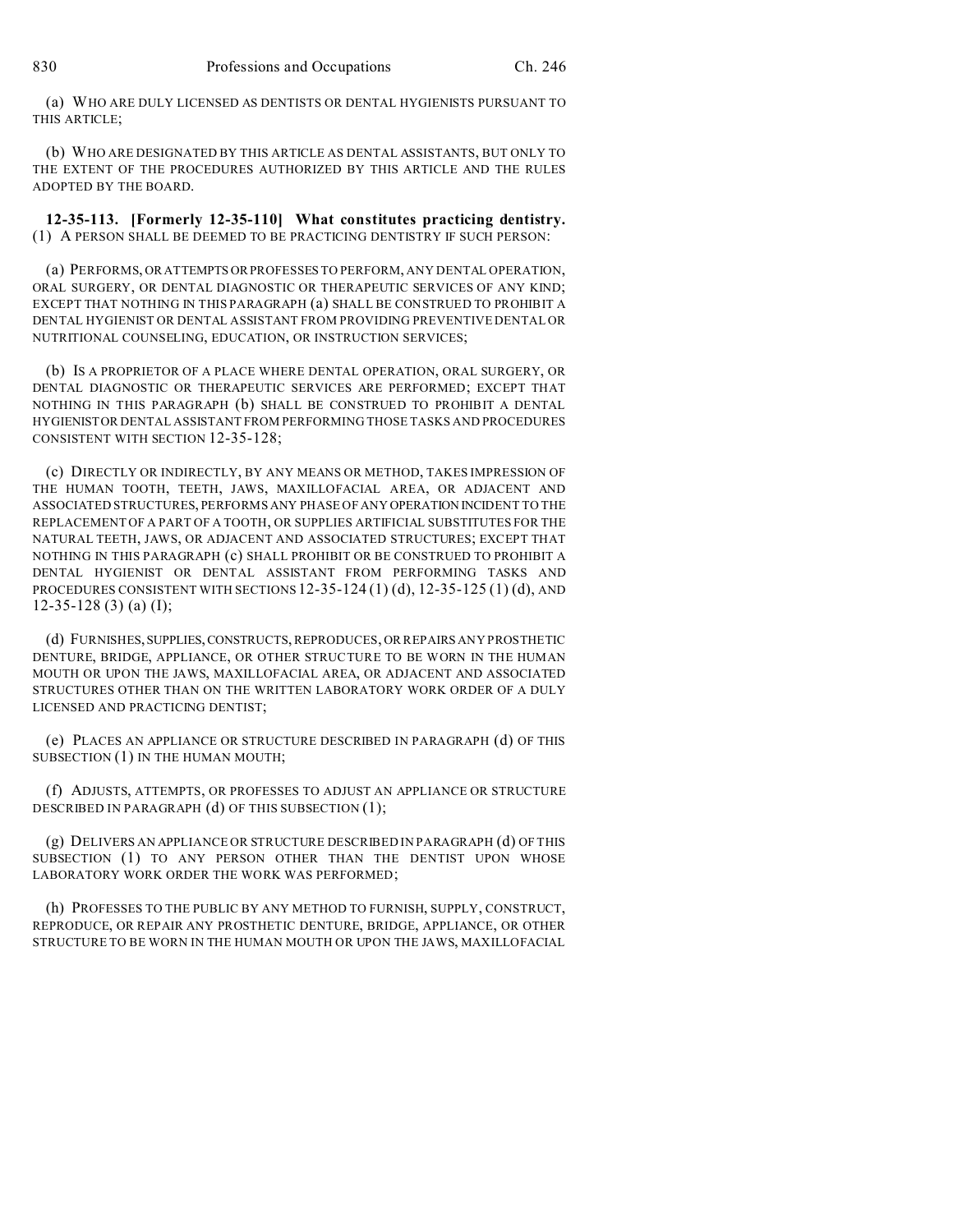AREA, OR ADJACENT AND ASSOCIATED STRUCTURES;

(i) EXAMINES, DIAGNOSES, PLANS TREATMENT OF, OR TREATS NATURAL OR ARTIFICIAL STRUCTURES OR CONDITIONS ASSOCIATED WITH, ADJACENT TO, OR FUNCTIONALLY RELATED TO THE ORAL CAVITY, JAWS, MAXILLOFACIAL AREA, OR ADJACENT AND ASSOCIATED STRUCTURES AND THEIR IMPACT ON THE HUMAN BODY;

(j) EXTRACTS, OR ATTEMPTS TO EXTRACT, HUMAN TEETH OR CORRECTS, OR ATTEMPTS TO CORRECT, MALFORMATIONS OF HUMAN TEETH OR JAWS;

(k) REPAIRS OR FILLS CAVITIES IN HUMAN TEETH;

(l) PRESCRIBES IONIZING RADIATION OR THE USE OF AN X RAY FOR THE PURPOSE OF TAKING DENTAL X RAYS OR ROENTGENOGRAMS; EXCEPT THAT NOTHING IN THIS PARAGRAPH (1) SHALL BE CONSTRUED TO PROHIBIT THESE PROCEDURES FROM BEING DELEGATED TO APPROPRIATELY TRAINED PERSONNEL IN ACCORDANCE WITH THIS ARTICLE AND RULES OF THE BOARD;

(m) GIVES, OR PROFESSES TO GIVE, INTERPRETATIONS OR READINGS OF DENTAL X RAYS OR ROENTGENOGRAMS, CT SCANS, OR OTHER DIAGNOSTIC METHODOLOGIES; EXCEPT THAT NOTHING IN THIS PARAGRAPH (m) SHALL BE CONSTRUED TO PROHIBIT A DENTAL HYGIENIST FROM PERFORMING TASKS AND PROCEDURES CONSISTENT WITH SECTIONS 12-35-124 AND 12-35-125;

(n) REPRESENTS HIMSELF OR HERSELF TO AN INDIVIDUAL OR THE GENERAL PUBLIC AS PRACTICING DENTISTRY, BY USING THE WORDS "DENTIST" OR "DENTAL SURGEON", OR BY USING THE LETTERS "D.D.S.", "D.M.D.", "D.D.S./M.D.", OR "D.M.D./M.D.". NOTHING IN THIS PARAGRAPH (n) SHALL BE CONSTRUED TO PROHIBIT A DENTAL HYGIENIST OR DENTAL ASSISTANT FROM PERFORMING TASKS AND PROCEDURES CONSISTENT WITH SECTION 12-35-128 (2) OR (3) (a).

(o) STATES, PERMITS TO BE STATED, OR PROFESSES BY ANY MEANS OR METHOD WHATSOEVER THAT HE OR SHE CAN PERFORM OR WILL ATTEMPT TO PERFORM DENTAL OPERATIONS OR RENDER A DIAGNOSIS CONNECTED THEREWITH;

(p) PRESCRIBES SUCH DRUGS OR MEDICATIONS AND ADMINISTERS SUCH GENERAL OR LOCAL ANESTHETICS, ANESTHESIA, OR ANALGESIA AS MAY BE NECESSARY FOR THE PROPER PRACTICE OF DENTISTRY; EXCEPT THAT NOTHING IN THIS PARAGRAPH (p) SHALL BE CONSTRUED TO PROHIBIT A DENTAL HYGIENIST FROM PERFORMING THOSE TASKS AND PROCEDURES CONSISTENT WITH SECTIONS 12-35-124 (1) (e), 12-35-125  $(1)$  (e) AND  $(1)$  (f), AND 12-35-128, AND IN ACCORDANCE WITH RULES PROMULGATED BY THE BOARD;

(q) PRESCRIBES, INDUCES, AND SETS DOSAGE LEVELS FOR INHALATION ANALGESIA; EXCEPT THAT NOTHING IN THIS PARAGRAPH (q) SHALL BE CONSTRUED TO PROHIBIT THE DELEGATION OF MONITORINGAND ADMINISTRATION TO APPROPRIATELY TRAINED PERSONNEL IN ACCORDANCE WITH THIS ARTICLE AND RULES OF THE BOARD;

(r) GIVES OR PROFESSES TO GIVE INTERPRETATIONS OR READINGS OF DENTAL CHARTS OR RECORDS OR GIVES TREATMENT PLANS OR INTERPRETATIONS OF TREATMENT PLANS DERIVED FROM EXAMINATIONS, PATIENT RECORDS, DENTAL X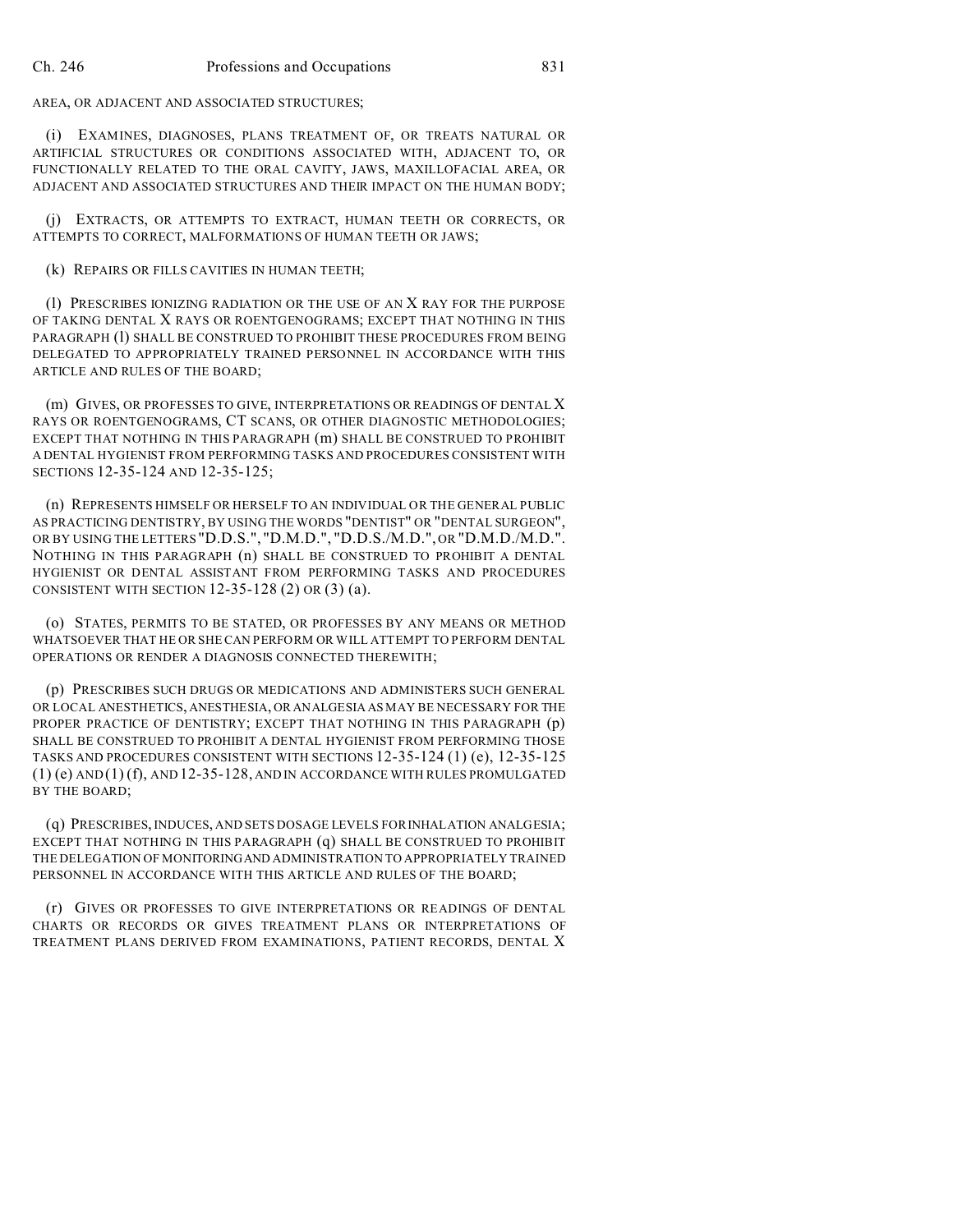RAYS, OR ROENTGENOGRAMS; EXCEPT THAT NOTHING IN THIS PARAGRAPH (r) SHALL BE CONSTRUED TO PROHIBIT A DENTAL HYGIENIST OR DENTAL ASSISTANT FROM PERFORMING TASKS AND PROCEDURES CONSISTENT WITH SECTIONS 12-35-124, 12-35-125, AND 12-35-128 (2) AND (3).

**12-35-114. [Formerly 12-35-122] Dentists may prescribe drugs, etc.** A LICENSED DENTIST IS AUTHORIZED TO PRESCRIBE SUCHDRUGS OR MEDICINE, PERFORM SUCH SURGICAL OPERATIONS, ADMINISTER SUCH GENERAL OR LOCAL ANESTHETICS, AND USE SUCH APPLIANCES AS MAY BE NECESSARY TO THE PROPER PRACTICE OF DENTISTRY. A DENTIST SHALL NOT PRESCRIBE, DISTRIBUTE, OR GIVE TO ANY PERSON, INCLUDING HIMSELF OR HERSELF, ANY HABIT-FORMING DRUG OR ANY CONTROLLED SUBSTANCE, AS DEFINED IN SECTION 18-18-102 (5), C.R.S., OR AS CONTAINED IN SCHEDULE II OF 21 U.S.C. SEC. 812, OTHER THAN IN THE COURSE OF LEGITIMATE DENTAL PRACTICE AND PURSUANT TO THE RULES PROMULGATED BY THE BOARD REGARDING CONTROLLED SUBSTANCE RECORD-KEEPING.

**12-35-115. [Formerly 12-35-111] Persons exempt from operation of this article.** (1) NOTHING IN THIS ARTICLE SHALL APPLY TO THE FOLLOWING PRACTICES, ACTS, AND OPERATIONS:

(a) PRACTICE OF HIS OR HER PROFESSION BY A PHYSICIAN OR SURGEON LICENSED AS SUCH UNDER THE LAWS OF THIS STATE UNLESS THE PHYSICIAN OR SURGEON PRACTICES DENTISTRY AS A SPECIALTY;

(b) THE GIVING OF AN ANESTHETIC BY A QUALIFIED ANESTHETIST OR REGISTERED NURSE FOR A DENTAL OPERATION UNDER THE DIRECT SUPERVISION OF A LICENSED DENTIST;

(c) THE PRACTICE OF DENTISTRY OR DENTAL HYGIENE IN THE DISCHARGE OF THEIR OFFICIAL DUTIES BY GRADUATE DENTISTS OR DENTAL SURGEONS OR DENTAL HYGIENISTS IN THE UNITED STATES ARMED FORCES, PUBLIC HEALTH SERVICE, COAST GUARD, OR VETERANS ADMINISTRATION;

(d) STUDENTS OR RESIDENTS REGULARLY EMPLOYED BY A PRIVATE HOSPITAL OR BY A CITY, COUNTY, CITY AND COUNTY, OR STATE HOSPITAL UNDER AN ADVANCED DENTAL EDUCATION PROGRAM ACCREDITED BY THE COMMISSION ON DENTAL ACCREDITATION OF THE AMERICAN DENTAL ASSOCIATION AND APPROVED AND REGISTERED AS SUCH BY THE BOARD;

(e) THE PRACTICE OF DENTISTRY OR DENTAL HYGIENE BY INSTRUCTORS AND STUDENTS IN SCHOOLS OR COLLEGES OF DENTISTRY OR SCHOOLS OF DENTAL HYGIENE OR SCHOOLS OF DENTAL ASSISTANT EDUCATION WHILE SUCH INSTRUCTORS AND STUDENTS ARE PARTICIPATING IN ACCREDITED PROGRAMS OF SUCH SCHOOLS OR COLLEGES;

(f) THE PRACTICE OF DENTISTRY OR DENTAL HYGIENE BY DENTISTS OR DENTAL HYGIENISTS LICENSED IN GOOD STANDING BY OTHER STATES OR COUNTRIES WHILE APPEARING IN PROGRAMS OF DENTAL EDUCATION OR RESEARCH AT THE INVITATION OF ANY GROUP OF LICENSED DENTISTS OR DENTAL HYGIENISTS IN THIS STATE WHO ARE IN GOOD STANDING, SO LONG AS SUCH PRACTICE IS LIMITED TO FIVE CONSECUTIVE DAYS IN A TWELVE-MONTH PERIOD AND THE NAME OF EACH PERSON ENGAGING IN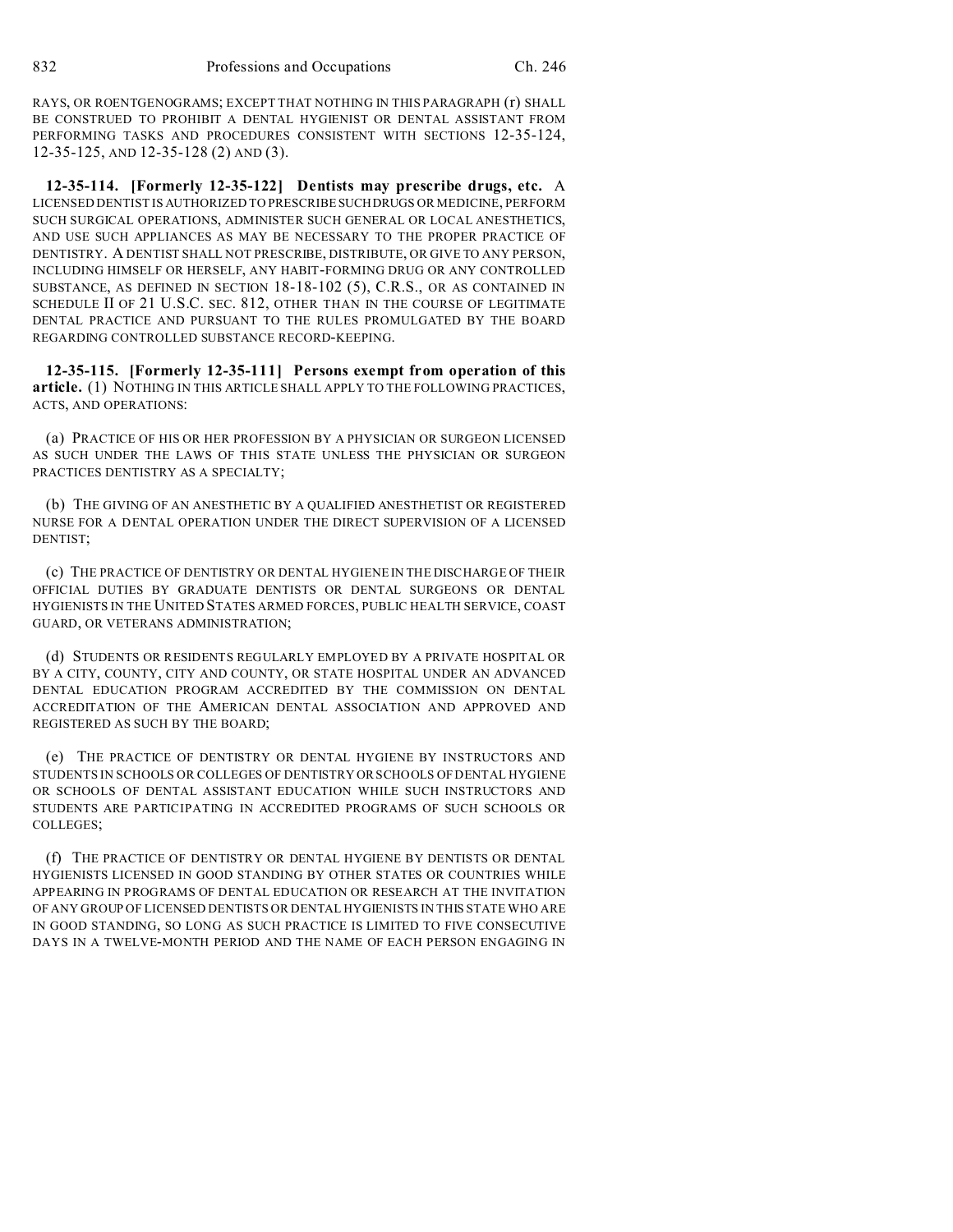SUCH PRACTICE IS SUBMITTED TO THE BOARD, IN WRITING AND ON A FORM APPROVED BY THE BOARD, AT LEAST TEN DAYS BEFORE THE PERSON PERFORMS SUCH PRACTICE;

(g) THE FILLING OF LABORATORY WORK ORDERS OF A LICENSED DENTIST, AS PROVIDED BY SECTION 12-35-133, BY ANY PERSON, ASSOCIATION, CORPORATION, OR OTHER ENTITY FOR THE CONSTRUCTION, REPRODUCTION, OR REPAIR OF PROSTHETIC DENTURES, BRIDGES, PLATES, OR APPLIANCES TO BE USED OR WORN AS SUBSTITUTES FOR NATURAL TEETH OR FOR RESTORATION OF NATURAL TEETH, OR REPLACEMENT OF STRUCTURES RELATING TO THE JAWS, MAXILLOFACIAL AREA, OR ADJACENT AND ASSOCIATED STRUCTURES;

(h) THE PERFORMANCE OF ACTS BY A PERSON UNDER THE DIRECT OR INDIRECT SUPERVISION OF A DENTIST LICENSED IN COLORADO WHEN AUTHORIZED PURSUANT TO THE RULES OF THE BOARD OR WHEN AUTHORIZED UNDER OTHER PROVISIONS OF THIS ARTICLE;

(i) THE PRACTICING OF DENTISTRY OR DENTAL HYGIENE BY AN EXAMINER REPRESENTING A TESTING AGENCY APPROVED BY THE BOARD, DURING THE ADMINISTRATION OF AN EXAMINATION; OR

(j) THE PRACTICE OF DENTISTRY BY FOREIGN-TRAINED DENTISTS WHO ARE LICENSED OR OTHERWISE AUTHORIZED IN ANOTHER COUNTRY AND EMPLOYED AS TEACHERS AT AN ACCREDITED DENTAL SCHOOL IN COLORADO THAT OFFERS A DOCTORATE IN DENTAL SURGERY OR A DOCTORATE IN DENTAL MEDICINE WHEN SUCH PRACTICE IS EXPRESSLY LIMITED TO PATIENTS IN THE DENTAL SCHOOL CLINIC OR FACILITY.

**12-35-116. [Formerly 12-35-112] Names and status under which dental practice may be conducted.** (1) THE CONDUCT OF THE PRACTICE OF DENTISTRY OR DENTAL HYGIENE IN A CORPORATE CAPACITY IS PROHIBITED, BUT SUCH PROHIBITION SHALL NOT BE CONSTRUED TO PREVENT THE PRACTICE OF DENTISTRY OR DENTAL HYGIENE BY A PROFESSIONAL SERVICE CORPORATION OF LICENSEES SO CONSTITUTED THAT THEY MAY BE TREATED UNDER THE FEDERAL INTERNAL REVENUE LAWS AS A CORPORATION FOR TAX PURPOSES ONLY. ANY SUCH PROFESSIONAL SERVICE CORPORATION MAY EXERCISE SUCH POWERS AND SHALL BE SUBJECT TO SUCH LIMITATIONS AND REQUIREMENTS, INSOFAR AS APPLICABLE, AS ARE PROVIDED IN SECTION 12-36-134, RELATING TO PROFESSIONAL SERVICE CORPORATIONS FOR THE PRACTICE OF MEDICINE.

(2) THE GROUP PRACTICE OF DENTISTRY OR DENTAL HYGIENE IS PERMITTED.

(3) THE PRACTICE OF DENTISTRY OR DENTAL HYGIENE BY A LIMITED LIABILITY COMPANY OF LICENSEES OR BY A LIMITED LIABILITY PARTNERSHIP OF LICENSEES IS PERMITTED SUBJECT TO THE LIMITATIONS AND REQUIREMENTS, INSOFAR AS ARE APPLICABLE, SET FORTH IN SECTION 12-36-134, RELATING TO A LIMITED LIABILITY COMPANY OR LIMITED LIABILITY PARTNERSHIP FOR THE PRACTICE OF MEDICINE.

**12-35-117. [Formerly 12-35-113] Application for license - fee.** (1) EVERY PERSON NOT CURRENTLY HOLDING A LICENSE TO PRACTICE DENTISTRY IN THIS STATE WHO DESIRES TO PRACTICE DENTISTRY IN THIS STATE SHALL FILE WITH THE BOARD AN APPLICATION FOR A LICENSE ON A FORM TO BE PROVIDED BY THE BOARD, VERIFIED BY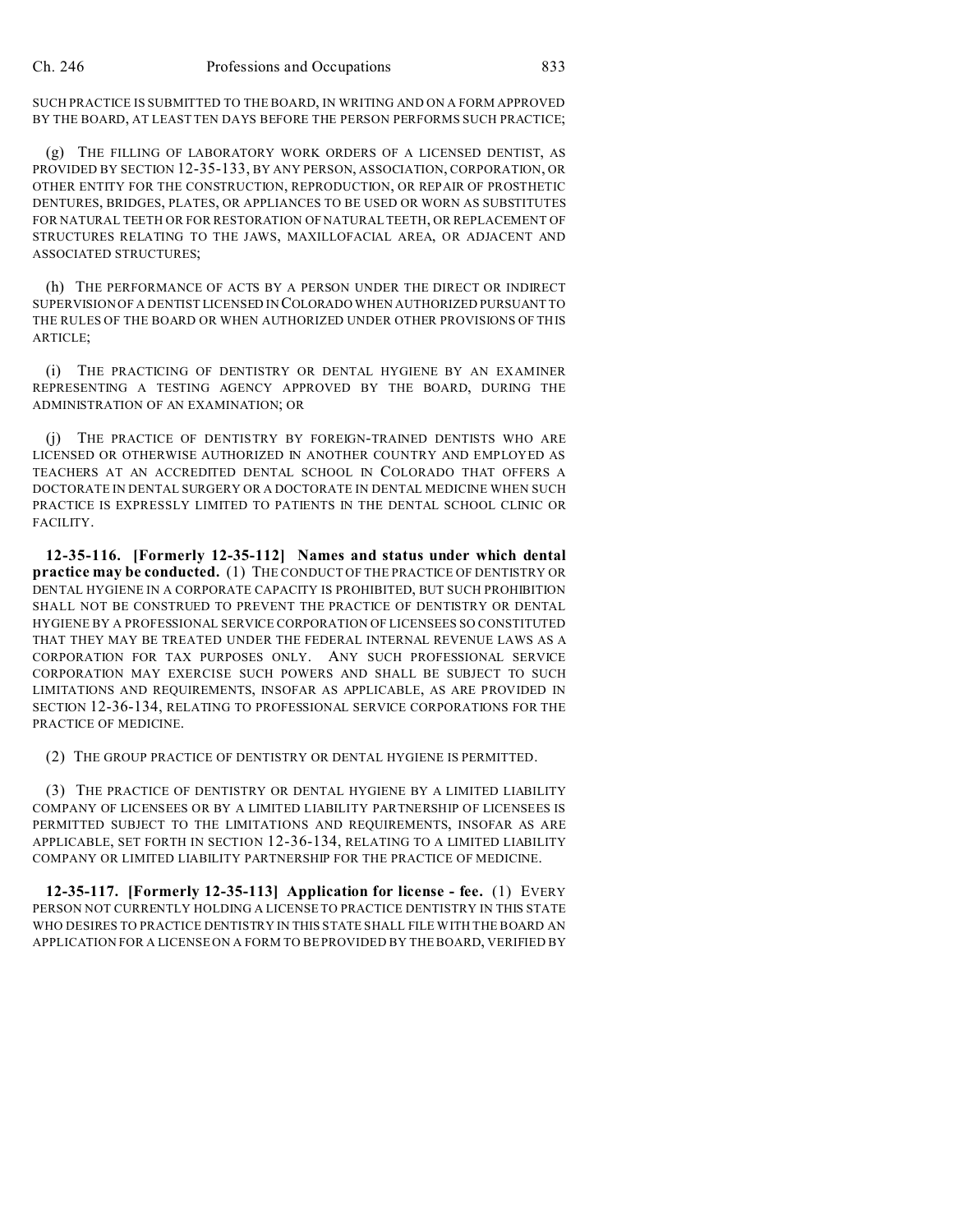THE OATH OF THE APPLICANT, AND ACCOMPANIED BY A FEE REQUIRED BY SECTION 12-35-138 (1) (a) OR ESTABLISHED PURSUANT TO SECTION 24-34-105, C.R.S., IN WHICH APPLICATION IT SHALL APPEAR THAT THE APPLICANT:

(a) HAS ATTAINED THE AGE OF TWENTY-ONE YEARS;

(b) IS A GRADUATE OF A DENTAL SCHOOL OR COLLEGE THAT, AT THE TIME OF THE APPLICANT'S GRADUATION, WAS ACCREDITED. AN OFFICIAL TRANSCRIPT PREPARED BY THEDENTAL COLLEGE OR SCHOOL ATTENDED SHALL BE SUBMITTED TO THE BOARD.

(c) HAS LISTED ANY ACT THE COMMISSION OF WHICH WOULD BE GROUNDS FOR DISCIPLINARY ACTION UNDER SECTION 12-35-129 AGAINST A LICENSED DENTIST, ALONG WITH AN EXPLANATION OF THE CIRCUMSTANCES OF SUCH ACT;

(d) HAS VERIFICATION OF LICENSURE FROM OTHER JURISDICTIONS WHERE THE APPLICANT HOLDS OR HAS HELD A DENTAL OR OTHER HEALTH CARE LICENSE;

(e) HAS PROOF THAT HE OR SHE HAS NOT BEEN SUBJECT TO FINAL OR PENDING DISCIPLINARY ACTION BY ANY STATE IN WHICH THE APPLICANT IS OR HAS BEEN PREVIOUSLY LICENSED; EXCEPT THAT, IF THE APPLICANT HAS BEEN SUBJECT TO DISCIPLINARY ACTION, THE BOARD MAY REVIEW SUCH DISCIPLINARY ACTION TO DETERMINE WHETHER IT WARRANTS GROUNDS FOR REFUSAL TO ISSUE A LICENSE; AND

(f) HAS PROOF THAT HE OR SHE HAS MET ANY MORE STRINGENT CRITERIA ESTABLISHED BY THE BOARD.

(2) AN APPLICANT FOR LICENSURE SHALL DEMONSTRATE TO THE BOARD THAT HE OR SHE HAS MAINTAINED THE PROFESSIONAL ABILITY AND KNOWLEDGE REQUIRED BY THIS ARTICLE WHEN SUCH APPLICANT HAS NOT GRADUATED FROM AN ACCREDITED DENTAL SCHOOL OR COLLEGE WITHIN THE TWELVE MONTHSIMMEDIATELY PRECEDING THE APPLICATION AND HAS NOT, FOR AT LEAST ONE YEAR OF THE FIVE YEARS IMMEDIATELY PRECEDING THE APPLICATION, ENGAGED IN:

- (a) THE ACTIVE CLINICAL PRACTICE OF DENTISTRY;
- (b) TEACHING DENTISTRY IN AN ACCREDITED PROGRAM; OR
- (c) SERVICE AS A DENTIST IN THE MILITARY.

(3) SUCH OTHER PERTINENT INFORMATION SHALL APPEAR ON THE APPLICATION AS THE BOARD MAY DEEM NECESSARY TO PROCESS THE APPLICATION.

**12-35-118. [Formerly 12-35-113.5] Graduates of foreign dental schools.** (1) AN APPLICANT FOR A LICENSE TO PRACTICE DENTISTRY WHO IS A GRADUATE OF A FOREIGN NONACCREDITED DENTAL SCHOOL SHALL:

(a) PRESENT EVIDENCE OF HAVING COMPLETED APROGRAM IN CLINICAL DENTISTRY AND HAVING OBTAINED A DOCTORATE OF DENTAL SURGERY OR A DOCTORATE OF DENTAL MEDICINE AT AN ACCREDITED DENTAL SCHOOL;

(b) PASS THE EXAMINATION ADMINISTERED BY THE JOINT COMMISSION ON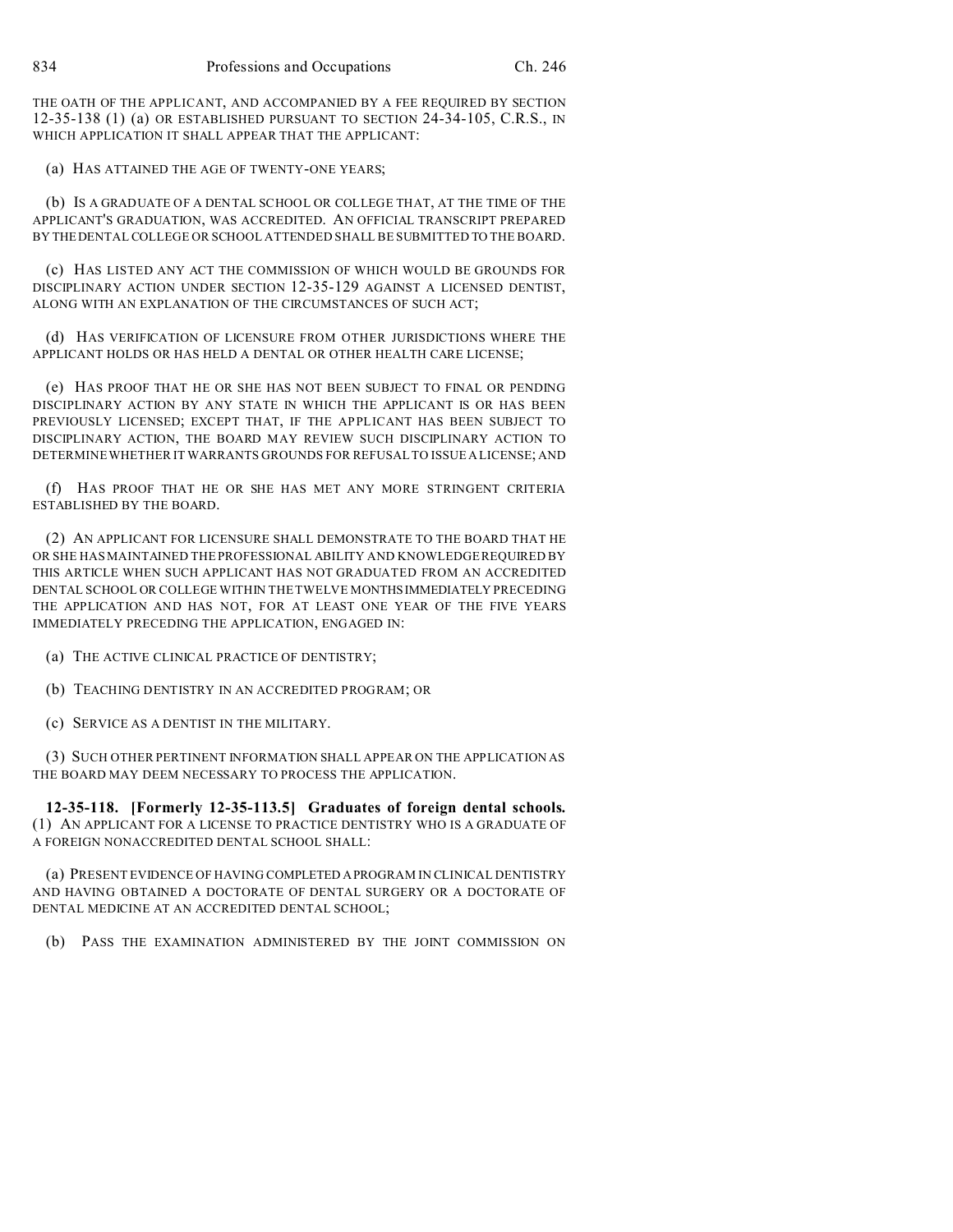#### NATIONAL DENTAL EXAMINATIONS; AND

(c) PASS AN EXAMINATION DESIGNED TO TEST THE APPLICANT'S CLINICAL SKILLS AND KNOWLEDGE. SUCH EXAMINATION SHALL BE ADMINISTERED BY A REGIONAL TESTING AGENCY COMPOSED OF AT LEAST FOUR STATES OR AN EXAMINATION OF ANOTHER STATE.

**12-35-119. [Formerly 12-35-114] Examinations - how conducted certificates issued to successful applicants - conditions on reexamination.** (1) APPLICANTS FOR DENTAL LICENSURE SHALL SUBMIT TO THE BOARD PROOF OF HAVING SUCCESSFULLY PASSED THE FOLLOWING:

(a) THE EXAMINATION ADMINISTERED BY THE JOINT COMMISSION ON NATIONAL DENTAL EXAMINATIONS;

(b) A JURISPRUDENCE EXAMINATION, APPROVED BY THE BOARD, DESIGNED TO TEST THE APPLICANT'S KNOWLEDGE OF THE PROVISIONS OF THIS ARTICLE; AND

(c) AN EXAMINATION DESIGNED TO TEST THE APPLICANT'S CLINICAL SKILLS AND KNOWLEDGE. SUCH EXAMINATION SHALL BE ADMINISTERED BY A REGIONAL TESTING AGENCY COMPOSED OF AT LEAST FOUR STATES OR AN EXAMINATION OF ANOTHER STATE.

(2) ALL EXAMINATION RESULTS REQUIRED BY THE BOARD SHALL BE FILED WITH THE BOARD AND KEPT FOR REFERENCE FOR A PERIOD OF NOT LESS THAN TWO YEARS. SHOULD THE APPLICANT SUCCESSFULLY COMPLETE SUCH EXAMINATIONS AND BE OTHERWISE QUALIFIED, THE APPLICANT SHALL BE GRANTED A LICENSE BY THE BOARD AND SHALL BE ISSUED A LICENSE CERTIFICATE.

(3) THE BOARD SHALL ADOPT RULES TO ESTABLISH:

(a) THE MAXIMUM NUMBER OF TIMES AND MAXIMUM TIME PERIOD WITHIN WHICH AN APPLICANT WILL BE ALLOWED TO RETAKE ONLY THE FAILED PARTS OF THE EXAMINATION DESIGNED TO TEST CLINICAL SKILLS AND KNOWLEDGE; AND

(b) THE MAXIMUM NUMBER OF TIMES AN APPLICANT MAY FAIL TO SUCCESSFULLY COMPLETE THE EXAMINATION DESIGNED TO TEST CLINICAL SKILLS AND KNOWLEDGE BEFORE THE BOARD REQUIRES SUCH APPLICANT TO TAKE SPECIFIED REMEDIAL MEASURES AS A PREREQUISITE TO RETAKING THE EXAMINATION.

**12-35-120. [Formerly 12-35-114.5] Licensure by credentials.** (1) THE BOARD SHALL PROVIDE FOR LICENSURE UPON APPLICATION OF ANY PERSON LICENSED IN GOOD STANDING TO PRACTICE DENTISTRY IN ANOTHER STATE OR TERRITORY OF THE UNITED STATES WHO PROVIDES THE CREDENTIALS AND MEETS THE QUALIFICATIONS SET FORTH IN THIS SECTION IN THE MANNER PRESCRIBED BY THE BOARD.

(2) THE BOARD SHALL ISSUE A LICENSE TO AN APPLICANT LICENSED AS A DENTIST IN ANOTHER STATE OR TERRITORY OF THE UNITED STATES IF SAID APPLICANT HAS SUBMITTED CREDENTIALS AND QUALIFICATIONS FOR LICENSURE THAT INCLUDE:

(a) PROOF OF GRADUATION FROM AN ACCREDITED DENTAL SCHOOL;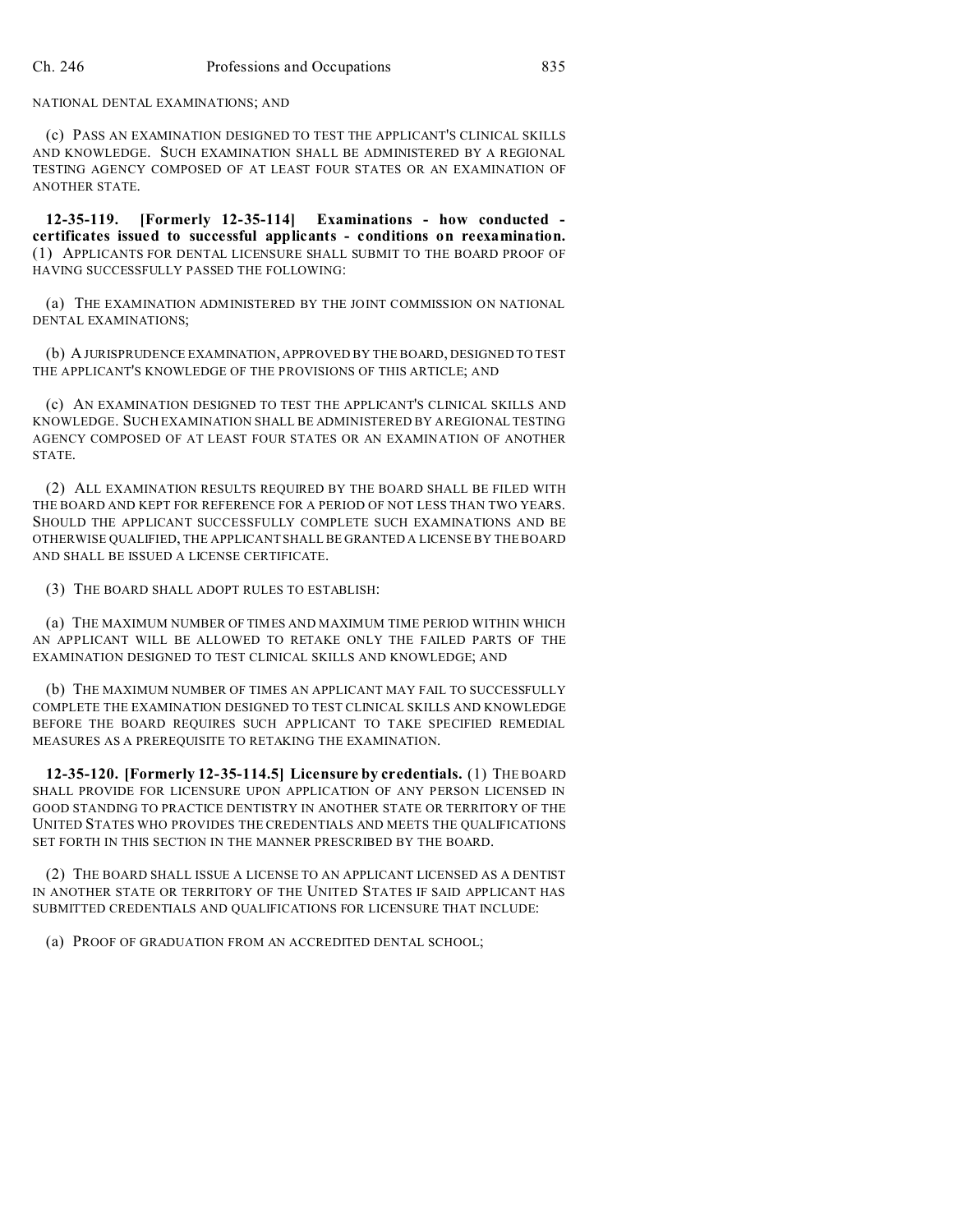(b) PROOF THE APPLICANT IS CURRENTLY LICENSED IN ANOTHER STATE OR UNITED STATES TERRITORY;

(c) PROOF THE APPLICANT HAS BEEN IN PRACTICE OR TEACHING DENTISTRY, WHICH INVOLVES PERSONALLY PROVIDING CARE TO PATIENTS FOR NOT LESS THAN THREE HUNDRED HOURS ANNUALLY IN AN ACCREDITED DENTAL SCHOOL FOR A MINIMUM OF FIVE YEARS OUT OF THE SEVEN YEARS IMMEDIATELY PRIOR TO APPLYING FOR LICENSURE;

(d) PROOF THE APPLICANT HAS NOT BEEN SUBJECT TO FINAL OR PENDING DISCIPLINARY ACTION BY ANY STATE IN WHICH THE APPLICANT IS OR HAS BEEN PREVIOUSLY LICENSED; EXCEPT THAT, IF THE APPLICANT HAS BEEN SUBJECT TO DISCIPLINARY ACTION, THE BOARD MAY REVIEW SUCH DISCIPLINARY ACTION TO DETERMINE WHETHER THE UNDERLYING CONDUCT WARRANTS REFUSAL TO ISSUE A LICENSE;

(e) PROOF THE APPLICANT HAS PASSED AN EXAMINATION ON THE PROVISIONS OF THIS ARTICLE;

(f) PROOF THE APPLICANT HAS PASSED AN ENTRY LEVEL EXAMINATION ACCEPTABLE TO THE BOARD; AND

(g) PROOF THE APPLICANT HAS MET ANY MORE STRINGENT CRITERIA ESTABLISHED BY THE BOARD.

**12-35-121. [Similar to 12-35-116, 12-35-117, and 12-35-127] Renewal of dental and dental hygienist licenses - fees.** LICENSES SHALL BE RENEWED OR REINSTATED PURSUANT TO A SCHEDULE ESTABLISHED BY THE DIRECTOR OF THE DIVISION OF REGISTRATIONS WITHIN THE DEPARTMENT OF REGULATORY AGENCIES, REFERRED TO IN THIS SECTION AS THE DIRECTOR, AND SHALL BE RENEWED OR REINSTATED PURSUANT TO SECTION 24-34-102 (8), C.R.S. THE DIRECTOR MAY ESTABLISH RENEWAL FEES AND DELINQUENCY FEES FOR REINSTATEMENT PURSUANT TO SECTION 24-34-105, C.R.S. IF A PERSON FAILS TO RENEW HIS OR HER LICENSE PURSUANT TO THE SCHEDULE ESTABLISHED BY THE DIRECTOR, SUCH LICENSE SHALL EXPIRE. ANY PERSON WHOSE LICENSE HAS EXPIRED SHALL BE SUBJECT TO THE PENALTIES PROVIDED IN THIS ARTICLE OR SECTION 24-34-102 (8), C.R.S.

**12-35-122. [Formerly 12-35-135] Inactive dental license.** (1) ANY PERSON LICENSED TO PRACTICE DENTISTRY PURSUANT TO THIS ARTICLE MAY APPLY TO THE BOARD TO BE TRANSFERRED TO AN INACTIVE STATUS. SUCH APPLICATION SHALL BE IN THE FORM AND MANNER DESIGNATED BY THE BOARD. THE BOARD MAY GRANT SUCH STATUS BY ISSUING AN INACTIVE LICENSE, OR IT MAY DENY THE APPLICATION FOR ANY OF THE CAUSES SET FORTH IN SECTION 12-35-129.

(2) ANY PERSON APPLYING FOR A LICENSE UNDER THIS SECTION SHALL:

(a) PROVIDE AN AFFIDAVIT TO THE BOARD THAT THE APPLICANT, AFTER A DATE CERTAIN, SHALL NOT PRACTICE DENTISTRY IN THIS STATE UNLESS HE OR SHE IS ISSUED A LICENSE TO PRACTICE DENTISTRY PURSUANT TO SUBSECTION (5) OF THIS SECTION;

(b) PAY THE LICENSE FEE AS AUTHORIZED PURSUANT TO SECTION 24-34-105,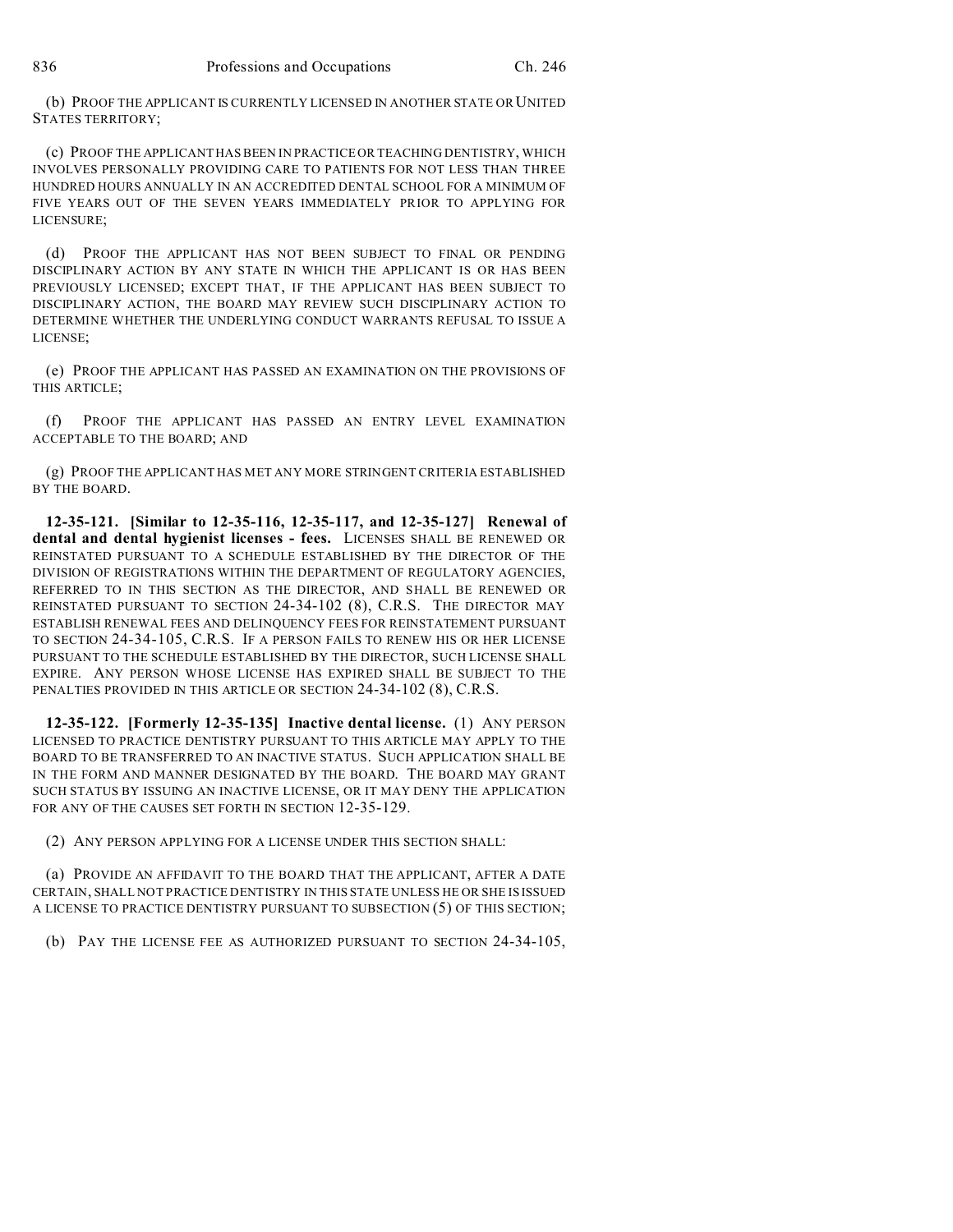# C.R.S.; AND

(c) COMPLY WITH ANY FINANCIAL RESPONSIBILITY STANDARDS PROMULGATED BY THE BOARD PURSUANT TO SECTION 13-64-301 (1), C.R.S.

(3) SUCH INACTIVE STATUS SHALL BE PLAINLY INDICATED ON THE FACE OF ANY INACTIVE LICENSE CERTIFICATE ISSUED UNDER THIS SECTION.

(4) THE BOARD IS AUTHORIZED TO CONDUCT DISCIPLINARY PROCEEDINGS AS SET FORTH IN SECTION 12-35-129 AGAINST ANY PERSON LICENSED UNDER THIS SECTION FOR ANY ACT COMMITTED WHILE THE PERSON WAS LICENSED PURSUANT TO THIS ARTICLE.

(5) ANY PERSON LICENSED UNDER THIS SECTION WHO WISHES TO RESUME THE PRACTICE OF DENTISTRY SHALL FILE AN APPLICATION IN THE FORM AND MANNER THE BOARD SHALL DESIGNATE, PAY THE LICENSE FEE PROMULGATED BY THE BOARD PURSUANT TO SECTION 24-34-105,C.R.S., AND MEET THE FINANCIAL RESPONSIBILITY REQUIREMENTS PROMULGATED BY THE BOARD PURSUANT TO SECTION 13-64-301 (1), C.R.S. THE BOARD MAY APPROVE SUCH APPLICATION AND ISSUE A LICENSE TO PRACTICE DENTISTRY OR MAY DENY THE APPLICATION FOR ANY OF THE CAUSES SET FORTH IN SECTION 12-35-129.

**12-35-123. [Formerly 12-35-136] Retired dental and dental hygienist licenses.** (1) ANY PERSON LICENSED TO PRACTICE DENTISTRY OR DENTAL HYGIENE PURSUANT TO THIS ARTICLE MAY APPLY TO THE BOARD FOR RETIRED LICENSURE STATUS. ANY SUCH APPLICATION SHALL BE IN THE FORM AND MANNER DESIGNATED BY THE BOARD. THE BOARD MAY GRANT SUCH STATUS BY ISSUING A RETIRED LICENSE, OR IT MAY DENY THE APPLICATION IF THE LICENSEE HAS BEEN DISCIPLINED FOR ANY OF THE CAUSES SET FORTH IN SECTION 12-35-129.

(2) ANY PERSON APPLYING FOR A LICENSE UNDER THIS SECTION SHALL:

(a) PROVIDE AN AFFIDAVIT TO THE BOARD STATING THAT, AFTER A DATE CERTAIN, THE APPLICANT SHALL NOT PRACTICE DENTISTRY OR DENTAL HYGIENE, SHALL NO LONGER EARN INCOME AS A DENTIST OR DENTAL HYGIENE ADMINISTRATOR OR CONSULTANT, AND SHALL NOT PERFORM ANY ACTIVITY THAT CONSTITUTES PRACTICING DENTISTRY OR DENTAL HYGIENE PURSUANT TO SECTIONS 12-35-113, 12-35-124, AND12-35-125 UNLESS SAID APPLICANT IS ISSUED A LICENSE TO PRACTICE DENTISTRY OR DENTAL HYGIENE PURSUANT TO SUBSECTION (5) OF THIS SECTION; AND

(b) PAY THE LICENSE FEE AUTHORIZED BY SECTION 24-34-105, C.R.S., WHICH FEE SHALL NOT EXCEED FIFTY DOLLARS.

(3) THE RETIRED STATUS OF A LICENSEE SHALL BE PLAINLY INDICATED ON THE FACE OF ANY RETIRED LICENSE CERTIFICATE ISSUED UNDER THIS SECTION.

(4) THE BOARD IS AUTHORIZED TO CONDUCT DISCIPLINARY PROCEEDINGS PURSUANT TO SECTION 12-35-129 AGAINST ANY PERSON LICENSED UNDER THIS SECTION FOR AN ACT COMMITTED WHILE SUCH PERSON WAS LICENSED PURSUANT TO THIS ARTICLE.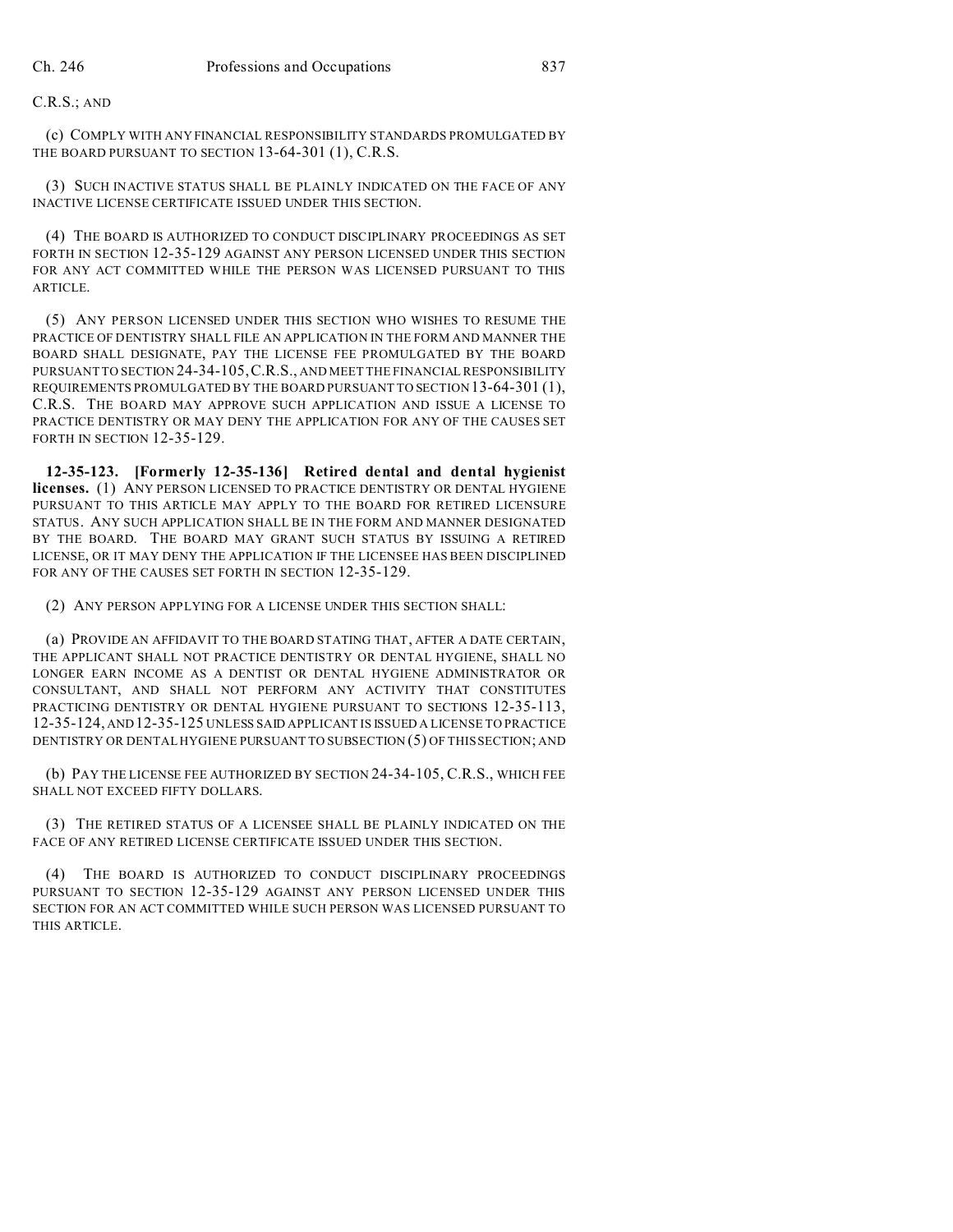(5) ANY PERSON LICENSED UNDER THIS SECTION MAY APPLY TO THE BOARD FOR A RETURN TO ACTIVE LICENSURE STATUS BY FILING AN APPLICATION IN THE FORM AND MANNER THE BOARD SHALL DESIGNATE PURSUANT TO SECTION 12-35-117, PAYING THE APPROPRIATE LICENSE FEE ESTABLISHED PURSUANT TO SECTION 24-34-105, C.R.S., AND MEETING THE FINANCIAL RESPONSIBILITY REQUIREMENTS ISSUED BY THE BOARD PURSUANT TO SECTION 13-64-301 (1),C.R.S. THE BOARD MAY APPROVE SUCH APPLICATION AND ISSUE A LICENSE TO PRACTICE DENTISTRY OR DENTAL HYGIENE OR MAY DENY THE APPLICATION IF THE LICENSEE HAS BEEN DISCIPLINED FOR ANY OF THE CAUSES SET FORTH IN SECTION 12-35-129.

(6) A DENTIST IN RETIRED STATUS MAY PROVIDE DENTAL SERVICES ON A VOLUNTARY BASIS TO THE INDIGENT, IF SUCH SERVICES ARE PROVIDED ON A LIMITED BASIS AND NO FEE IS CHARGED. SUCH A DENTIST SHALL HAVE IMMUNITY FOR VOLUNTARY CARE PROVIDED PURSUANT TO THIS SUBSECTION (6).

**12-35-124. [Formerly 12-35-122.5] What constitutes practicing unsupervised dental hygiene.** (1) UNLESS LICENSED TO PRACTICE DENTISTRY, A PERSON SHALL BE DEEMED TO BE PRACTICING UNSUPERVISED DENTAL HYGIENE WHO:

(a) REMOVES DEPOSITS, ACCRETIONS, AND STAINS BY SCALING WITH HAND, ULTRASONIC, OR OTHER DEVICES FROM ALL SURFACES OF THE TOOTH AND SMOOTHES AND POLISHES NATURAL AND RESTORED TOOTH SURFACES;

(b) REMOVES GRANULATION AND DEGENERATED TISSUE FROM THE GINGIVAL WALL OF THE PERIODONTAL POCKET THROUGH THE PROCESS OF GINGIVAL CURETTAGE;

(c) PROVIDES PREVENTIVE MEASURES INCLUDING THE APPLICATION OF FLUORIDES, SEALANTS, AND OTHER RECOGNIZED TOPICAL AGENTS FOR THE PREVENTION OF ORAL DISEASE;

(d) GATHERS AND ASSEMBLES INFORMATION INCLUDING, BUT NOT LIMITED TO, FACT-FINDING AND PATIENT HISTORY, ORAL INSPECTION, AND DENTAL AND PERIODONTAL CHARTING; OR

(e) ADMINISTERS A TOPICAL ANESTHETIC TO A PATIENT IN THE COURSE OF PROVIDING DENTAL CARE.

(2) UNSUPERVISED DENTAL HYGIENE MAY BE PERFORMED BY LICENSED DENTISTS AND LICENSED DENTAL HYGIENISTS WITHOUT THE SUPERVISION OF A LICENSED DENTIST.

(3) NOTWITHSTANDING THE PROVISIONS OF SECTION 12-35-103 (14) OR 12-35-113 (1) (b), A DENTAL HYGIENIST MAY BE THE PROPRIETOR OF A PLACE WHERE SUPERVISED OR UNSUPERVISED DENTAL HYGIENE IS PERFORMED AND MAY PURCHASE, OWN, OR LEASE EQUIPMENT NECESSARY TO PERFORM SUPERVISED OR UNSUPERVISED DENTAL HYGIENE.

**12-35-125. [Formerly 12-35-122.6] What constitutes practicing supervised dental hygiene.** (1) UNLESS LICENSED TO PRACTICE DENTISTRY, A PERSON SHALL BE DEEMED TO BE PRACTICING SUPERVISED DENTAL HYGIENE WHO: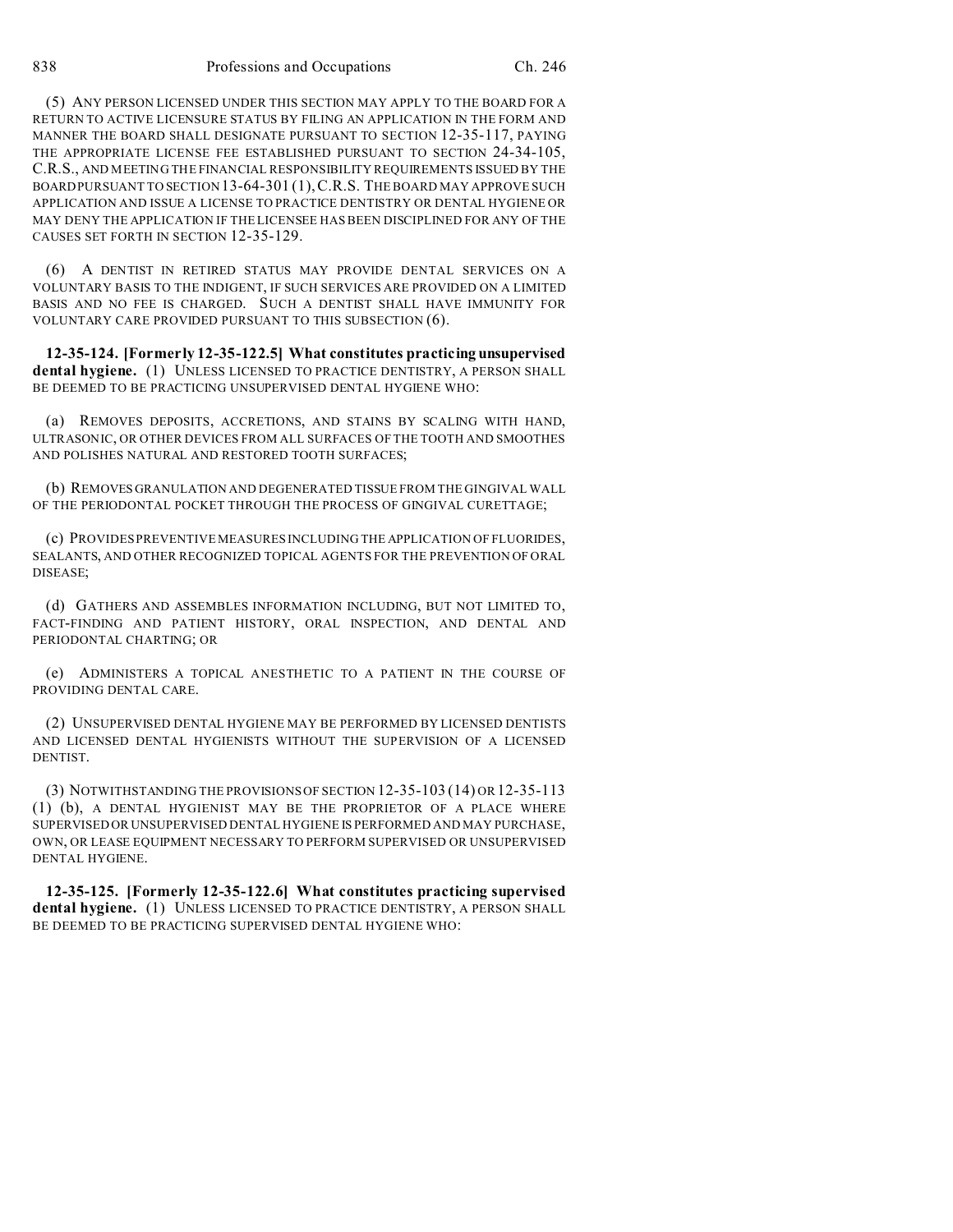(a) REMOVES DEPOSITS, ACCRETIONS, AND STAINS BY SCALING WITH HAND, ULTRASONIC, OR OTHER DEVICES FROM ALL SURFACES OF THE TOOTH AND SMOOTHES AND POLISHES NATURAL AND RESTORED TOOTH SURFACES, INCLUDING ROOT PLANING;

(b) REMOVES GRANULATION AND DEGENERATED TISSUE FROM THE GINGIVALWALL OF THE PERIODONTAL POCKET THROUGH THE PROCESS OF GINGIVAL CURETTAGE. SUCH CURETTAGE MAY INCLUDE THE INCIDENTAL REMOVAL OF LIVE EPITHELIAL TISSUE AND IS TO BE PERFORMED UNDER THE INDIRECT SUPERVISION OF A LICENSED DENTIST.

(c) PROVIDES PREVENTIVE MEASURES INCLUDING, BUT NOT LIMITED TO, THE APPLICATION OF FLUORIDES, SEALANTS, AND OTHER RECOGNIZED TOPICAL AGENTS FOR THE PREVENTION OF ORAL DISEASE;

(d) GATHERS AND ASSEMBLES INFORMATION INCLUDING, BUT NOT LIMITED TO, FACT-FINDING AND PATIENT HISTORY, RADIOGRAPHIC AND X-RAY SURVEY, PREPARATION OF STUDY CASTS, ORAL INSPECTION, AND DENTAL AND PERIODONTAL CHARTING;

(e) ADMINISTERS A TOPICAL ANESTHETIC TO A PATIENT IN THE COURSE OF PROVIDING DENTAL CARE; OR

(f) ADMINISTERS LOCAL ANESTHETIC UNDER THE DIRECT SUPERVISION OF A LICENSED DENTIST PURSUANT TO RULES OF THE BOARD, WHICH RULES SHALL INCLUDE MINIMUM EDUCATION REQUIREMENTS AND PROCEDURES FOR SUCH ADMINISTRATION.

(2) SUPERVISED DENTAL HYGIENE MAY BE PERFORMED BY LICENSED DENTISTS AND, EXCEPT FOR THE ADMINISTRATION OF LOCAL ANESTHETIC PERFORMED UNDER PARAGRAPH (f) OF SUBSECTION (1) OF THIS SECTION, BY LICENSED DENTAL HYGIENISTS UNDER THE INDIRECT SUPERVISION OF A LICENSED DENTIST IN ACCORDANCE WITH RULES ADOPTED BY THE BOARD.

**12-35-126. [Formerly 12-35-123] Application for dental hygienist license fee.** (1) EVERY PERSON WHO DESIRES TO QUALIFY FOR PRACTICE AS A DENTAL HYGIENIST WITHIN THIS STATE SHALL FILE WITH THE BOARD:

(a) A WRITTEN APPLICATION FOR A LICENSE, ON WHICH APPLICATION SUCH APPLICANT SHALL LIST:

(I) ANY ACT THE COMMISSION OF WHICH WOULD BE GROUNDS FOR DISCIPLINARY ACTION UNDER SECTION 12-35-129 AGAINST A LICENSED DENTAL HYGIENIST; AND

(II) AN EXPLANATION OF THE CIRCUMSTANCES OF SUCH ACT; AND

(b) SATISFACTORY PROOF OF GRADUATION FROM A SCHOOL OF DENTAL HYGIENE THAT, AT THE TIME OF THE APPLICANT'S GRADUATION, WAS ACCREDITED, AND PROOF THAT THE PROGRAM OFFERED BY THE ACCREDITED SCHOOL OF DENTAL HYGIENE WAS AT LEAST TWO ACADEMIC YEARS.

(2) SUCH APPLICATION MUST BE ON THE FORM PRESCRIBED AND FURNISHED BY THE BOARD, VERIFIED BY THE OATH OF THE APPLICANT, AND ACCOMPANIED BY A FEE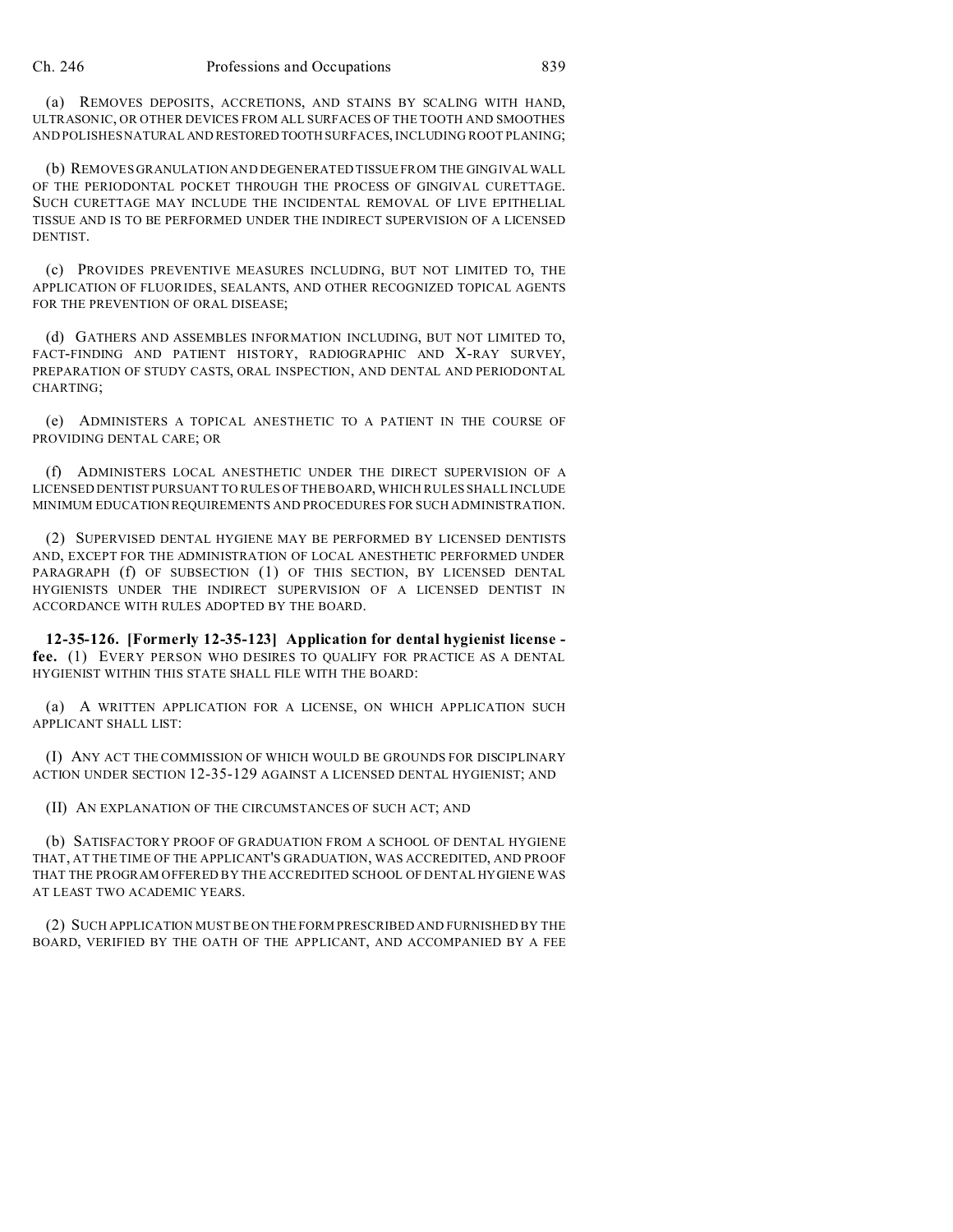ESTABLISHED PURSUANT TO SECTION 24-34-105, C.R.S.

(3) AN APPLICANT FOR LICENSURE WHO HAS NOT GRADUATED FROM AN ACCREDITEDSCHOOLORPROGRAM OF DENTAL HYGIENE WITHIN THE TWELVE MONTHS IMMEDIATELY PRECEDING APPLICATION, OR WHO HAS NOT ENGAGED EITHER IN THE ACTIVE CLINICAL PRACTICE OF DENTAL HYGIENE OR IN TEACHING DENTAL HYGIENE IN AN ACCREDITED PROGRAM FOR AT LEAST ONE YEAR DURING THE FIVE YEARS IMMEDIATELY PRECEDING THE APPLICATION, SHALL DEMONSTRATE TO THE BOARD THAT THE APPLICANT HAS MAINTAINED THE PROFESSIONAL ABILITY AND KNOWLEDGE REQUIRED BY THIS ARTICLE.

(4) LICENSES FOR DENTAL HYGIENISTS SHALL BE RENEWED OR REINSTATED PURSUANT TO A SCHEDULE ESTABLISHED BY THE DIRECTOR OF THE DIVISION OF REGISTRATIONS WITHIN THE DEPARTMENT OF REGULATORY AGENCIES, REFERRED TO IN THIS SECTION AS THE DIRECTOR, AND SHALL BE RENEWED OR REINSTATED PURSUANT TO SECTION 24-34-102 (8), C.R.S. THE DIRECTOR MAY ESTABLISH RENEWAL FEES AND DELINQUENCY FEES FOR REINSTATEMENT PURSUANT TO SECTION 24-34-105, C.R.S. IF A PERSON FAILS TO RENEW HIS OR HER LICENSE PURSUANT TO THE SCHEDULE ESTABLISHED BY THE DIRECTOR, SUCH LICENSE SHALL EXPIRE. ANY PERSON WHOSE LICENSE HAS EXPIREDSHALL BE SUBJECT TO THE PENALTIES PROVIDED IN THIS ARTICLE OR SECTION 24-34-102 (8), C.R.S.

**12-35-127. [Formerly 12-35-124] Dental hygienist examinations - license endorsement.** (1) EVERY APPLICANT FOR DENTAL HYGIENE LICENSURE SHALL SUBMIT TO THE BOARD PROOF OF HAVING SUCCESSFULLY COMPLETED THE FOLLOWING:

(a) AN EXAMINATION ADMINISTERED BY THE JOINT COMMISSION ON NATIONAL DENTAL EXAMINATIONS;

(b) AN EXAMINATION DESIGNED TO TEST THE APPLICANT'S CLINICAL SKILLS AND KNOWLEDGE, WHICH SHALL BE ADMINISTERED BY A REGIONAL TESTING AGENCY COMPOSED OF AT LEAST FOUR STATES OR AN EXAMINATION OF ANOTHER STATE; AND

(c) AN EXAMINATION ON THE PROVISIONS OF THIS ARTICLE.

(2) ALL EXAMINATION RESULTS REQUIRED BY THE BOARD SHALL BE FILED WITH THE BOARD AND KEPT FOR REFERENCE FOR A PERIOD OF NOT LESS THAN TWO YEARS. SHOULD AN APPLICANT SUCCESSFULLY COMPLETE SUCH EXAMINATIONS AND BE OTHERWISE QUALIFIED, THE APPLICANT SHALL BE GRANTED A LICENSE BY THE BOARD AND SHALL BE ISSUED A LICENSE CERTIFICATE SIGNED BY THE OFFICERS OF THE BOARD.

(3) (a) THE BOARD SHALL PROVIDE FOR LICENSURE UPON APPLICATION OF ANY PERSON LICENSED IN GOOD STANDING TO PRACTICE DENTAL HYGIENE IN ANOTHER STATE OR TERRITORY OF THE UNITED STATES WHO HAS MET THE REQUIREMENTS OF SECTION 12-35-126, SUBSECTIONS (1) AND (2) OF THIS SECTION, AND PARAGRAPH (b) OF THIS SUBSECTION (3) AND PROVIDES THE CREDENTIALS AND MEETS THE QUALIFICATIONS SET FORTH IN PARAGRAPH (b) OF THIS SUBSECTION (3) IN THE MANNER PRESCRIBED BY THE BOARD. THE EXAMINATION FOR KNOWLEDGE OF THE PROVISIONS OF THIS ARTICLE SHALL BE ACCOMPLISHED BY THE USE OF A MAIL-IN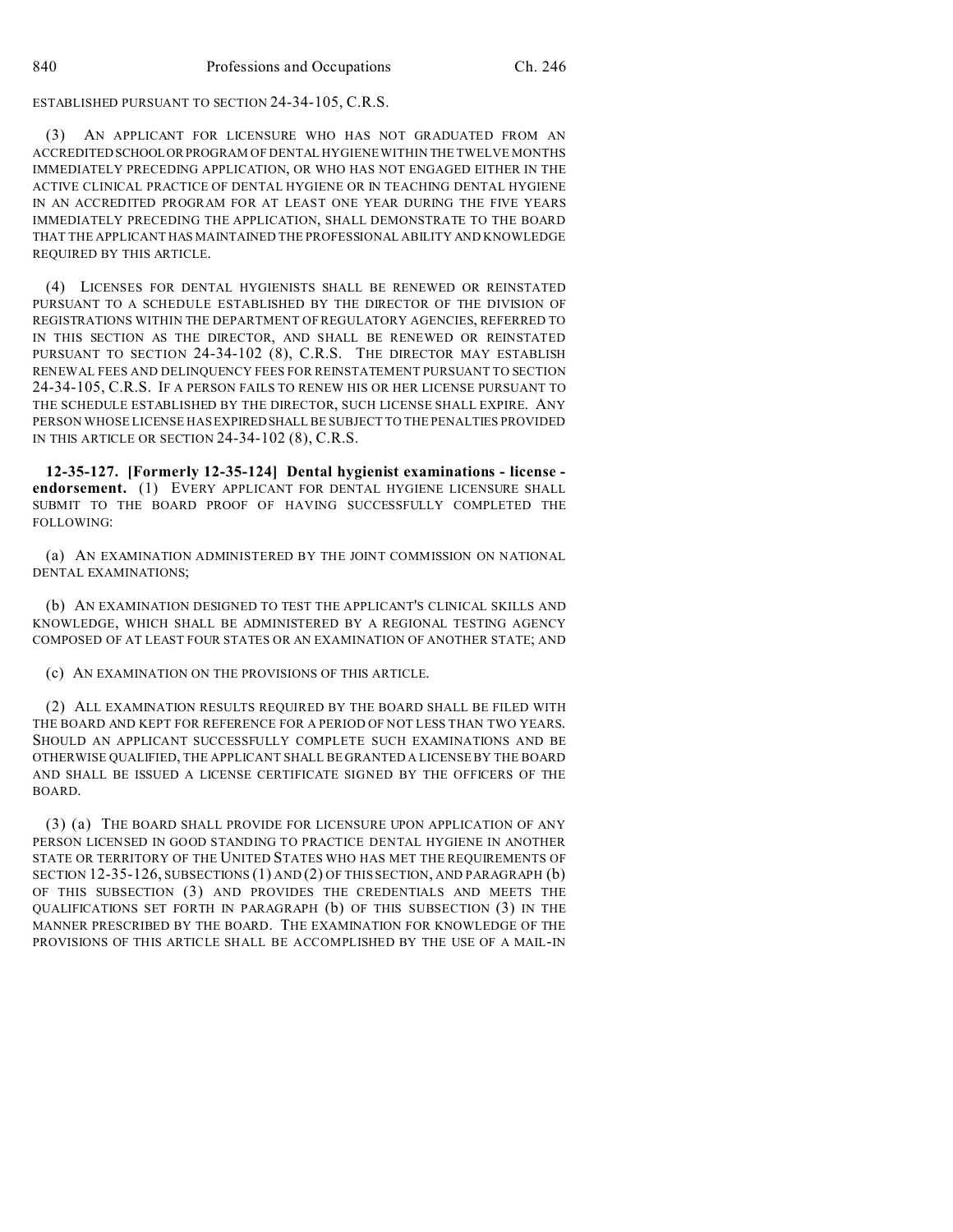JURISPRUDENCE EXAMINATION ADMINISTERED BY THE BOARD.

(b) THE BOARD SHALL ISSUE A LICENSE TO AN APPLICANT DULY LICENSED AS A DENTAL HYGIENIST IN ANOTHER STATE OR TERRITORY OF THE UNITED STATES WHO HAS SUBMITTED CREDENTIALS AND QUALIFICATIONS FOR LICENSURE IN COLORADO. SUCH CREDENTIALS AND QUALIFICATIONS SHALL INCLUDE:

(I) VERIFICATION OF LICENSURE FROM ANY OTHER JURISDICTION WHERE THE APPLICANT HAS HELD A DENTAL HYGIENE OR OTHER HEALTH CARE LICENSE;

(II) EVIDENCE OF THE APPLICANT'S SUCCESSFUL COMPLETION OF THE NATIONAL BOARD DENTAL EXAMINATION ADMINISTERED BY THE JOINT COMMISSION ON NATIONAL DENTAL EXAMINATIONS;

(III) VERIFICATION THAT THE APPLICANT HAS BEEN ENGAGED EITHER IN CLINICAL PRACTICE OR IN TEACHING DENTAL HYGIENE OR DENTISTRY IN AN ACCREDITED PROGRAM FOR AT LEAST ONE YEAR DURING THE THREE YEARS IMMEDIATELY PRECEDING THE APPLICATION;

(IV) A REPORT OF ANY PENDING OR FINAL DISCIPLINARY ACTIONS AGAINST ANY HEALTH CARE LICENSE HELD BY THE APPLICANT AT ANY TIME; AND

(V) A REPORT OF ANY PENDING OR FINAL MALPRACTICE ACTIONS AGAINST THE APPLICANT.

**12-35-128. [Formerly 12-35-125] Tasks authorized to be performed by dental assistants or dental hygienists.** (1) THE RESPONSIBILITY FOR DIAGNOSIS, TREATMENT PLANNING, OR THE PRESCRIPTION OF THERAPEUTIC MEASURES IN THE PRACTICE OF DENTISTRY SHALL REMAIN WITH A LICENSED DENTIST AND MAY NOT BE ASSIGNED TO ANY DENTAL HYGIENIST. NO DENTAL PROCEDURE THAT WILL CONTRIBUTE TO OR RESULT IN AN IRREMEDIABLE ALTERATION OF THE ORAL ANATOMY MAY BE ASSIGNED TO ANYONE OTHER THAN A LICENSED DENTIST.

(2) EXCEPTAS PROVIDED IN SUBSECTION (1) OF THIS SECTION, A DENTAL HYGIENIST MAY PERFORM ANY DENTAL TASK OR PROCEDURE ASSIGNED TO THE HYGIENIST BY A LICENSED DENTIST THAT DOES NOT REQUIRE THE PROFESSIONAL SKILL OF A LICENSED DENTIST; EXCEPT THAT SUCH TASK OR PROCEDURE SHALL BE PERFORMED ONLY UNDER THE GENERAL SUPERVISION OF A LICENSED DENTIST ON THE PREMISES, OR AS PROVIDED ELSEWHERE IN THIS SECTION.

(3) (a) A DENTAL ASSISTANT SHALL NOT PERFORM THE FOLLOWING TASKS:

(I) DIAGNOSIS;

(II) TREATMENT PLANNING;

(III) PRESCRIPTION OF THERAPEUTIC MEASURES;

(IV) ANY PROCEDURE THAT CONTRIBUTES TO OR RESULTS IN AN IRREMEDIABLE ALTERATION OF THE ORAL ANATOMY;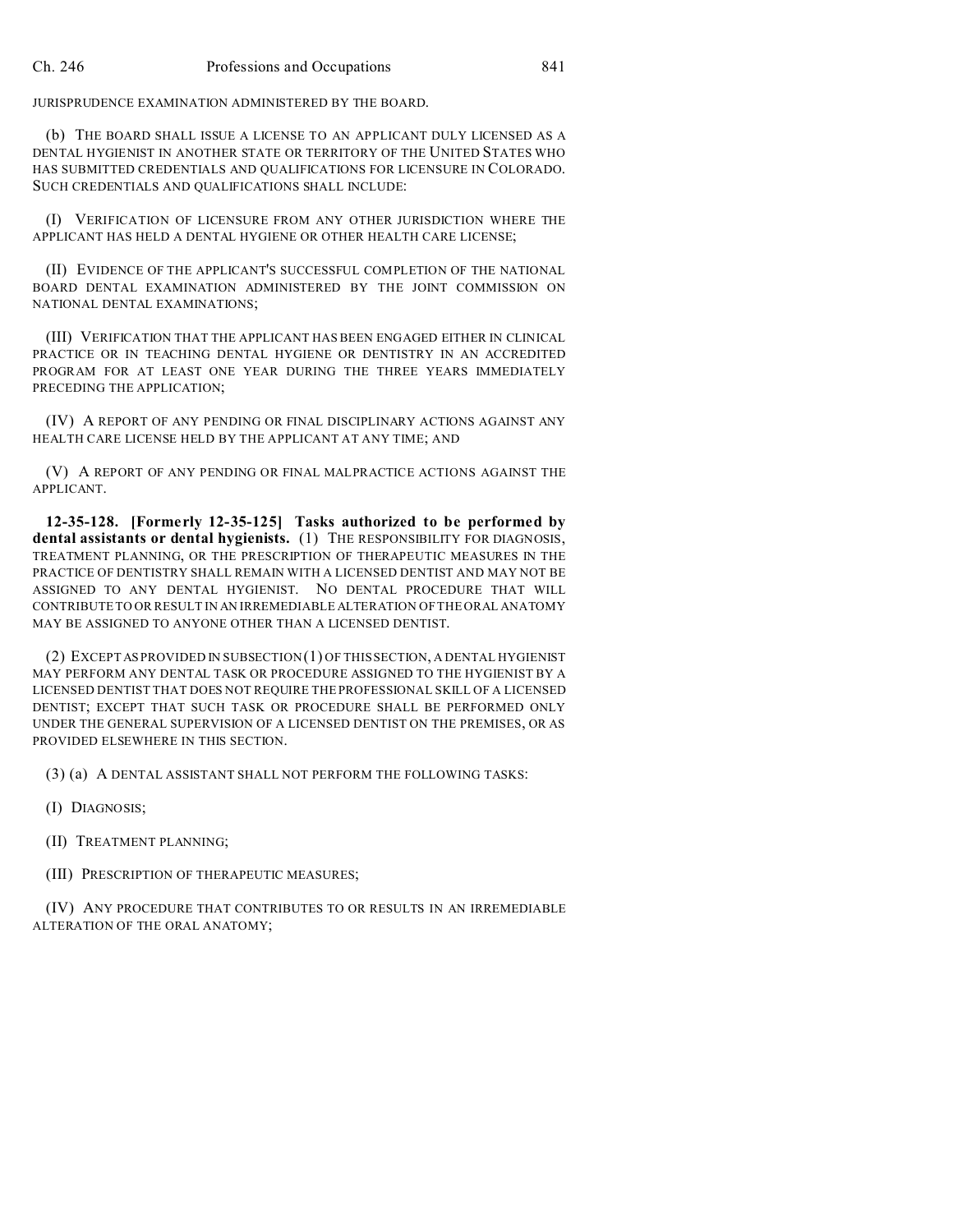(V) ADMINISTRATION OF LOCAL ANESTHESIA;

(VI) SCALING (SUPRA AND SUB-GINGIVAL), AS IT PERTAINS TO THE PRACTICE OF DENTAL HYGIENE;

(VII) ROOT PLANING;

(VIII) SOFT TISSUE CURETTAGE;

(IX) PERIODONTAL PROBING.

(b) ADENTAL ASSISTANT MAY PERFORM THE FOLLOWING TASKS UNDER THE DIRECT OR INDIRECT SUPERVISION OF A LICENSED DENTIST:

(I) SMOOTHING AND POLISHING NATURAL AND RESTORED TOOTH SURFACES;

(II) PROVISION OF PREVENTIVE MEASURES, INCLUDING THE APPLICATION OF FLUORIDES AND OTHER RECOGNIZED TOPICAL AGENTS FOR THE PREVENTION OF ORAL DISEASE;

(III) GATHERING ANDASSEMBLING INFORMATION INCLUDING, BUT NOT LIMITED TO, FACT-FINDING AND PATIENT HISTORY, ORAL INSPECTION, AND DENTAL AND PERIODONTAL CHARTING;

(IV) ADMINISTERING TOPICAL ANESTHETIC TO A PATIENT IN THE COURSE OF PROVIDING DENTAL CARE;

(V) ANY OTHER TASK OR PROCEDURE THAT DOES NOT REQUIRE THE PROFESSIONAL SKILL OF A LICENSED DENTIST.

(c) A DENTAL ASSISTANT MAY, UNDER THE DIRECT SUPERVISION OF A LICENSED DENTIST IN ACCORDANCE WITH RULES PROMULGATED BY THE BOARD, ADMINISTER AND MONITOR THE USE OF NITROUS OXIDE ON A PATIENT.

(d) (I) A DENTAL ASSISTANT MAY PERFORM INTRAORAL AND EXTRAORAL TASKS AND PROCEDURES NECESSARY FOR THE FABRICATION OF A COMPLETE OR PARTIAL DENTURE UNDER THE DIRECT SUPERVISION OF A LICENSED DENTIST. THESE TASKS AND PROCEDURES SHALL INCLUDE:

(A) MAKING OF PRELIMINARY AND FINAL IMPRESSIONS;

(B) JAW RELATION RECORDS AND DETERMINATION OF VERTICAL DIMENSIONS;

(C) TOOTH SELECTION;

(D) A PRELIMINARY TRY-IN OF THEWAX-UP TRIAL DENTURE PRIOR TO AND SUBJECT TO A TRY-IN AND APPROVAL IN WRITING OF THE WAX-UP TRIAL DENTURE BY THE LICENSED DENTIST;

(E) DENTURE ADJUSTMENTS THAT INVOLVE THE PERIPHERY, OCCLUSAL, OR TISSUE-BEARING SURFACES OF THE DENTURE PRIOR TO THE FINAL EXAMINATION OF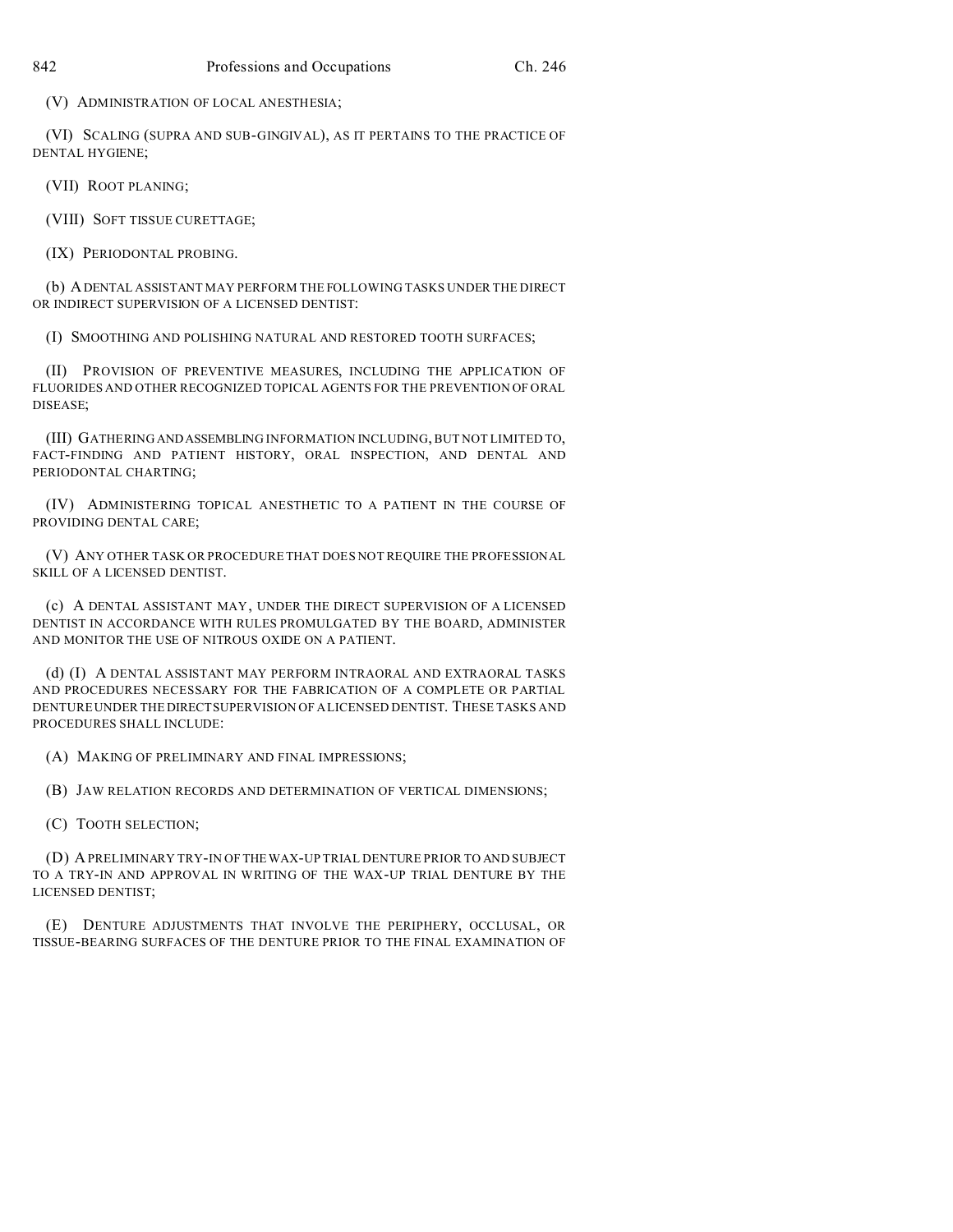## THE DENTURE.

(II) THE TASKS AND PROCEDURES IN SUBPARAGRAPH (I) OF THIS PARAGRAPH (d) SHALL BE PERFORMED IN THE REGULARLY ANNOUNCED OFFICE LOCATION OF A LICENSED PRACTICING DENTIST, AND THE DENTIST SHALL BE PERSONALLY LIABLE FOR ALL TREATMENT RENDERED TO THE PATIENT. A DENTAL ASSISTANT PERFORMING THESE TASKS AND PROCEDURES SHALL BE PROPERLY IDENTIFIED AS A DENTAL ASSISTANT. NO DENTIST SHALL UTILIZE MORE THAN THE NUMBER OF DENTAL ASSISTANTS THE DENTIST CAN REASONABLY SUPERVISE.

(III) PRIOR TO ANY WORK BEING PERFORMED PURSUANT TO SUBPARAGRAPH (I) OF THIS PARAGRAPH (d), THE PATIENT SHALL FIRST BE EXAMINED BY THE TREATING DENTIST LICENSED TO PRACTICE IN THIS STATE WHO SHALL CERTIFY THAT THE PATIENT HAS NO PATHOLOGIC CONDITION THAT REQUIRES SURGICAL CORRECTION OR OTHER TREATMENT PRIOR TO COMPLETE DENTURE SERVICE.

(4) IN ADDITION TO THE PROCEDURE AUTHORIZED IN THIS SECTION, A DENTAL ASSISTANT MAY MAKE REPAIRS AND RELINES OF DENTURES PURSUANT TO A DENTAL LABORATORY WORK ORDER SIGNED BY A LICENSED DENTIST.

(5) THE BOARD MAY MAKE SUCH REASONABLE RULES AS MAY BE NECESSARY TO IMPLEMENT AND ENFORCE THE PROVISIONS OF THIS SECTION.

**12-35-129. [Formerly 12-35-118] Causes for denial of issuance or renewal - suspension or revocation of licenses - other disciplinary action unprofessional conduct defined - disciplinary panels.** (1) THE BOARD MAY DENY THE ISSUANCE OR RENEWAL OF, SUSPEND FOR A SPECIFIED TIME PERIOD, OR REVOKE ANY LICENSE PROVIDED FOR BY THIS ARTICLE OR MAY REPRIMAND, CENSURE, OR PLACE ON PROBATION ANY LICENSED DENTIST OR DENTAL HYGIENIST AFTER NOTICE AND HEARING, WHICH MAY BE CONDUCTED BY AN ADMINISTRATIVE LAW JUDGE, PURSUANT TO THE PROVISIONS OF ARTICLE 4 OF TITLE 24, C.R.S., OR IT MAY ISSUE A LETTER OF ADMONITION WITHOUT A HEARING BY CERTIFIED MAIL (EXCEPT THAT ANY LICENSED DENTIST OR DENTAL HYGIENIST TO WHOM SUCH A LETTER OF ADMONITION IS SENT MAY, WITHIN THIRTY DAYS AFTER THE DATE OF THE MAILING OF SUCH LETTER BY THE BOARD, REQUEST IN WRITING TO THE BOARD A FORMAL HEARING THEREON, AND THE LETTER OF ADMONITION SHALL BE DEEMED VACATED, AND THE BOARD SHALL, UPON SUCH REQUEST, HOLD SUCH A HEARING) FOR ANY OF THE FOLLOWING CAUSES:

(a) RESORTING TO FRAUD, MISREPRESENTATION, OR DECEPTION IN APPLYING FOR, SECURING, RENEWING, OR SEEKING REINSTATEMENT OF A LICENSE TO PRACTICE DENTISTRY OR DENTAL HYGIENE IN THIS STATE, IN APPLYING FOR PROFESSIONAL LIABILITY COVERAGE REQUIRED PURSUANT TO SECTION 13-64-301, C.R.S., OR IN TAKING THE EXAMINATIONS PROVIDED FOR IN THIS ARTICLE;

(b) ANY CONVICTION OF A FELONY OR ANY CRIME THAT WOULD CONSTITUTE A VIOLATION OF THIS ARTICLE. FOR PURPOSES OF THIS PARAGRAPH (b), CONVICTION INCLUDES THE ENTRY OF A PLEA OF GUILTY OR NOLO CONTENDERE OR A DEFERRED SENTENCE.

(c) ADMINISTERING, DISPENSING, OR PRESCRIBING ANY HABIT-FORMING DRUG OR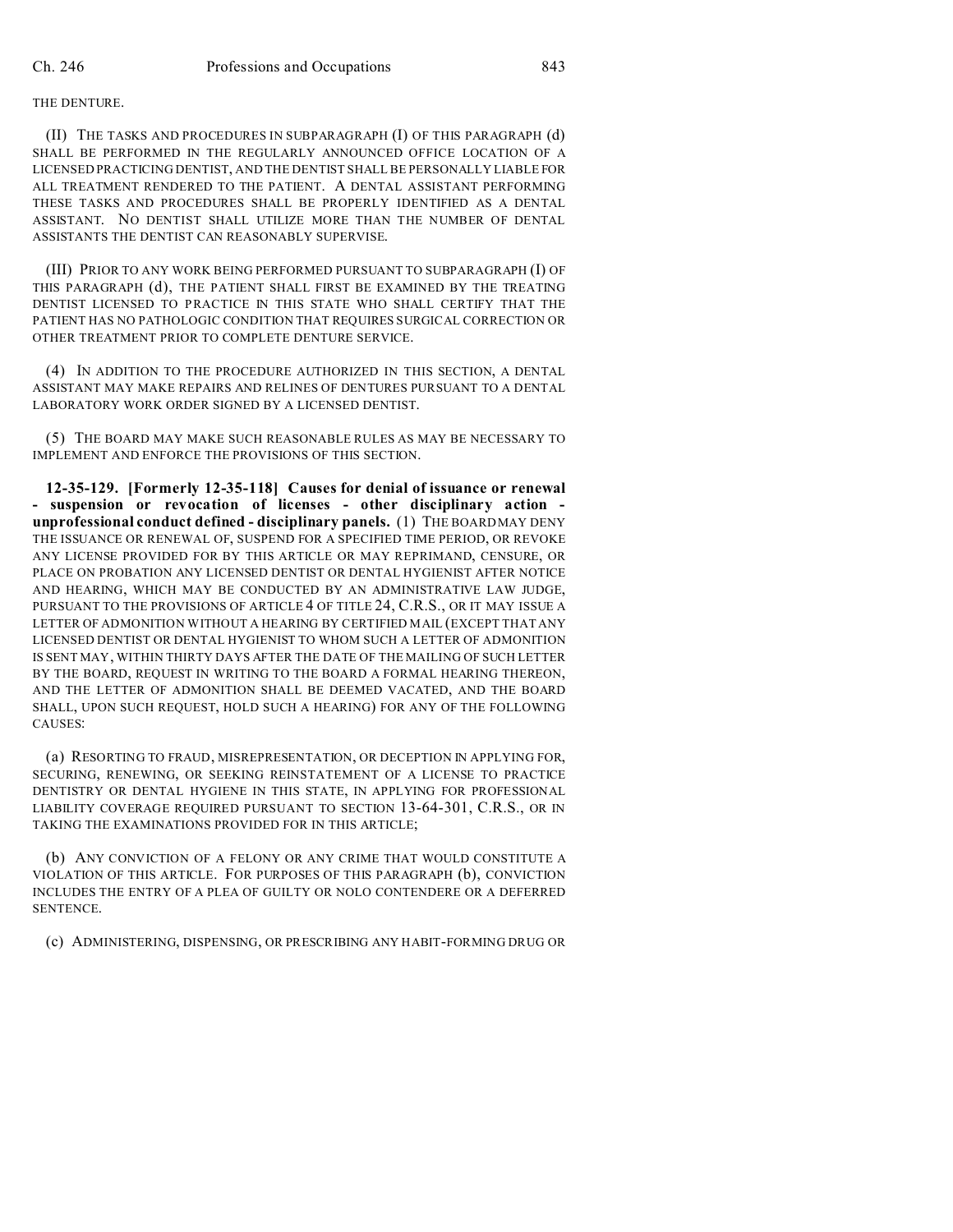ANY CONTROLLED SUBSTANCE, AS DEFINED IN SECTION 18-18-102 (5),C.R.S., TO ANY PERSON, INCLUDING HIMSELF OR HERSELF, OTHER THAN IN THE COURSE OF LEGITIMATE PROFESSIONAL PRACTICE;

(d) CONVICTION OF VIOLATION OF ANY FEDERAL OR STATE LAW REGULATING THE POSSESSION, DISTRIBUTION, OR USE OF ANY CONTROLLED SUBSTANCE, AS DEFINED IN SECTION 18-18-102 (5), C.R.S., AND, IN DETERMINING IF A LICENSE SHOULD BE DENIED, REVOKED, OR SUSPENDED OR IF THE LICENSEE SHOULD BE PLACED ON PROBATION, THE BOARD SHALL BE GOVERNED BY THE PROVISIONS OF SECTION  $24-5-101$ , C.R.S.;

(e) HABITUALLY ABUSING OR EXCESSIVELY USING ANY HABIT-FORMING DRUG OR ANY CONTROLLED SUBSTANCE, AS DEFINED IN SECTION 18-18-102 (5), C.R.S., OR ALCOHOL;

(f) MISUSING ANY DRUG OR CONTROLLED SUBSTANCE, AS DEFINED IN SECTION 18-18-102 (5), C.R.S.;

(g) AIDING OR ABETTING, IN THE PRACTICE OF DENTISTRY OR DENTAL HYGIENE, ANY PERSON NOT LICENSED TO PRACTICE DENTISTRY OR DENTAL HYGIENE AS DEFINED UNDER THIS ARTICLE OR OF ANY PERSON WHOSE LICENSE TO PRACTICE DENTISTRY OR DENTAL HYGIENE IS SUSPENDED;

(h) EXCEPT AS OTHERWISE PROVIDED IN SECTION 25-3-103.7,C.R.S., PRACTICING DENTISTRY OR DENTAL HYGIENE AS A PARTNER, AGENT, OR EMPLOYEE OF OR IN JOINT VENTURE WITH ANY PERSON WHO DOES NOT HOLD A LICENSE TO PRACTICE DENTISTRY OR DENTAL HYGIENE WITHIN THIS STATE OR PRACTICING DENTISTRY OR DENTAL HYGIENE AS AN EMPLOYEE OF OR IN JOINT VENTURE WITH ANY PARTNERSHIP, ASSOCIATION, OR CORPORATION EXCEPT AS PROVIDED IN SECTION 12-35-116. A LICENSEE HOLDING A LICENSE TO PRACTICE DENTISTRY OR DENTAL HYGIENE IN THIS STATE MAY ACCEPT EMPLOYMENT FROM ANY PERSON, PARTNERSHIP, ASSOCIATION, OR CORPORATION TO EXAMINE, PRESCRIBE, AND TREAT THE EMPLOYEES OF SUCH PERSON, PARTNERSHIP, ASSOCIATION, OR CORPORATION.

(i) VIOLATING OR ATTEMPTING TO VIOLATE, DIRECTLY OR INDIRECTLY, OR ASSISTING IN OR ABETTING THE VIOLATION OF OR CONSPIRING TO VIOLATE ANY PROVISION OR TERM OF THIS ARTICLE OR LAWFUL RULE OR ORDER OF THE BOARD;

(j) SUCH PHYSICAL OR MENTAL DISABILITY AS TO RENDER THE LICENSEE UNABLE TO PERFORM DENTAL OR DENTAL HYGIENE SERVICES WITH REASONABLE SKILL AND WITH SAFETY TO THE PATIENT;

(k) AN ACT OR OMISSION CONSTITUTING GROSSLY NEGLIGENT DENTAL OR DENTAL HYGIENE PRACTICE OR THAT FAILS TO MEET GENERALLY ACCEPTED STANDARDS OF DENTAL OR DENTAL HYGIENE PRACTICE;

(l) ADVERTISING IN A MANNER THAT IS MISLEADING, DECEPTIVE, OR FALSE;

(m) ENGAGING IN A SEXUAL ACT WITH A PATIENT DURING THE COURSE OF PATIENT CARE OR WITHIN SIX MONTHS IMMEDIATELY FOLLOWING THE TERMINATION OF THE LICENSEE'SPROFESSIONAL RELATIONSHIP WITH THE PATIENT. "SEXUAL ACT", AS USED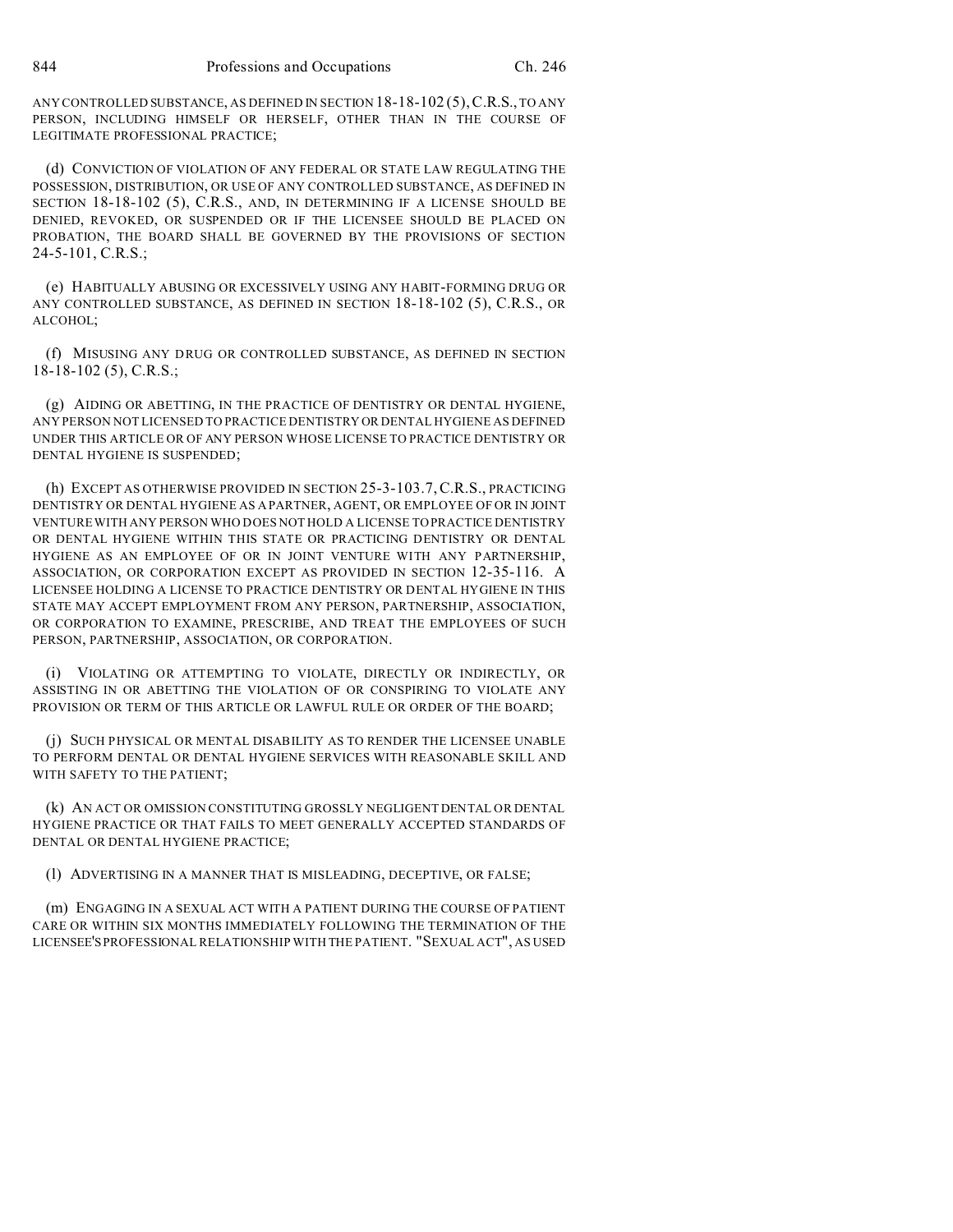IN THIS PARAGRAPH (m), MEANS SEXUAL CONTACT, SEXUAL INTRUSION, OR SEXUAL PENETRATION AS DEFINED IN SECTION 18-3-401, C.R.S.

(n) REFUSING TO MAKE PATIENT RECORDS AVAILABLE TO A PATIENT PURSUANT TO A WRITTEN AUTHORIZATION-REQUEST UNDER SECTION 25-1-802, C.R.S.;

(o) FALSE BILLING IN THE DELIVERY OF DENTAL OR DENTAL HYGIENE SERVICES, INCLUDING, BUT NOT LIMITED TO, PERFORMING ONE SERVICE AND BILLING FOR ANOTHER, BILLING FOR ANY SERVICE NOT RENDERED, AND COMMITTING A FRAUDULENT INSURANCE ACT, AS DEFINED IN SECTION 10-1-128, C.R.S.;

(p) ABUSE OF HEALTH INSURANCE PURSUANT TO SECTION 18-13-119, C.R.S.;

(q) FAILING TO NOTIFY THE BOARD, IN WRITING, OF THE ENTRY OF A FINAL JUDGMENT BY A COURT OF COMPETENT JURISDICTION IN FAVOR OF ANY PARTY AND AGAINST THE LICENSEE INVOLVING NEGLIGENT MALPRACTICE OF DENTISTRY OR DENTAL HYGIENE. SUCH NOTICE SHALL BE GIVEN WITHIN NINETY DAYS AFTER THE ENTRY OF SUCH JUDGMENT AND SHALL CONTAIN THE NAME OF THE COURT, THE CASE NUMBER, AND THE NAMES OF ALL PARTIES TO THE ACTION.

(r) FAILING TO REPORT A DENTAL OR DENTAL HYGIENE MALPRACTICE JUDGMENT OR MALPRACTICE SETTLEMENT TO THE BOARD BY THE LICENSEE WITHIN NINETYDAYS;

(s) FAILING TO FURNISH UNLICENSED PERSONS WITH LABORATORY WORK ORDERS PURSUANT TO SECTION 12-35-133;

(t) EMPLOYING A SOLICITOR OR OTHER AGENT TO OBTAIN PATRONAGE, EXCEPT AS PROVIDED IN SECTION 12-35-137;

(u) WILLFULLY DECEIVING OR ATTEMPTING TO DECEIVE THE BOARD OR ITS AGENTS WITH REFERENCE TO ANY MATTER RELATING TO THE PROVISIONS OF THIS ARTICLE;

(v) SHARING ANY PROFESSIONAL FEES WITH ANYONE EXCEPT THOSE WITH WHOM THE DENTIST OR DENTAL HYGIENIST IS LAWFULLY ASSOCIATED IN THE PRACTICE OF DENTISTRY OR DENTAL HYGIENE; EXCEPT THAT IT SHALL NOT BE CONSIDERED A VIOLATION OF THIS PARAGRAPH (v) IF A LICENSED DENTIST OR DENTAL HYGIENIST PAYS TO AN INDEPENDENT ADVERTISING OR MARKETING AGENT COMPENSATION FOR ADVERTISING OR MARKETING SERVICES RENDERED ON THE LICENSED DENTIST'S OR DENTAL HYGIENIST'S BEHALF BY SUCH AGENT, INCLUDING COMPENSATION THAT IS PAID FOR THE RESULTS OR PERFORMANCE OF SUCH SERVICES ON A PER-PATIENT BASIS;

(w) THE ABANDONMENT OF A PATIENT BY FAILURE TO PROVIDE REASONABLY NECESSARY REFERRAL OF THE PATIENT TO OTHER LICENSED DENTISTS OR LICENSED HEALTH CARE PROFESSIONALS FOR CONSULTATION OR TREATMENT WHEN SUCH FAILURE TO PROVIDE REFERRAL DOES NOT MEET GENERALLY ACCEPTED STANDARDS OF DENTAL CARE;

(x) FAILURE OF A DENTAL HYGIENIST TO RECOMMEND TO ANY PATIENT THAT SUCH PATIENT BE EXAMINED BY A DENTIST OR FAILURE OF A DENTAL HYGIENIST TO REFER A PATIENT TO A DENTIST WHEN THE DENTAL HYGIENIST DETECTS A CONDITION THAT REQUIRES CARE BEYOND THE SCOPE OF PRACTICING SUPERVISED OR UNSUPERVISED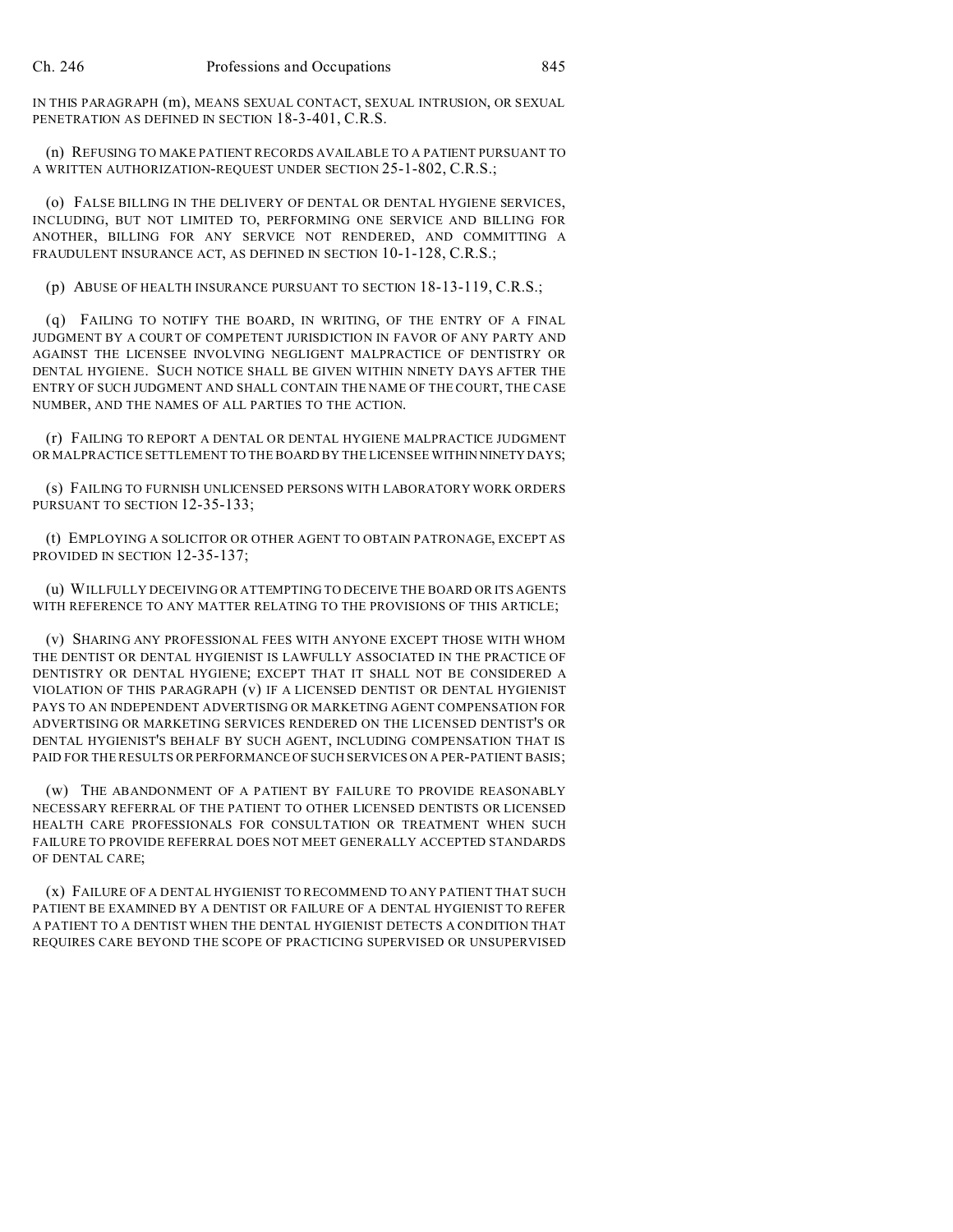DENTAL HYGIENE;

(y) ENGAGING IN ANY OF THE FOLLOWING ACTIVITIES AND PRACTICES:

(I) WILLFUL AND REPEATED ORDERING OR PERFORMANCE, WITHOUT CLINICAL JUSTIFICATION, OF DEMONSTRABLY UNNECESSARY LABORATORY TESTS OR STUDIES;

(II) THE ADMINISTRATION,WITHOUT CLINICAL JUSTIFICATION, OF TREATMENT THAT IS DEMONSTRABLY UNNECESSARY;

(III) IN ADDITION TO THE PROVISIONS OF PARAGRAPH  $(x)$  OF THIS SUBSECTION  $(1)$ , THE FAILURE TO OBTAIN CONSULTATIONS OR PERFORM REFERRALS WHEN FAILING TO DO SO IS NOT CONSISTENT WITH THE STANDARD OF CARE FOR THE PROFESSION;

(IV) ORDERING OR PERFORMING, WITHOUT CLINICAL JUSTIFICATION, ANY SERVICE, X-RAY, OR TREATMENT THAT IS CONTRARY TO RECOGNIZED STANDARDS OF THE PRACTICE OF DENTISTRY OR DENTAL HYGIENE AS INTERPRETED BY THE BOARD;

(z) FALSIFYING OR REPEATEDLY MAKING INCORRECT ESSENTIAL ENTRIES OR REPEATEDLY FAILING TO MAKE ESSENTIAL ENTRIES ON PATIENT RECORDS;

(aa) VIOLATING THE PROVISIONS OF SECTION 8-42-101 (3.6), C.R.S.;

(bb) VIOLATING THE PROVISIONS OF SECTION 12-35-202 OR ANY RULE OF THE BOARD ADOPTED PURSUANT TO SAID SECTION;

(cc) ADMINISTERING GENERAL ANESTHESIA OR DEEP CONSCIOUS SEDATION WITHOUT OBTAINING A PERMIT FROM THE BOARD IN ACCORDANCE WITH SECTION 12-35-107 (1) (h);

(dd) FAILURE TO REPORT WITHIN NINETY DAYS AFTER FINAL DISPOSITION TO THE BOARD THE SURRENDER OF A LICENSE TO, OR ADVERSE ACTION TAKEN AGAINST A LICENSE BY, A LICENSING AGENCY IN ANOTHER STATE, TERRITORY, OR COUNTRY, A GOVERNMENTAL AGENCY, A LAW ENFORCEMENT AGENCY, OR A COURT FOR AN ACT OR CONDUCT THAT WOULD CONSTITUTE GROUNDS FOR DISCIPLINE PURSUANT TO THIS ARTICLE;

(ee) FAILURE TO PROVIDE ADEQUATE OR PROPER SUPERVISION WHEN EMPLOYING UNLICENSED PERSONS IN A DENTAL OR DENTAL HYGIENE PRACTICE;

(ff) ENGAGING IN ANY CONDUCT THAT CONSTITUTES A CRIME AS DEFINED IN TITLE 18, C.R.S., WHICH CONDUCT RELATES TO THE LICENSEE'S PRACTICE AS A DENTIST OR DENTAL HYGIENIST;

(gg) PRACTICING OUTSIDE THE SCOPE OF DENTAL OR DENTAL HYGIENE PRACTICE;

(hh) FAILING TO ESTABLISH AND CONTINUOUSLY MAINTAIN FINANCIAL RESPONSIBILITY AS REQUIRED BY SECTION 13-64-301, C.R.S.;

(ii) ADVERTISING OR OTHERWISE HOLDING ONESELF OUT TO THE PUBLIC AS PRACTICING A DENTAL SPECIALTY IN WHICH THE DENTIST HAS NOT SUCCESSFULLY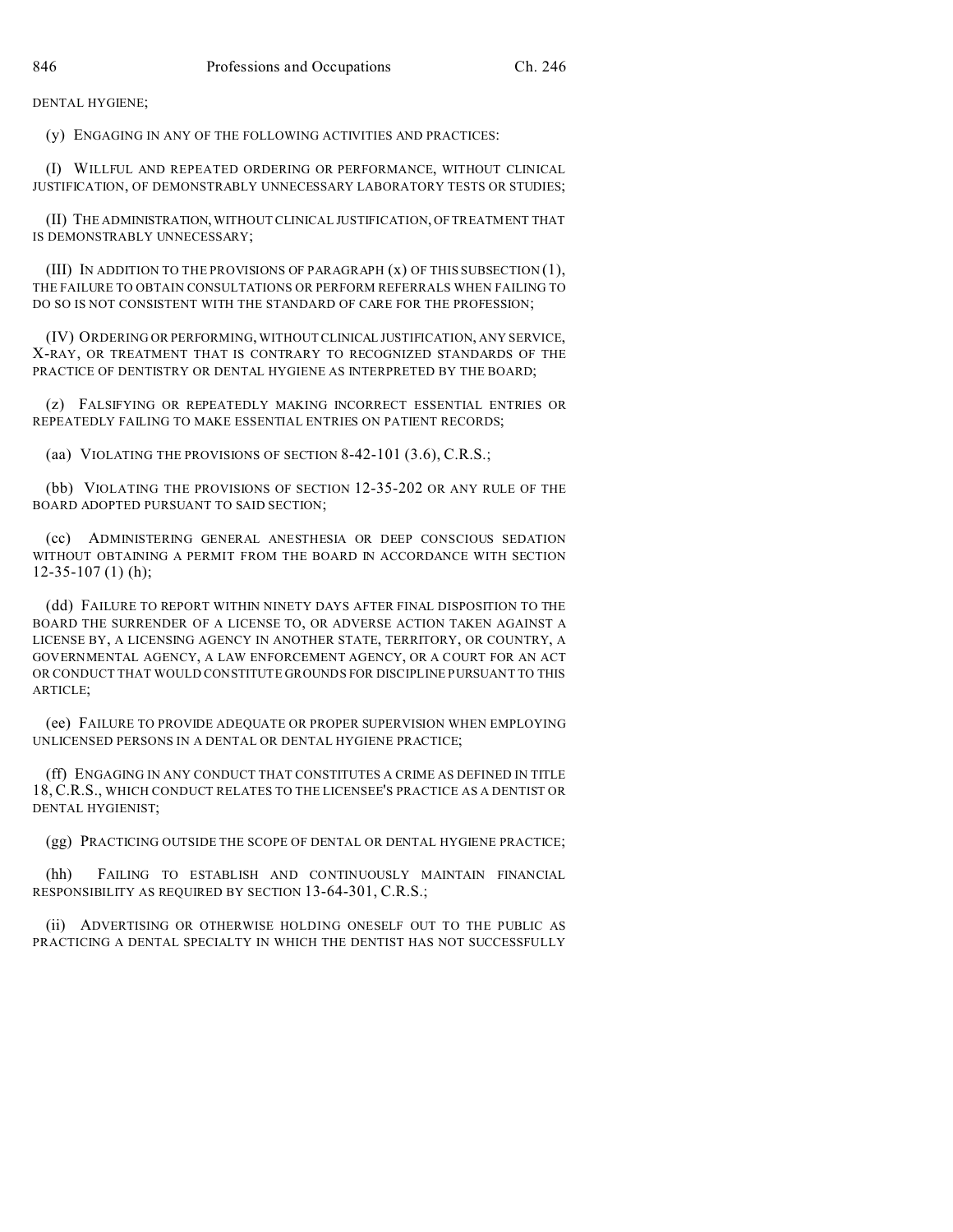COMPLETED THE EDUCATION SPECIFIED FOR THE DENTAL SPECIALTY AS DEFINED BY THE AMERICAN DENTAL ASSOCIATION.

(2) ANY PERSON WHOSE LICENSE TO PRACTICE IS REVOKED IS RENDERED INELIGIBLE TO APPLY FOR ANY LICENSE UNDER THIS ARTICLE FOR AT LEAST TWO YEARS AFTER THE DATE OF REVOCATION OR SURRENDER OF THE LICENSE. ANY SUBSEQUENT APPLICATION FOR LICENSURE SHALL BE TREATED AS AN APPLICATION FOR A NEW LICENSE.

(3) ANY MEMBER OF THE BOARD OR PROFESSIONAL REVIEW COMMITTEE AUTHORIZED BY THE BOARD,ANYMEMBER OF THE BOARD'S OR PROFESSIONAL REVIEW COMMITTEE'S STAFF, ANY PERSON ACTING AS A WITNESS OR CONSULTANT TO THE BOARD OR COMMITTEE, ANY WITNESS TESTIFYING IN A PROCEEDING AUTHORIZED UNDER THIS ARTICLE, AND ANY PERSON WHO LODGES A COMPLAINT PURSUANT TO THIS ARTICLE SHALL BE IMMUNE FROM LIABILITY IN ANY CIVIL ACTION BROUGHT AGAINST HIM OR HER FOR ACTS OCCURRING WHILE ACTING IN HIS OR HER CAPACITY AS BOARD OR COMMITTEE MEMBER, STAFF, CONSULTANT, OR WITNESS,RESPECTIVELY, IF SUCH INDIVIDUAL WAS ACTING IN GOOD FAITH WITHIN THE SCOPE OF HIS OR HER RESPECTIVE CAPACITY, MADE A REASONABLE EFFORT TO OBTAIN THE FACTS OF THE MATTER AS TO WHICH HE OR SHE ACTED, AND ACTED IN THE REASONABLE BELIEF THAT THE ACTION TAKEN BY HIM OR HER WAS WARRANTED BY THE FACTS. ANY PERSON PARTICIPATING IN GOOD FAITH IN LODGING A COMPLAINT OR PARTICIPATING IN ANY INVESTIGATIVE OR ADMINISTRATIVE PROCEEDING PURSUANT TO THIS ARTICLE SHALL BE IMMUNE FROM ANY CIVIL OR CRIMINAL LIABILITY THAT MAY RESULT FROM SUCH PARTICIPATION.

(4) THE DISCIPLINE OF A LICENSEE BY ANOTHER STATE, TERRITORY, OR COUNTRY SHALL BE DEEMED THE EQUIVALENT OF UNPROFESSIONAL CONDUCT UNDER THIS ARTICLE; EXCEPT THAT THIS SUBSECTION (4) SHALL APPLY ONLY TO DISCIPLINE THAT IS BASED UPON AN ACT OR OMISSION IN SUCH OTHER STATE, TERRITORY, OR COUNTRY THAT IS DEFINED SUBSTANTIALLY THE SAME AS UNPROFESSIONALCONDUCT PURSUANT TO THIS ARTICLE.

(5) (a) NOTHING IN THIS SECTION SHALL BE CONSTRUED TO DEPRIVE ANY DENTAL PATIENT OF THE RIGHT TO CHOOSE OR REPLACE ANY PROFESSIONALLY RECOGNIZED RESTORATIVE MATERIAL, NOR TO PERMIT DISCIPLINARY ACTION AGAINST A DENTIST SOLELY FOR REMOVING OR PLACING ANY PROFESSIONALLY RECOGNIZED RESTORATIVE MATERIAL.

(b) NOTHING IN PARAGRAPH (a) OF THIS SUBSECTION (5) SHALL BE CONSTRUED TO PREVENT DISCIPLINARY ACTION AGAINST A DENTIST FOR PRACTICING DENTISTRY IN VIOLATION OF THIS ARTICLE.

(6) COMPLAINTS RELATING TO THE CONDUCT OF ANY DENTIST OR DENTAL HYGIENIST SHALL BE IN WRITING AND MAY BE MADE BY ANY PERSON AND, IF SO MADE, SHALL BE SIGNED BY SUCH PERSON OR MAY BE INITIATED BY THE BOARD ON ITS OWN MOTION. THE DENTIST OR DENTAL HYGIENIST COMPLAINED OF SHALL BE GIVEN NOTICE OF SUCH COMPLAINT.

(7) (a) IF THE BOARD HAS REASONABLE CAUSE TO BELIEVE THAT A PERSON LICENSED TO PRACTICE DENTISTRY OR DENTAL HYGIENE IN THIS STATE IS UNABLE TO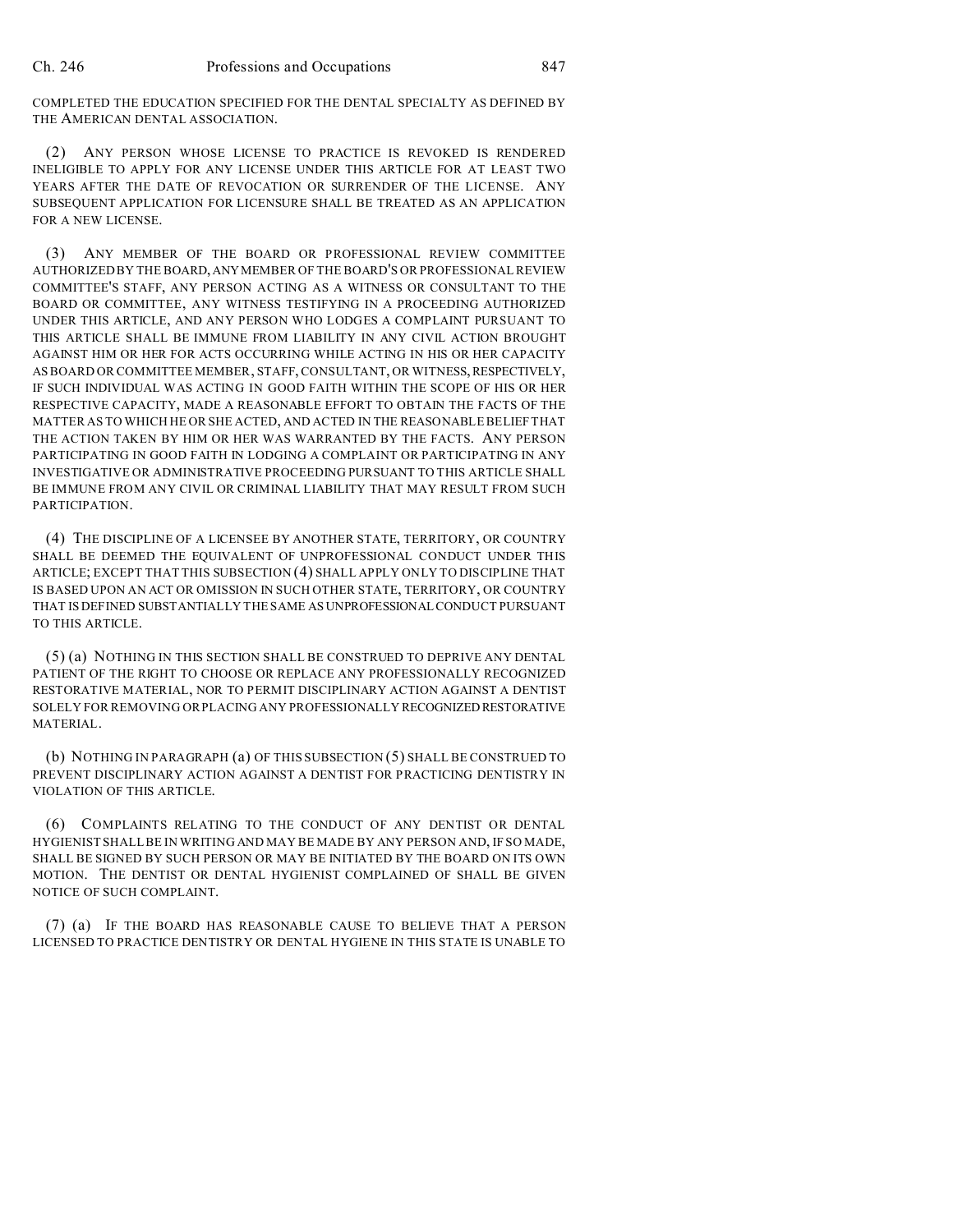PRACTICE DENTISTRY OR DENTAL HYGIENE WITH REASONABLE SKILL AND SAFETY TO PATIENTS, BECAUSE OF A PHYSICAL OR MENTAL DISABILITY OR BECAUSE OF EXCESSIVE USE OF ANY HABIT-FORMING DRUG OR SUBSTANCE OR CONTROLLED SUBSTANCE, AS DEFINED IN SECTION 18-18-102 (5),C.R.S., THE BOARD MAY REQUIRE SUCH LICENSED DENTIST OR DENTAL HYGIENIST TO SUBMIT TO MENTAL OR PHYSICAL EXAMINATIONS BY A QUALIFIED PROFESSIONAL DESIGNATED BY THE BOARD.

(b) UPON THE FAILURE OF SUCH LICENSED DENTIST OR DENTAL HYGIENIST TO SUBMIT TO SUCH MENTAL OR PHYSICAL EXAMINATIONS, UNLESS THE FAILURE IS DUE TO CIRCUMSTANCES BEYOND THE DENTIST'S OR DENTAL HYGIENIST'S CONTROL, THE BOARD MAY SUSPEND SUCH DENTIST'S OR DENTAL HYGIENIST'S LICENSE TO PRACTICE DENTISTRY OR DENTAL HYGIENE IN THIS STATE UNTIL SUCH TIME AS THE DENTIST OR DENTAL HYGIENIST SUBMITS TO THE EXAMINATIONS.

(c) EVERY PERSON LICENSED TO PRACTICE DENTISTRY OR DENTAL HYGIENE IN THIS STATE SHALL BE DEEMED, BY SO PRACTICING OR BY APPLYING FOR A RENEWAL OF THE PERSON'S LICENSE TO PRACTICE DENTISTRY OR DENTAL HYGIENE IN THIS STATE, TO HAVE GIVEN CONSENT TO SUBMIT TO MENTAL OR PHYSICAL EXAMINATIONS WHEN DIRECTED IN WRITING BY THE BOARD, AND FURTHER TO HAVE WAIVED ALL OBJECTIONS TO THE ADMISSIBILITY OF THE EXAMINING QUALIFIED PROFESSIONAL'S TESTIMONY OR EXAMINATION REPORTS ON THE GROUND OF PRIVILEGED COMMUNICATION.

(d) THE RESULTS OF ANY MENTAL OR PHYSICAL EXAMINATION ORDERED BY THE BOARD SHALL NOT BE USED AS EVIDENCE IN ANY PROCEEDING OTHER THAN BEFORE THE BOARD.

(e) INVESTIGATIONS, EXAMINATIONS, HEARINGS, MEETINGS, OR ANY OTHER PROCEEDINGS OF THE BOARD CONDUCTED PURSUANT TO THIS SECTION SHALL BE EXEMPT FROM THE PROVISIONS OF ANY LAW REQUIRING THAT PROCEEDINGS OF THE BOARD BE CONDUCTED PUBLICLY OR THAT THE MINUTES OR RECORDS OF THE BOARD WITH RESPECT TO ACTION OF THE BOARD TAKEN PURSUANT TO THIS SECTION ARE OPEN TO PUBLIC INSPECTION; EXCEPT THAT THE FINAL ACTION OF THE BOARD TAKEN PURSUANT TO THIS SECTION SHALL BE OPEN TO THE PUBLIC.

(f) IF AN INVESTIGATION DISCLOSES AN INSTANCE OF CONDUCT THAT, IN THE OPINION OF THE BOARD, DOES NOT WARRANT FORMAL BOARD ACTION AND SHOULD BE DISMISSED, BUT IN WHICH THE BOARD HAS NOTICED INDICATIONS OF POSSIBLE ERRANT CONDUCT THAT COULD LEAD TO SERIOUS CONSEQUENCES IF NOT CORRECTED, A CONFIDENTIAL LETTER OF CONCERN SHALL BE SENT TO THE LICENSEE AGAINST WHOM THE COMPLAINT WAS MADE. THE PERSON MAKING THE COMPLAINT SHALL BE SENT A NOTICE THAT A LETTER OF CONCERN HAS BEEN ISSUED BY THE BOARD.

(g) THE BOARD MAY INCLUDE, IN ANY DISCIPLINARY ORDER THAT ALLOWS THE DENTIST OR DENTAL HYGIENIST TO CONTINUE TO PRACTICE, SUCH CONDITIONS AS THE BOARD MAY DEEM APPROPRIATE TO ASSURE THAT THE DENTIST OR DENTALHYGIENIST IS PHYSICALLY, MENTALLY, AND OTHERWISE QUALIFIED TO PRACTICE DENTISTRY OR DENTAL HYGIENE IN ACCORDANCE WITH GENERALLY ACCEPTED PROFESSIONAL STANDARDS OF PRACTICE. SUCH AN ORDER MAY INCLUDE ANY OR ALL OF THE FOLLOWING: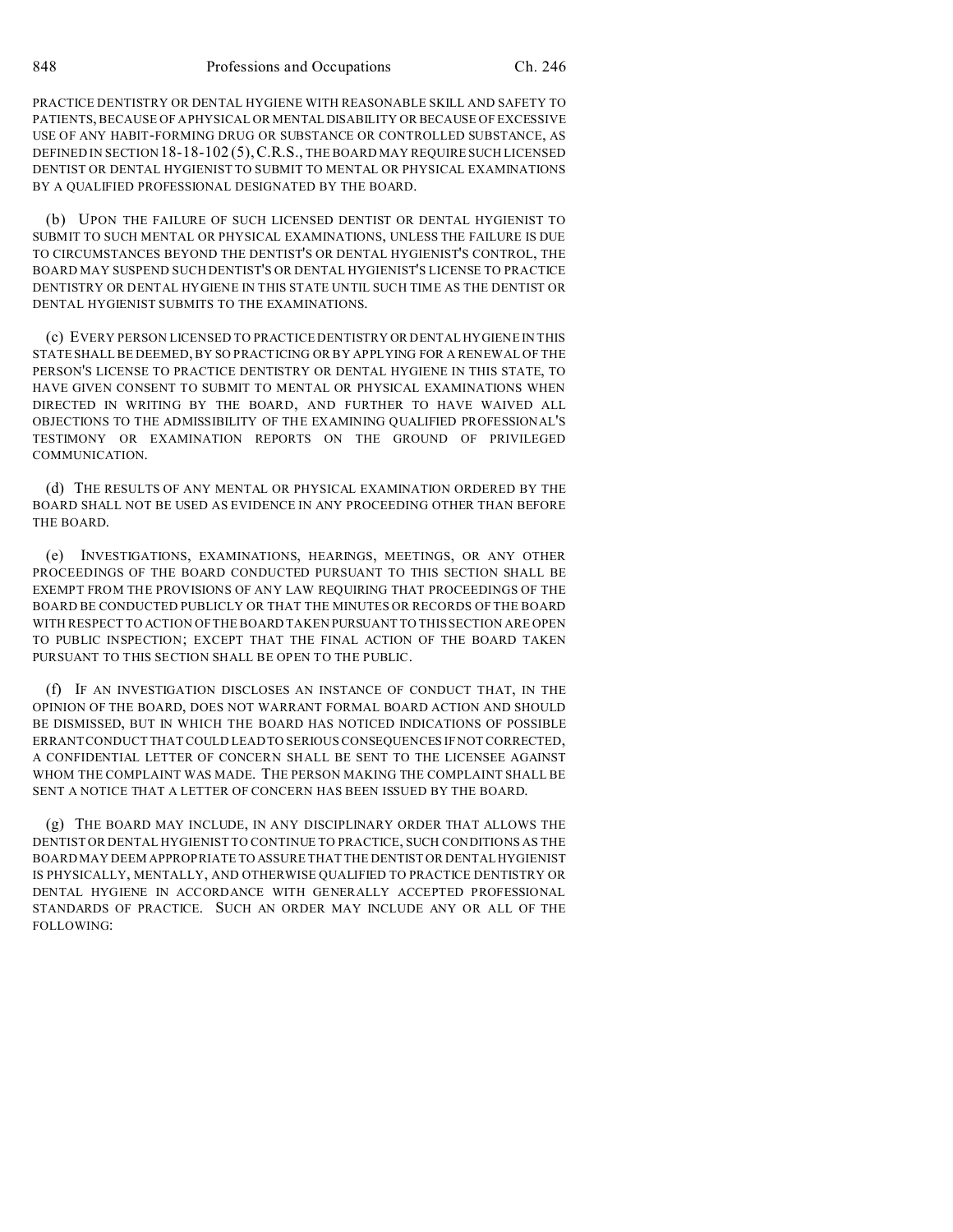(I) SUBMISSION BY THE LICENSEE TO SUCH EXAMINATIONS AS THE BOARD MAY ORDER TO DETERMINE THE LICENSEE'S PHYSICAL OR MENTAL CONDITION OR PROFESSIONAL QUALIFICATIONS;

(II) THE TAKING BY THE LICENSEE OF SUCH THERAPY, COURSES OF TRAINING, OR EDUCATION AS MAY BE NEEDED TO CORRECT DEFICIENCIES FOUND BY THE BOARD OR BY SUCH EXAMINATIONS;

(III) THE REVIEW OR SUPERVISION OF THE LICENSEE'S PRACTICE AS MAY BE NECESSARY TO DETERMINE ITS QUALITY AND TO CORRECT ANY DEFICIENCIES;

(IV) THE IMPOSITION OF RESTRICTIONS ON THE LICENSEE'S PRACTICE TO ASSURE THAT SUCH PRACTICE DOES NOT EXCEED THE LIMITS OF THE LICENSEE'S CAPABILITIES.

(8) (a) IF A PROFESSIONAL REVIEW COMMITTEE IS ESTABLISHED PURSUANT TO THIS SECTION TO INVESTIGATE COMPLAINTS AGAINST A PERSON LICENSED TO PRACTICE DENTISTRY UNDER THIS ARTICLE, THE COMMITTEE SHALLINCLUDE IN ITS MEMBERSHIP AT LEAST THREE PERSONS LICENSED TO PRACTICE DENTISTRY UNDER THIS ARTICLE, BUT SUCH COMMITTEE MAY BE AUTHORIZED TO ACT ONLY BY:

(I) THE BOARD; OR

(II) A SOCIETY OR AN ASSOCIATION OF PERSONS LICENSED TO PRACTICE DENTISTRY UNDER THIS ARTICLE WHOSE MEMBERSHIP INCLUDES NOT LESS THAN ONE-THIRD OF THE PERSONS LICENSED TO PRACTICE DENTISTRY UNDER THIS ARTICLE RESIDING IN THIS STATE IF THE LICENSEE WHOSE SERVICES ARE THE SUBJECT OF REVIEW IS A MEMBER OF SUCH SOCIETY OR ASSOCIATION.

(b) ANY MEMBER OF THE BOARD OR A PROFESSIONAL REVIEW COMMITTEE AUTHORIZED BY THE BOARD AND ANY WITNESS OR CONSULTANT APPEARING BEFORE THE BOARD OR SUCH PROFESSIONAL REVIEW COMMITTEE SHALL BE IMMUNE FROM SUIT IN ANY CIVIL ACTION BROUGHT BY A LICENSEE WHO IS THE SUBJECT OF A PROFESSIONAL REVIEW PROCEEDING IF SUCH MEMBER, WITNESS, OR CONSULTANT ACTS IN GOOD FAITH WITHIN THE SCOPE OF THE FUNCTION OF THE BOARD OR SUCH COMMITTEE, HAS MADE A REASONABLE EFFORT TO OBTAIN THE FACTS OF THE MATTER AS TO WHICH SUCH MEMBER, WITNESS, OR CONSULTANT ACTS, AND ACTS IN THE REASONABLE BELIEF THAT THE ACTION TAKEN BY SUCH MEMBER, WITNESS, OR CONSULTANT IS WARRANTED BY THE FACTS. THE IMMUNITY PROVIDED BY THIS PARAGRAPH (b) SHALL EXTEND TO THE MEMBERS OF AN AUTHORIZED PROFESSIONAL REVIEW COMMITTEE OF A SOCIETY OR AN ASSOCIATION OF PERSONS LICENSED PURSUANT TO THIS ARTICLE AND WITNESSES OR CONSULTANTS APPEARING BEFORE SUCH COMMITTEE IF SUCH COMMITTEE IS AUTHORIZED TO ACT AS PROVIDED IN SUBPARAGRAPH (II) OF PARAGRAPH (a) OF THIS SUBSECTION (8).

(9) A PROFESSIONAL REVIEW COMMITTEE OF A SOCIETY OR AN ASSOCIATION OF PERSONS LICENSED PURSUANT TO THIS ARTICLE SHALL:

(a) NOTIFY THE BOARD WITHIN SIXTY DAYS AFTER THE REVIEW COMMITTEE ANALYZES CARE PROVIDED BY A LICENSEE AND DETERMINES THAT SUCH CARE MAY NOT MEET GENERALLY ACCEPTED STANDARDS OR HAS OTHERWISE VIOLATED ANY PROVISION OF THIS ARTICLE. SUCH CARE MAY BE SUBJECT TO DISCIPLINARY ACTION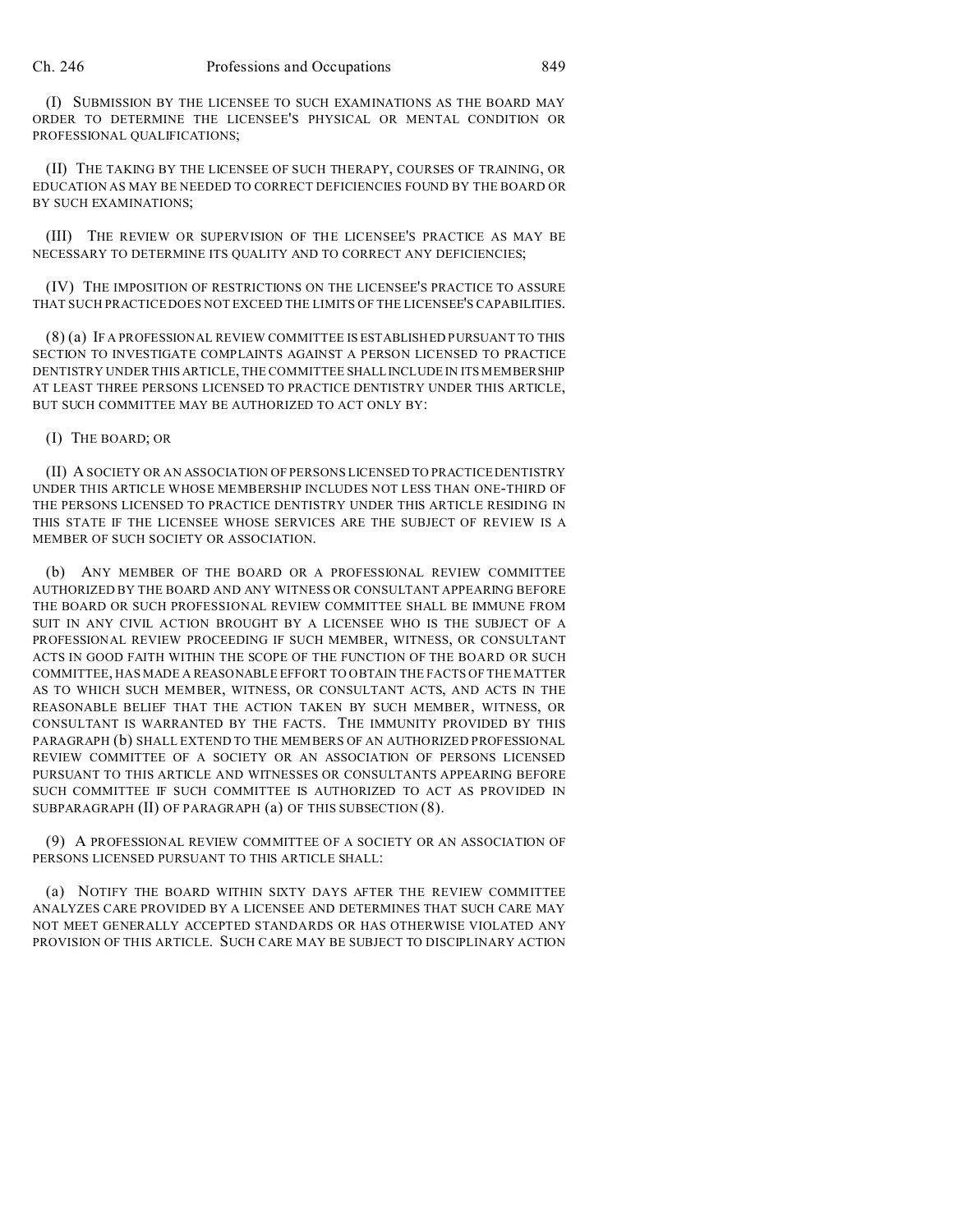#### BY THE BOARD.

(b) ALLOW A PERIODIC AUDIT OF RECORDS OF THE REVIEW COMMITTEE TO BE PERFORMED BY THE BOARD OR DESIGNEE OF THE BOARD WHO SHALL BE A LICENSED OR RETIRED DENTIST FROM ANY STATE. SUCH AUDIT SHALL BE CONDUCTED NO MORE THAN TWICE ANNUALLY. IF ANY PATTERN OF BEHAVIOR OF A LICENSEE IS IDENTIFIED THAT MAY CONSTITUTE REASONABLE GROUNDS TO BELIEVE THERE HAS BEEN A VIOLATION OF THIS ARTICLE, ALL RELEVANT RECORDS OF THE REVIEW COMMITTEE SHALL BE SUBJECT TO A SUBPOENA ISSUED BY THE BOARD.

(10) THE PROCEEDINGS AND RECORDS OF A REVIEW COMMITTEE SHALL BE HELD IN CONFIDENCE AND SHALL NOT BE SUBJECT TO DISCOVERY OR INTRODUCTION INTO EVIDENCE IN ANY CIVIL ACTION AGAINST A DENTIST ARISING OUT OF THE MATTERS THAT ARE THE SUBJECT OF EVALUATION AND REVIEW BY SUCH COMMITTEE. HOWEVER, RECORDS OF CLOSED PROCEEDINGS AND INVESTIGATIONS SHALL BE AVAILABLE TO THE PARTICULAR LICENSEE UNDER REVIEW AND THE COMPLAINANT INVOLVED IN THE PROCEEDINGS. NO PERSON WHO WAS IN ATTENDANCE AT A MEETING OF SUCH COMMITTEE SHALL BE PERMITTED OR REQUIRED TO TESTIFY IN ANY SUCH CIVIL ACTION AS TO ANY EVIDENCE OR OTHER MATTERS PRODUCED OR PRESENTED DURING THE PROCEEDINGS OF SUCH COMMITTEE OR AS TO ANY FINDINGS, RECOMMENDATIONS, EVALUATIONS, OPINIONS, OR OTHER ACTIONS OF SUCH COMMITTEE OR ANY MEMBERS THEREOF. HOWEVER, INFORMATION, DOCUMENTS, OR RECORDS OTHERWISE AVAILABLE FROM ORIGINAL SOURCES ARE NOT TO BE CONSTRUED AS IMMUNE FROM DISCOVERY OR USE IN ANY SUCH CIVIL ACTION MERELY BECAUSE THEY WERE PRESENTED DURING PROCEEDINGS OF SUCH COMMITTEE, AND ANY DOCUMENTS OR RECORDS THAT HAVE BEEN PRESENTED TO THE REVIEW COMMITTEE BY ANY WITNESS SHALL BE RETURNED TO THE WITNESS, IF REQUESTED BY THE WITNESS OR IF ORDERED TO BE PRODUCED BY A COURT IN ANY ACTION, WITH COPIES THEREOF TO BE RETAINED BY THE COMMITTEE AT ITS DISCRETION. ANY PERSON WHO TESTIFIES BEFORE SUCH COMMITTEE OR WHO IS A MEMBER OF SUCH COMMITTEE SHALL NOT BE PREVENTED FROM TESTIFYING AS TO MATTERS WITHIN SUCH PERSON'S KNOWLEDGE, BUT THE PERSON SHALL NOT BE ASKED ABOUT HIS OR HER TESTIMONY BEFORE SUCH A COMMITTEE OR OPINIONS HE OR SHE FORMED AS A RESULT OF SAID COMMITTEE HEARINGS.

(11) IF THE BOARD FINDS THE CHARGES PROVEN AND ORDERS THAT DISCIPLINE BE IMPOSED, IT MAY ALSO ORDER THE LICENSEE TO TAKE SUCH COURSES OF TRAINING OR EDUCATION AS MAY BE NEEDED TO CORRECT DEFICIENCIES FOUND AS A RESULT OF THE HEARING.

(12) (a) ON AND AFTER JANUARY 1, 2005, THE CHAIRPERSON OF THE BOARD SHALL DIVIDE THOSE MEMBERS OF THE BOARD OTHER THAN THE CHAIRPERSON INTO TWO PANELS OF SIX MEMBERS EACH.

(b) EACH PANEL SHALL ACT AS BOTH AN INQUIRY PANEL AND A HEARING PANEL. MEMBERS OF THE BOARD MAY BE REASSIGNED FROM ONE PANEL TO THE OTHER BY THE CHAIRPERSON. THE CHAIRPERSON MAY BE A MEMBER OF BOTH PANELS, BUT IN NO EVENT SHALL THE CHAIRPERSON OR ANY OTHER MEMBER WHO HAS CONSIDERED A COMPLAINT AS A MEMBER OF A PANEL ACTING AS AN INQUIRY PANEL TAKE ANY PART IN THE CONSIDERATION OF A FORMAL COMPLAINT INVOLVING THE SAME MATTER.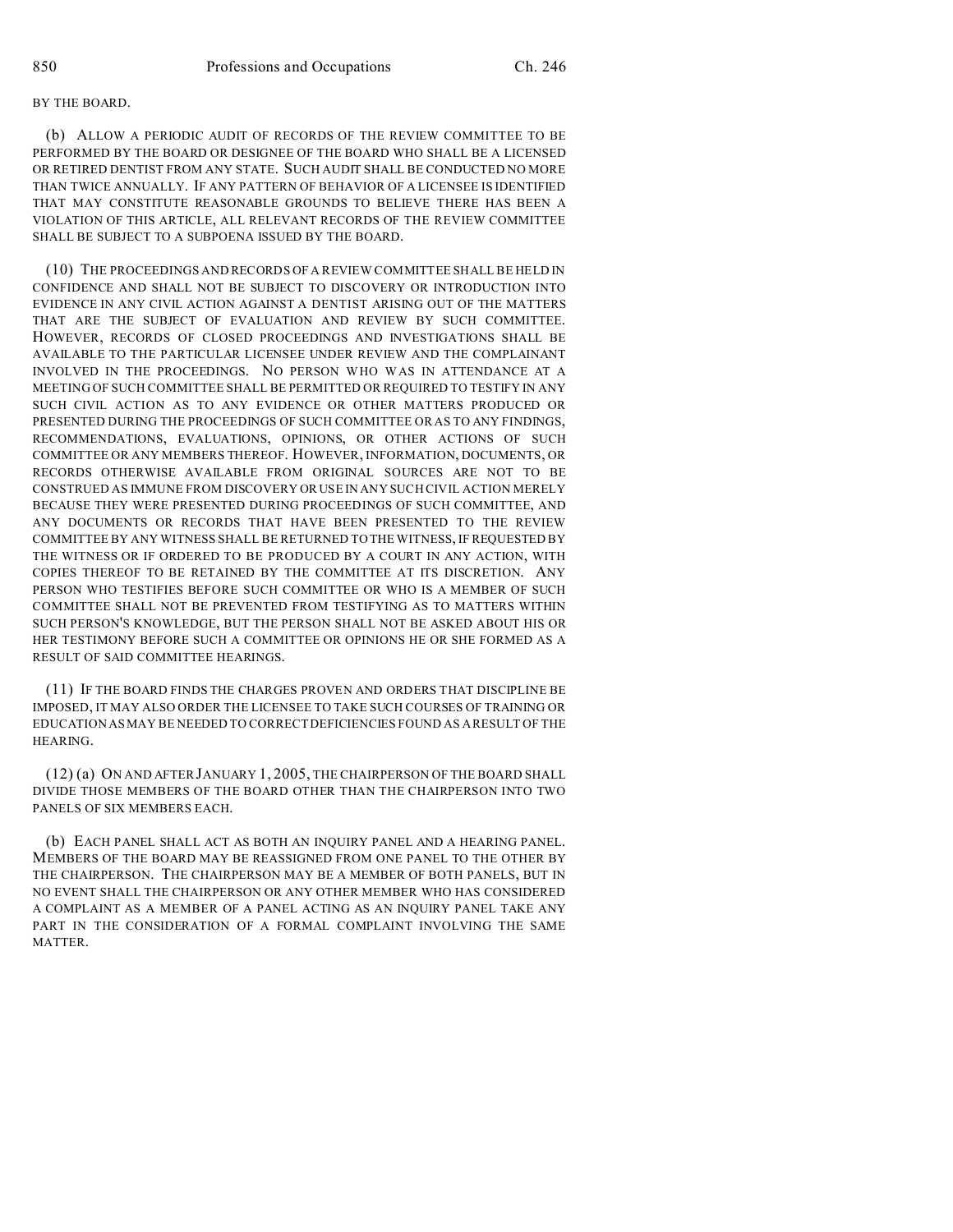(c) ALL MATTERS REFERRED TO ONE PANEL FOR INVESTIGATION SHALL BE HEARD, IF REFERRED FOR FORMAL HEARING, BY THE OTHER PANEL OR A COMMITTEE OF SUCH PANEL. HOWEVER, IN ITS DISCRETION, EITHER INQUIRY PANEL MAY ELECT TO REFER A CASE FOR FORMAL HEARING TO A QUALIFIED ADMINISTRATIVE LAW JUDGE IN LIEU OF A HEARING PANEL OF THE BOARD FOR AN INITIAL DECISION PURSUANT TO SECTION 24-4-105, C.R.S.

(d) THE INITIAL DECISION OF AN ADMINISTRATIVE LAW JUDGE MAY BE REVIEWED PURSUANT TO SECTION  $24-4-105(14)$  and  $(15)$ , C.R.S., by the filing of exception TO THE INITIAL DECISION WITH THE HEARING PANEL THAT WOULD HAVE HEARD THE CASE IF IT HAD NOT BEEN REFERRED TO AN ADMINISTRATIVE LAW JUDGE OR BY REVIEW UPON THE MOTION OF SUCH HEARING PANEL. THE RESPONDENT OR THE BOARD'S COUNSEL SHALL FILE SUCH EXCEPTION.

(e) AN INVESTIGATION SHALL BE UNDER THE SUPERVISION OF THE PANEL TO WHICH THE INVESTIGATION IS ASSIGNED. THE PERSON MAKING SUCH INVESTIGATION SHALL REPORT THE RESULTS OF THE INVESTIGATION TO THE ASSIGNING PANEL FOR APPROPRIATE ACTION.

**12-35-130. [Formerly 12-35-115] Review of board action.** (1) THE COURT OF APPEALS, BY APPROPRIATE PROCEEDINGS UNDER SECTION 24-4-106 (11), C.R.S., MAY REVIEW ANY FINAL ACTION OF THE BOARD TO:

- (a) DENY OR REFUSE TO ISSUE OR RENEW A LICENSE;
- (b) SUSPEND A LICENSE;
- (c) REVOKE A LICENSE;
- (d) CENSURE A LICENSEE;
- (e) ISSUE A LETTER OF ADMONITION TO A LICENSEE;
- (f) PLACE A LICENSEE ON PROBATION; OR
- (g) ISSUE A REPRIMAND TO A LICENSEE.

(2) THE PROVISIONS OF THIS SECTION APPLY TO A LICENSE ISSUED TO A DENTIST OR DENTAL HYGIENIST.

**12-35-131. [Formerly 12-35-128] Use of forged or invalid diploma or certificate.** IT IS UNLAWFUL FOR ANY PERSON TO USE OR ATTEMPT TO USE AS HIS OR HER OWN A DIPLOMA OF A DENTAL COLLEGE OR SCHOOL, OR A LICENSE OR LICENSE RENEWAL CERTIFICATE, OF ANY OTHER PERSON, OR TO USE OR ATTEMPT TO USE A FORGED DIPLOMA, LICENSE, LICENSE RENEWAL CERTIFICATE, OR IDENTIFICATION. IT IS ALSO UNLAWFUL FOR ANY PERSON TO FILE WITH THE BOARD A FORGED DOCUMENT IN RESPONSE TO A REQUEST BY THE BOARD FOR DOCUMENTATION OF AN APPLICANT'S QUALIFICATIONS FOR LICENSURE.

**12-35-132. [Formerly 12-35-129] Sale of forged or invalid diploma or license certificate.** (1) IT IS UNLAWFUL TO SELL OR OFFER TO SELL A DIPLOMA CONFERRING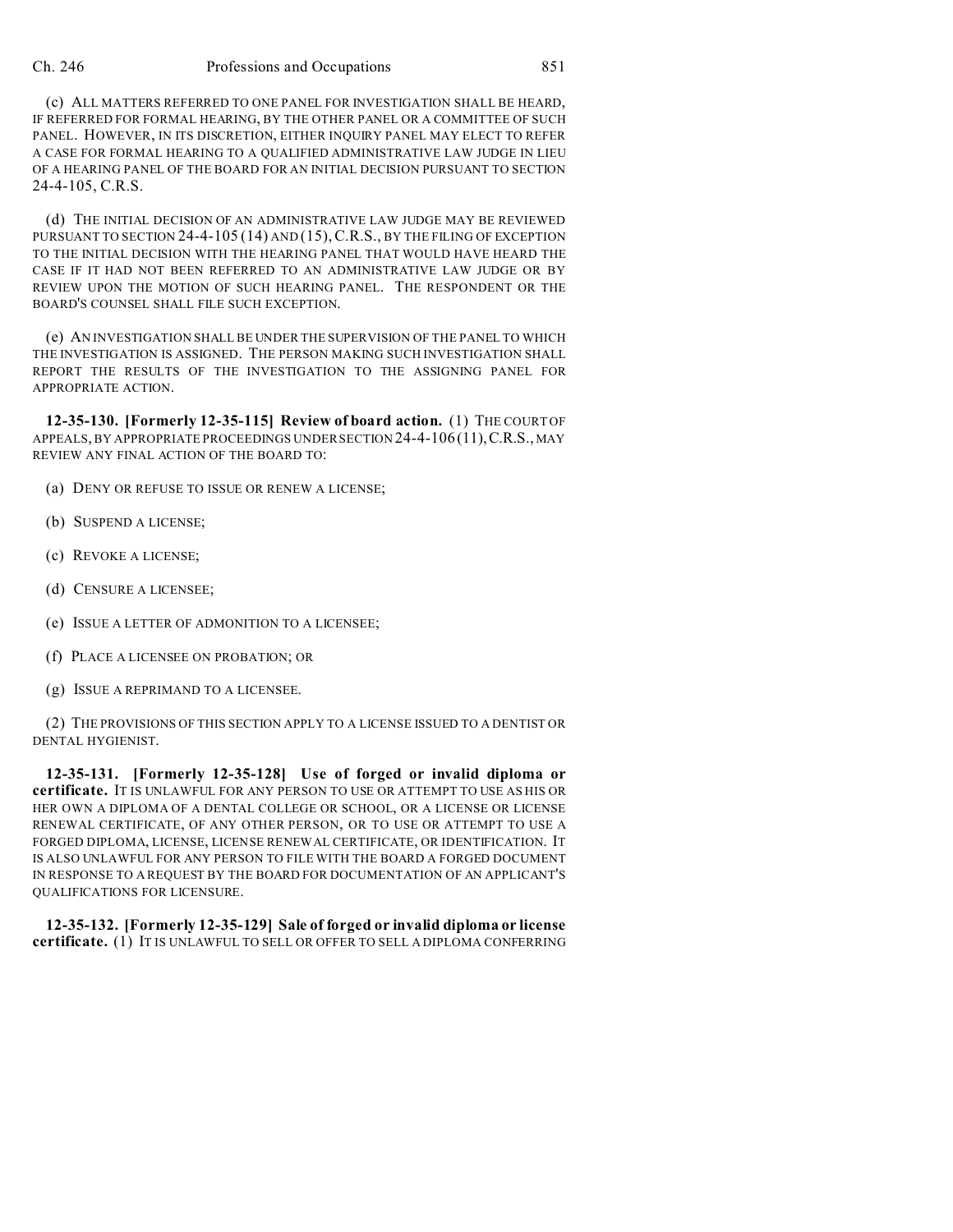A DENTAL OR DENTAL HYGIENE DEGREE OR A LICENSE OR LICENSE RENEWAL CERTIFICATE GRANTED PURSUANT TO THIS ARTICLEORPRIORDENTAL PRACTICE LAWS, OR TO PROCURE SUCH DIPLOMA OR LICENSE OR LICENSE RENEWAL CERTIFICATE:

(a) WITH THE INTENT THAT IT BE USED AS EVIDENCE OF THE RIGHT TO PRACTICE DENTISTRY OR DENTAL HYGIENE BY A PERSON OTHER THAN THE ONE UPON WHOM IT WAS CONFERRED OR TO WHOM SUCH LICENSE OR LICENSE RENEWAL CERTIFICATE WAS GRANTED; OR

(b) WITH FRAUDULENT INTENT TO ALTER THE DOCUMENT AND USE OR ATTEMPT TO USE IT WHEN IT IS SO ALTERED.

**12-35-133. [Formerly 12-35-130] Employment of unlicensed person by dentist - penalty.** (1) EVERY DULY LICENSED DENTIST WHO USES THE SERVICES OF ANY UNLICENSED PERSON FOR THE PURPOSE OF CONSTRUCTING, ALTERING, REPAIRING, OR DUPLICATING ANY DENTURE, PLATE, PARTIAL PLATE, BRIDGE, SPLINT, OR ORTHODONTIC OR PROSTHETIC APPLIANCE SHALL BE REQUIRED TO FURNISH SUCH UNLICENSED PERSON WITH A WRITTEN LABORATORY WORK ORDER IN SUCH FORM AS SHALL BE APPROVED BY THE BOARD, WHICH FORM SHALL BE DATED AND SIGNED BY SUCH DENTIST FOR EACH SEPARATE AND INDIVIDUAL PIECE OF WORK. SAID LABORATORY WORK ORDER SHALL BE MADE IN DUPLICATE FORM, THE DUPLICATE COPY TO BE RETAINED BY THE DENTIST IN A PERMANENT FILE FOR A PERIOD OF TWO YEARS AND THE ORIGINAL COPY TO BE RETAINED IN A PERMANENT FILE FOR A PERIOD OF TWO YEARS BY THE UNLICENSED PERSON TO WHOM IT WAS FURNISHED, AND BOTH OF SUCH PERMANENT FILES SHALL BE OPEN TO INSPECTION AT ANY REASONABLE TIME BY THE BOARD OR ITS DULY CONSTITUTED AGENT.

(2) FAILURE OF THE DENTIST TO KEEP SUCH PERMANENT RECORDS OF LABORATORY WORK ORDERS SHALL SUBJECT SUCH DENTIST TO DISCIPLINARY ACTION AS DEEMED APPROPRIATE BY THE BOARD.

(3) FAILURE OF ANY SUCH UNLICENSED PERSON TO HAVE IN THE PERSON'S POSSESSION A LABORATORY WORK ORDER SIGNED BY A LICENSED DENTIST, OR A WRITTEN WORK ORDER SIGNED BY THE INITIAL RECIPIENT OF THE LABORATORY WORK ORDER THAT IS IDENTIFIABLE WITH EACH DENTURE, PLATE, PARTIAL PLATE, BRIDGE, SPLINT, OR ORTHODONTIC OR PROSTHETIC APPLIANCE IN THE POSSESSION OF SUCH UNLICENSED PERSON, SHALL BE PRIMA FACIE EVIDENCE OF A VIOLATION OF THIS SECTION.

**12-35-134. [Formerly 12-35-131] Soliciting or advertisements by unlicensed persons.** IT IS UNLAWFUL FOR ANY UNLICENSED PERSON, CORPORATION, ENTITY, PARTNERSHIP, OR GROUP OF PERSONS TO SOLICIT OR ADVERTISE TO THE GENERAL PUBLIC TO CONSTRUCT, REPRODUCE, OR REPAIR PROSTHETIC DENTURES, BRIDGES, PLATES, OR OTHER APPLIANCES TO BE USED OR WORN AS SUBSTITUTES FOR NATURAL TEETH.

**12-35-135. [Formerly 12-35-132] Penalty for violation - injunction.** (1) ANY PERSON WHO VIOLATES ANY OF THE PROVISIONS OF THIS ARTICLE COMMITS A CLASS 3 MISDEMEANOR AND SHALL BE LIABLE TO PROSECUTION BY THE ATTORNEY GENERAL OR THE DISTRICT ATTORNEY OF THE DISTRICT IN WHICH THE VIOLATION IS ALLEGED TO HAVE OCCURRED AND SHALL BE PUNISHED AS PROVIDED IN SECTION 18-1.3-501,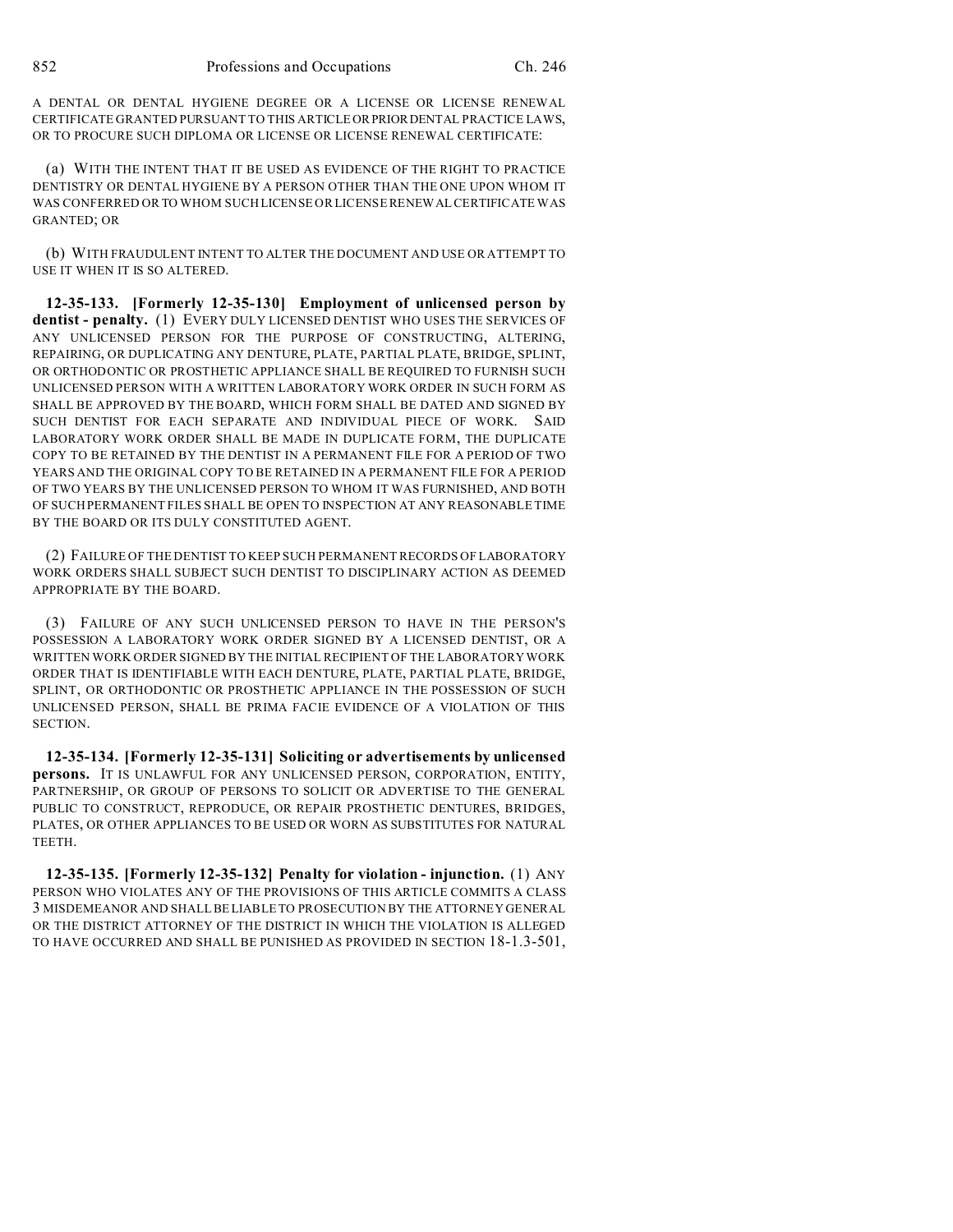### C.R.S.

(2) IF THE BOARD HAS REASONABLE CAUSE TO BELIEVE THAT ANY PERSON IS VIOLATING ANY PROVISIONS OF THIS ARTICLE OR OF ANY LAWFUL RULE ISSUED UNDER THIS ARTICLE, IN ADDITION TO ALL OTHER ACTIONS PROVIDED FOR IN THIS ARTICLE AND WITHOUT PREJUDICE THERETO, THE BOARD MAY ENTER AN ORDER REQUIRING SUCH PERSON TO CEASE AND DESIST FROM VIOLATING THIS ARTICLE OR SUCH RULE, AND, IN ADDITION, MAY REQUEST THAT AN ACTION BE BROUGHT ON RELATION OF THE PEOPLE OF THE STATE OF COLORADO BY THE ATTORNEY GENERAL OR BY THE DISTRICT ATTORNEY OF THE DISTRICT IN WHICH THE VIOLATION IS ALLEGED TO HAVE OCCURRED, TO ENJOIN SUCH PERSON FROM ENGAGING IN OR CONTINUING SUCH VIOLATION OR FROM DOING ANY ACT IN FURTHERANCE THEREOF. IN ANY SUCH ACTION, AN ORDER OR JUDGMENT MAY BE ENTERED AWARDING SUCH PRELIMINARY OR FINAL INJUNCTION AS THE COURT MAY DEEM PROPER.

**12-35-136. [Formerly 12-35-133] Attorney general shall represent board and members.** THE ATTORNEY GENERAL OF THE STATE OF COLORADO SHALL COUNSEL WITH AND ADVISE THE BOARD IN CONNECTION WITH ITS DUTIES AND RESPONSIBILITIES UNDER THIS ARTICLE. IF LITIGATION IS BROUGHT AGAINST THE BOARD OR ANY OF ITS INDIVIDUAL MEMBERS IN CONNECTION WITH ACTIONS TAKEN BY IT OR THEM UNDER THE PROVISIONS OF THIS ARTICLE AND SUCH ACTIONS ARE FREE OF MALICE, FRAUD, OR WILLFUL NEGLECT OF DUTY, THE ATTORNEY GENERAL SHALL DEFEND SUCH LITIGATION WITHOUT COST TO THE BOARD OR TO ANY INDIVIDUAL MEMBER THEREOF.

**12-35-137. [Formerly 12-35-134] Independent advertising or marketing agent - injunctive proceedings.** (1) NOTWITHSTANDING SECTION 12-35-129 (1) (t), A LICENSED DENTIST OR DENTAL HYGIENIST MAY EMPLOY AN INDEPENDENT ADVERTISING OR MARKETING AGENT TO PROVIDE ADVERTISING OR MARKETING SERVICES ON THE DENTIST'S OR DENTAL HYGIENIST'S BEHALF, AND THE SAME SHALL NOT BE CONSIDERED UNPROFESSIONAL CONDUCT.

(2) THE BOARD SHALL NOT HAVE THE AUTHORITY TO REGULATE, DIRECTLY OR INDIRECTLY,ADVERTISING OR MARKETING ACTIVITIES OF INDEPENDENT ADVERTISING OR MARKETING AGENTS EXCEPT AS PROVIDED IN THIS SECTION. THE BOARD MAY, IN THE NAME OF THE PEOPLE OF THE STATE OF COLORADO, APPLY FOR AN INJUNCTION IN DISTRICT COURT TO ENJOIN ANY INDEPENDENT ADVERTISING OR MARKETING AGENT FROM THE USE OF ADVERTISING OR MARKETING THAT THE COURT FINDS ON THE BASIS OF THE EVIDENCE PRESENTED BY THE BOARD TO BE MISLEADING, DECEPTIVE, OR FALSE; EXCEPT THAT A LICENSED DENTIST OR DENTAL HYGIENIST SHALL NOT BE SUBJECT TO DISCIPLINE BY THE BOARD, INJUNCTION, OR PROSECUTION IN THE COURTS UNDER THIS ARTICLE OR ANY OTHER LAW FOR ADVERTISING OR MARKETING BY AN INDEPENDENT ADVERTISING OR MARKETING AGENT IF THE FACTUAL INFORMATION THAT THE LICENSED DENTIST OR DENTAL HYGIENIST PROVIDES TO THE INDEPENDENT ADVERTISING OR MARKETING AGENT IS ACCURATE AND NOT MISLEADING, DECEPTIVE, OR FALSE.

**12-35-138. [Formerly 12-35-123.5] Dentist peer health assistance fund.** (1) (a) EFFECTIVE JULY 1, 2004, AS A CONDITION OF RENEWAL IN THIS STATE, EVERY RENEWAL APPLICANT SHALL PAY TO THE ADMINISTERING ENTITY THAT HAS BEEN SELECTED BY THE BOARD PURSUANT TO THE PROVISIONS OF PARAGRAPH (b) OF THIS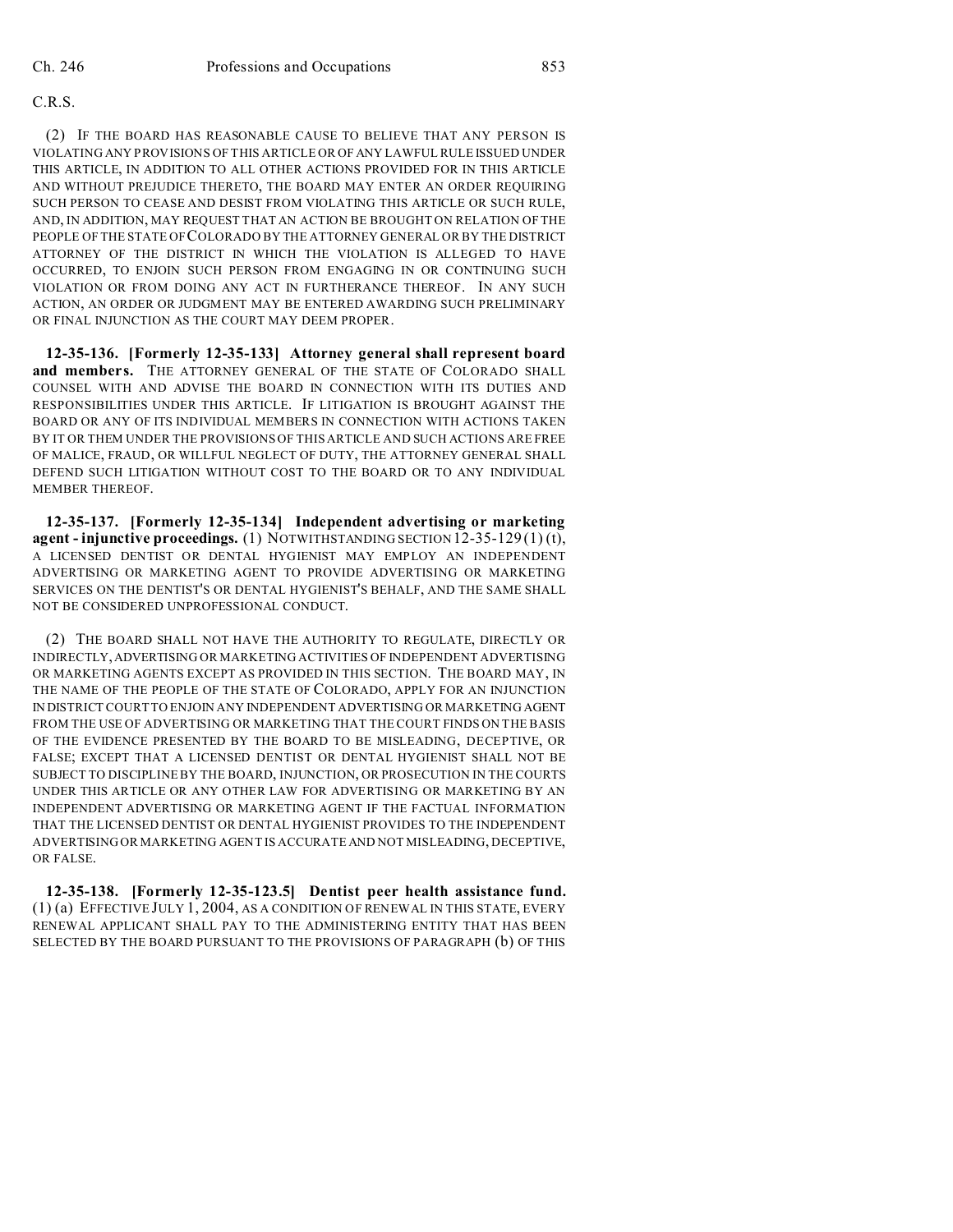SUBSECTION (1) AN AMOUNT NOT TO EXCEED FIFTY-NINE DOLLARS PER YEAR, WHICH MAXIMUM AMOUNT MAY BE ADJUSTED ON JANUARY 1, 2005, AND ANNUALLY THEREAFTER BY THE BOARD TO REFLECT CHANGES IN THE UNITED STATES BUREAU OF STATISTICS CONSUMER PRICE INDEX FOR THE DENVER-BOULDER CONSOLIDATED METROPOLITAN STATISTICAL AREA FOR ALL URBAN CONSUMERS OR GOODS, OR ITS SUCCESSOR INDEX. SUCH FEE SHALL BE USED TO SUPPORT DESIGNATED PROVIDERS THAT HAVE BEEN SELECTED BY THE BOARD TO PROVIDE ASSISTANCE TO DENTISTS NEEDING HELP IN DEALING WITH PHYSICAL, EMOTIONAL, OR PSYCHOLOGICAL PROBLEMS THAT MAY BE DETRIMENTAL TO THEIR ABILITY TO PRACTICE DENTISTRY. SUCH FEE SHALL NOT EXCEED ONE HUNDRED DOLLARS PER YEAR PER LICENSEE.

(b) THE BOARD SHALL SELECT ONE OR MORE PEER HEALTH ASSISTANCE PROGRAMS AS DESIGNATED PROVIDERS. TO BE ELIGIBLE FOR DESIGNATION BY THE BOARD, A PEER HEALTH ASSISTANCE PROGRAM SHALL:

(I) PROVIDE FOR THE EDUCATION OF DENTISTS WITH RESPECT TO THE RECOGNITION AND PREVENTION OF PHYSICAL, EMOTIONAL, AND PSYCHOLOGICAL PROBLEMS AND PROVIDEFORINTERVENTION WHEN NECESSARY OR UNDER CIRCUMSTANCES THAT MAY BE ESTABLISHED BY RULES PROMULGATED BY THE BOARD;

(II) OFFER ASSISTANCE TO A DENTIST IN IDENTIFYING PHYSICAL, EMOTIONAL, OR PSYCHOLOGICAL PROBLEMS;

(III) EVALUATE THE EXTENT OF PHYSICAL, EMOTIONAL, OR PSYCHOLOGICAL PROBLEMS AND REFER THE DENTIST FOR APPROPRIATE TREATMENT;

(IV) MONITOR THE STATUS OF A DENTIST WHO HAS BEEN REFERRED FOR TREATMENT;

(V) PROVIDE COUNSELING AND SUPPORT FOR THE DENTIST AND FOR THE FAMILY OF ANY DENTIST REFERRED FOR TREATMENT;

(VI) AGREE TO RECEIVE REFERRALS FROM THE BOARD;

(VII) AGREE TO MAKE ITS SERVICES AVAILABLE TO ALL LICENSED COLORADO DENTISTS.

(c) THE ADMINISTERING ENTITY SHALL BE A QUALIFIED, NONPROFIT PRIVATE FOUNDATION THAT IS QUALIFIED UNDER SECTION 501 (c) (3) OF THE FEDERAL "INTERNAL REVENUE CODE OF 1986", AS AMENDED, AND SHALL BE DEDICATED TO PROVIDING SUPPORT FOR CHARITABLE, BENEVOLENT, EDUCATIONAL, AND SCIENTIFIC PURPOSES THAT ARE RELATED TO DENTISTRY,DENTAL EDUCATION, DENTAL RESEARCH AND SCIENCE, AND OTHER DENTAL CHARITABLE PURPOSES.

(d) THE RESPONSIBILITIES OF THE ADMINISTERING ENTITY SHALL BE TO:

(I) COLLECT THE REQUIRED ANNUAL PAYMENTS;

(II) VERIFY TO THE BOARD, IN A MANNER ACCEPTABLE TO THE BOARD, THE NAMES OF ALL DENTIST APPLICANTS WHO HAVE PAID THE FEE SET BY THE BOARD;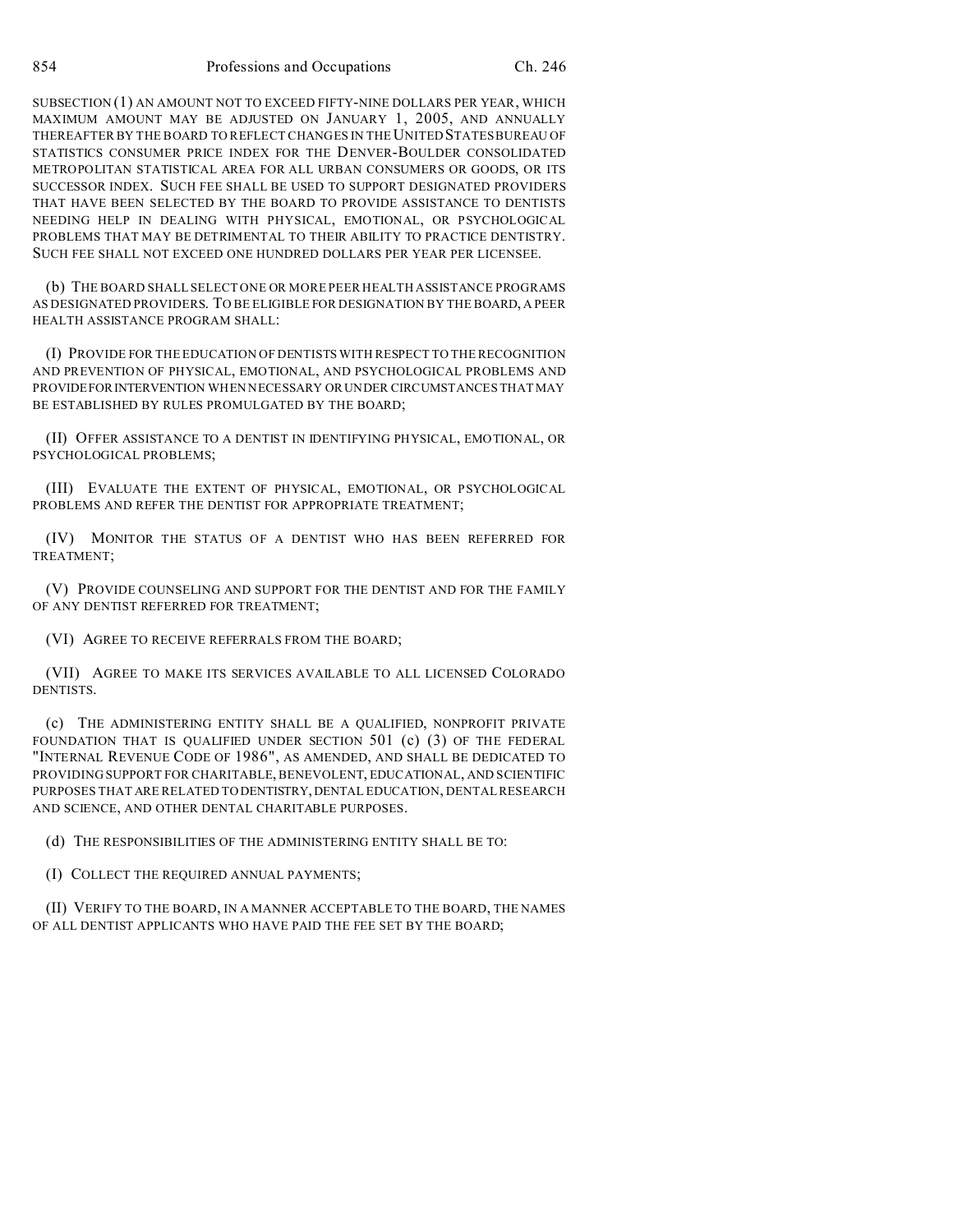(III) DISTRIBUTE THE MONEYS COLLECTED, LESS EXPENSES, TO THE DESIGNATED PROVIDER, AS DIRECTED BY THE BOARD;

(IV) PROVIDE AN ANNUAL ACCOUNTING TO THE BOARD OF ALL AMOUNTS COLLECTED, EXPENSES INCURRED, AND AMOUNTS DISBURSED; AND

(V) POST A SURETY PERFORMANCE BOND IN AN AMOUNT SPECIFIED BY THE BOARD TO SECURE PERFORMANCE UNDER THE REQUIREMENTS OF THIS SECTION. THE ADMINISTERING ENTITY MAY RECOVER THE ACTUAL ADMINISTRATIVE COSTS INCURRED IN PERFORMING ITS DUTIES UNDER THIS SECTION IN AN AMOUNT NOT TO EXCEED TEN PERCENT OF THE TOTAL AMOUNT COLLECTED.

(2) (a) ANY DENTIST WHO IS A REFERRED PARTICIPANT IN A PEER HEALTH ASSISTANCE PROGRAM SHALL ENTER INTO A WRITTEN AGREEMENT WITH THE BOARD PRIOR TO SUCH DENTIST BECOMING A PARTICIPANT IN SUCH PROGRAM. SUCH AGREEMENT SHALL CONTAIN SPECIFIC REQUIREMENTS AND GOALS TO BE MET BY THE PARTICIPANT, INCLUDING THE CONDITIONS UNDER WHICH THE PROGRAM WILL BE SUCCESSFULLY COMPLETED OR TERMINATED, AND A PROVISION THAT A FAILURE TO COMPLY WITH SUCH REQUIREMENTS AND GOALS SHALL BE PROMPTLY REPORTED TO THE BOARD AND THAT SUCH FAILURE SHALL RESULT IN DISCIPLINARY ACTION BY THE BOARD.

(b) NOTWITHSTANDING SECTION 12-35-129 AND SECTION 24-4-104, C.R.S., THE BOARD MAY IMMEDIATELY SUSPEND THE LICENSE OF ANY DENTIST WHO IS REFERRED TO A PEER HEALTH ASSISTANCE PROGRAM BY THE BOARD AND WHO FAILS TO ATTEND OR TO COMPLETE SUCH PROGRAM. IF SUCH DENTIST OBJECTS TO SUCH SUSPENSION, HE OR SHE MAY SUBMIT A WRITTEN REQUEST TO THE BOARD FOR A FORMAL HEARING ON SUCH SUSPENSION WITHIN TEN DAYS AFTER RECEIVING NOTICE OF SUCH SUSPENSION, AND THE BOARD SHALL GRANT SUCH REQUEST. IN SUCH HEARING THE DENTIST SHALL BEAR THE BURDEN OF PROVING THAT HIS OR HER LICENSE SHOULD NOT BE SUSPENDED.

(c) ANY DENTIST WHO IS ACCEPTED INTO A PEER HEALTH ASSISTANCE PROGRAM IN LIEU OF DISCIPLINARY ACTION BY THE BOARD SHALL AFFIRM THAT, TO THE BEST OF HIS OR HER KNOWLEDGE, INFORMATION, AND BELIEF, HE OR SHE KNOWS OF NO INSTANCE IN WHICH HE OR SHE HAS VIOLATED THIS ARTICLE OR THE RULES OF THE BOARD, EXCEPT IN THOSE INSTANCES AFFECTED BY THE DENTIST'S PHYSICAL, EMOTIONAL, OR PSYCHOLOGICAL PROBLEMS.

(3) NOTHING IN THIS SECTION SHALL BE CONSTRUED TO CREATE ANY LIABILITY ON BEHALF OF THE BOARD OR THE STATE OF COLORADO FOR THE ACTIONS OF THE BOARD MEMBERS IN MAKING GRANTS TO PEER ASSISTANCE PROGRAMS, AND NO CIVIL ACTION MAY BE BROUGHT OR MAINTAINED AGAINST THE BOARD OR THE STATE FOR AN INJURY ALLEGED TO HAVE BEEN THE RESULT OF THE ACTIVITIES OF ANY STATE-FUNDED PEER ASSISTANCE PROGRAM OR THE RESULT OF AN ACT OR OMISSION OF A DENTIST PARTICIPATING IN OR REFERRED BY A STATE-FUNDED PEER ASSISTANCE PROGRAM. HOWEVER, THE STATE SHALL REMAIN LIABLE UNDER THE PROVISIONS OF THE "COLORADO GOVERNMENTAL IMMUNITY ACT", ARTICLE 10 OF TITLE 24, C.R.S., IF AN INJURY ALLEGED TO HAVE BEEN THE RESULT OF AN ACT OR OMISSION OF A DENTIST PARTICIPATING IN OR REFERRED BY A STATE-FUNDED PEER ASSISTANCE PROGRAM OCCURRED WHILE SUCH DENTIST WAS PERFORMING DUTIES AS AN EMPLOYEE OF THE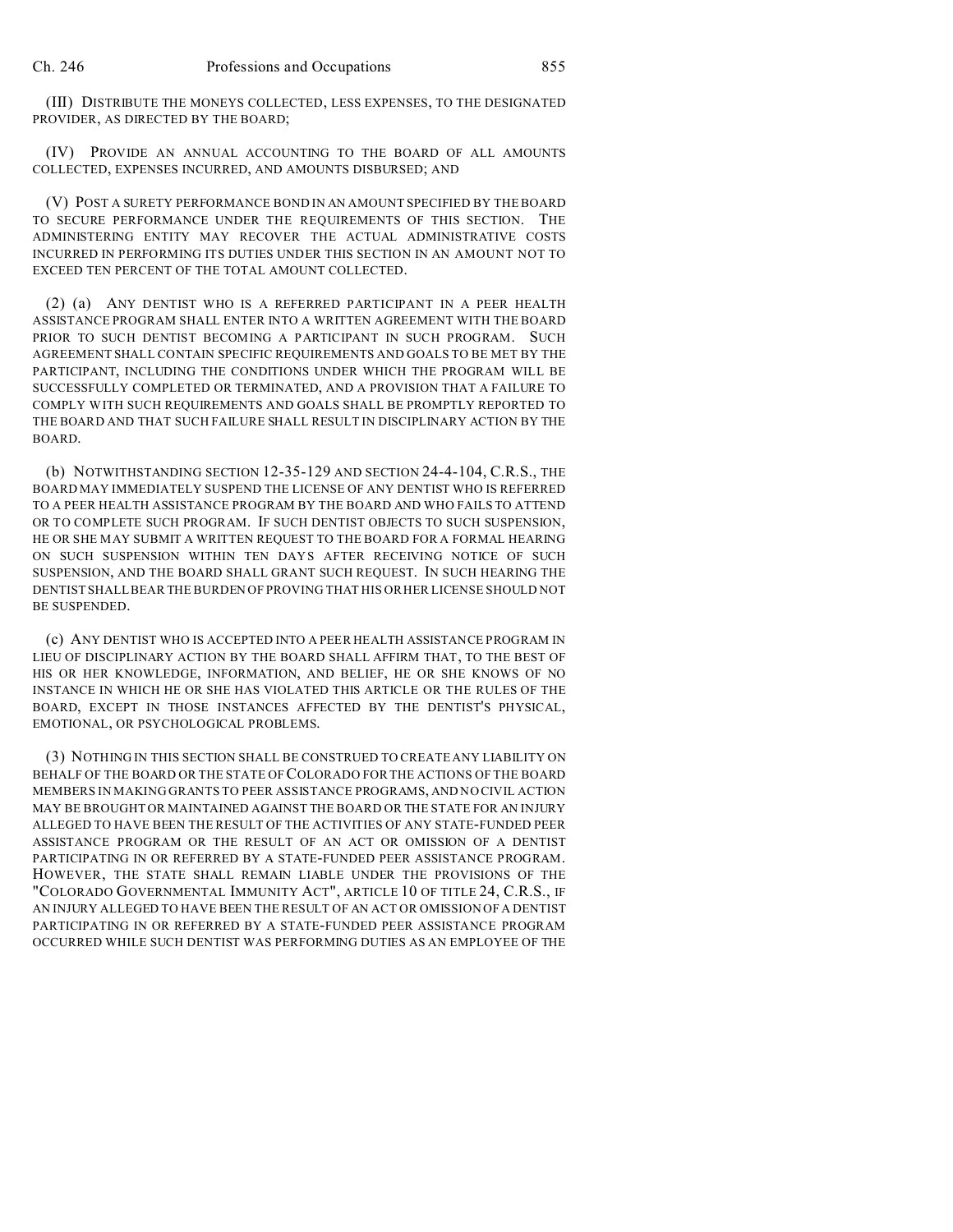#### STATE.

(4) THE BOARD IS AUTHORIZED TO PROMULGATE RULES NECESSARY TO IMPLEMENT THE PROVISIONS OF THIS SECTION.

### PART 2 SAFETY TRAINING FOR UNLICENSED X-RAY TECHNICIANS

**12-35-201. Legislative declaration.** (1) THE GENERAL ASSEMBLY HEREBY FINDS, DETERMINES, AND DECLARES THAT PUBLIC EXPOSURE TO THE HAZARDS OF IONIZING RADIATION USED FOR DIAGNOSTIC PURPOSES SHOULD BE MINIMIZED WHEREVER POSSIBLE. ACCORDINGLY, THE GENERAL ASSEMBLY FINDS, DETERMINES, AND DECLARES THAT FOR ANY DENTIST OR DENTAL HYGIENIST TO ALLOW AN UNTRAINED PERSON TO OPERATE A MACHINE SOURCE OF IONIZING RADIATION, INCLUDING WITHOUT LIMITATION A DEVICE COMMONLY KNOWN AS AN "X-RAY MACHINE", OR TO ADMINISTER SUCH RADIATION TO A PATIENT FOR DIAGNOSTIC PURPOSES IS A THREAT TO THE PUBLIC HEALTH AND SAFETY.

(2) IT IS THE INTENT OF THE GENERAL ASSEMBLY THAT DENTISTS AND DENTAL HYGIENISTS UTILIZING UNLICENSED PERSONS IN THEIR PRACTICES PROVIDE THOSE PERSONS WITH A MINIMUM LEVEL OF EDUCATION AND TRAINING BEFORE ALLOWING THEM TO OPERATE MACHINE SOURCES OF IONIZING RADIATION; HOWEVER, IT IS NOT THE GENERAL ASSEMBLY'S INTENT TO DISCOURAGE EDUCATION AND TRAINING BEYOND THIS MINIMUM. IT IS FURTHER THE INTENT OF THE GENERAL ASSEMBLY THAT ESTABLISHED MINIMUM TRAINING AND EDUCATION REQUIREMENTS CORRESPOND AS CLOSELY AS POSSIBLE TO THE REQUIREMENTS OF EACH PARTICULAR WORK SETTING AS DETERMINED BY THE STATE BOARD OF DENTAL EXAMINERS PURSUANT TO THIS PART 2.

(3) THE GENERAL ASSEMBLY SEEKS TO ENSURE, AND ACCORDINGLY DECLARES ITS INTENT, THAT IN PROMULGATING THE RULES AUTHORIZED BY THIS PART 2, THE BOARD WILL MAKE EVERY EFFORT, CONSISTENT WITH ITS OTHER STATUTORY DUTIES, TO AVOID CREATING A SHORTAGE OF QUALIFIED INDIVIDUALS TO OPERATE MACHINE SOURCES OF IONIZING RADIATION FOR BENEFICIAL MEDICAL PURPOSES IN ANY AREA OF THE STATE.

**12-35-202. Board authorized to issue rules.** (1) (a) THE STATE BOARD OF DENTAL EXAMINERS SHALL ADOPT RULES PRESCRIBING MINIMUM STANDARDS FORTHE QUALIFICATIONS, EDUCATION, AND TRAINING OF UNLICENSED PERSONS OPERATING MACHINE SOURCES OF IONIZING RADIATION AND ADMINISTERING SUCH RADIATION TO PATIENTS FOR DIAGNOSTIC MEDICAL USE. NO LICENSED DENTIST OR DENTAL HYGIENIST SHALL ALLOW ANY UNLICENSED PERSON TO OPERATE ANY MACHINE SOURCE OF IONIZING RADIATION OR TO ADMINISTER SUCH RADIATION TO ANY PATIENT UNLESS SUCH PERSON HAS MET THE STANDARDS THEN IN EFFECT UNDER RULES ADOPTED PURSUANT TO THIS SECTION. THE BOARD MAY ADOPT RULES ALLOWING A GRACEPERIOD IN WHICH NEWLY HIRED OPERATORS OF MACHINE SOURCES OF IONIZING RADIATION SHALL RECEIVE THE TRAINING REQUIRED PURSUANT TO THIS SECTION.

(b) FOR PURPOSES OF THIS PART 2, "UNLICENSED PERSON" MEANS A PERSON WHO DOES NOT HOLD A CURRENT AND ACTIVE LICENSE ENTITLING THE PERSON TO PRACTICE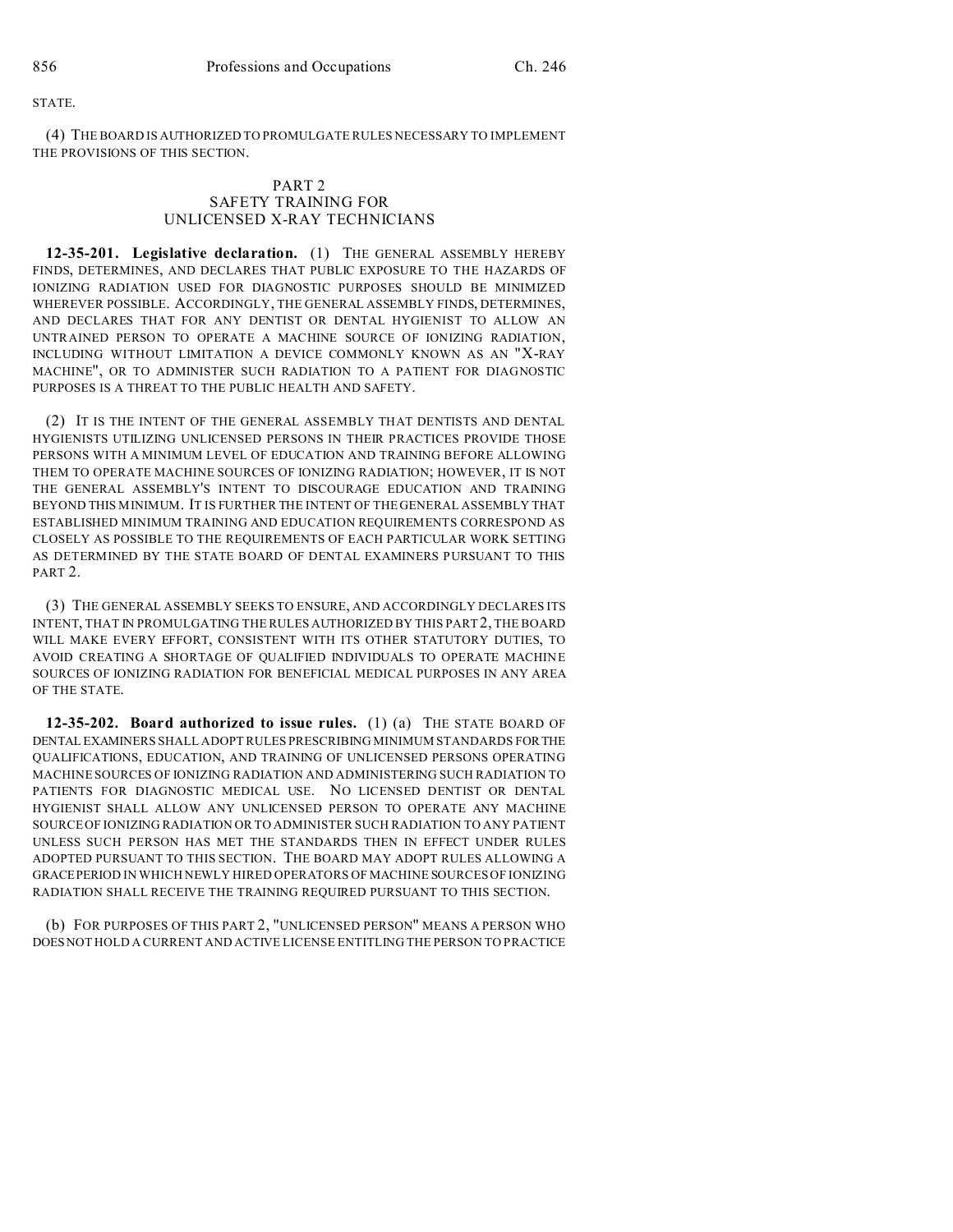DENTISTRY OR DENTAL HYGIENE UNDER THE PROVISIONS OF THIS ARTICLE.

(2) THE BOARD SHALL SEEK THE ASSISTANCE OF LICENSED DENTISTS OR LICENSED DENTAL HYGIENISTS IN DEVELOPING AND FORMULATING THE RULES PROMULGATED PURSUANT TO THIS SECTION.

(3) THE REQUIRED NUMBER OF HOURS OF TRAINING AND EDUCATION FOR ALL UNLICENSED PERSONS OPERATING MACHINE SOURCES OF IONIZING RADIATION AND ADMINISTERING SUCH RADIATION TO PATIENTS SHALL BE ESTABLISHED BY THE BOARD BY RULE. THIS STANDARD SHALL APPLY TO ALL PERSONS IN DENTAL SETTINGS OTHER THAN HOSPITALS AND SIMILAR FACILITIES LICENSED BY THE DEPARTMENT OF PUBLIC HEALTH AND ENVIRONMENT PURSUANT TO SECTION 25-1.5-103, C.R.S. SUCH TRAINING AND EDUCATION MAY BE OBTAINED THROUGH PROGRAMS APPROVED BY THE APPROPRIATE AUTHORITY OF ANY STATE OR THROUGH EQUIVALENT PROGRAMS AND TRAINING EXPERIENCE, INCLUDING ON-THE-JOB TRAINING AS DETERMINED BY THE BOARD.

**SECTION 2.** 13-4-102 (2) (g), Colorado Revised Statutes, is amended to read:

**13-4-102. Jurisdiction.** (2) The court of appeals shall have initial jurisdiction to:

(g) Review actions of the board of dental examiners in refusing to issue or renew or in suspending or revoking a license to practice dentistry or dental hygiene, as provided in section  $12-35-115$  12-35-130, C.R.S.;

**SECTION 3.** 25-1-1202 (1) (k), Colorado Revised Statutes, is amended to read:

**25-1-1202. Index of statutory sections regarding medical record confidentiality and health information.** (1) Statutory provisions concerning policies, procedures, and references to the release, sharing, and use of medical records and health information include the following:

(k) Section  $12-35-118$  12-35-129, C.R.S., concerning disciplinary actions against dentists and dental hygienists;

**SECTION 4.** 26-4-414.3 (1), Colorado Revised Statutes, is amended to read:

**26-4-414.3. Authorization of services provided by dental hygienists.** (1) When dental hygiene services are provided to children by a licensed dental hygienist who is providing dental hygiene services pursuant to section 12-35-122.5 12-35-124, C.R.S., without the supervision of a licensed dentist, the executive director of the state department shall authorize reimbursement for said services, subject to the requirements of this section. Payment for such services shall be made directly to the licensed dental hygienist, if requested by the licensed dental hygienist; except that this section shall not apply to licensed dental hygienists when acting within the scope of their employment as salaried employees of public or private institutions, physicians, or dentists.

**SECTION 5. Repeal.** 24-34-104 (32.5) (b), Colorado Revised Statutes, is repealed as follows: